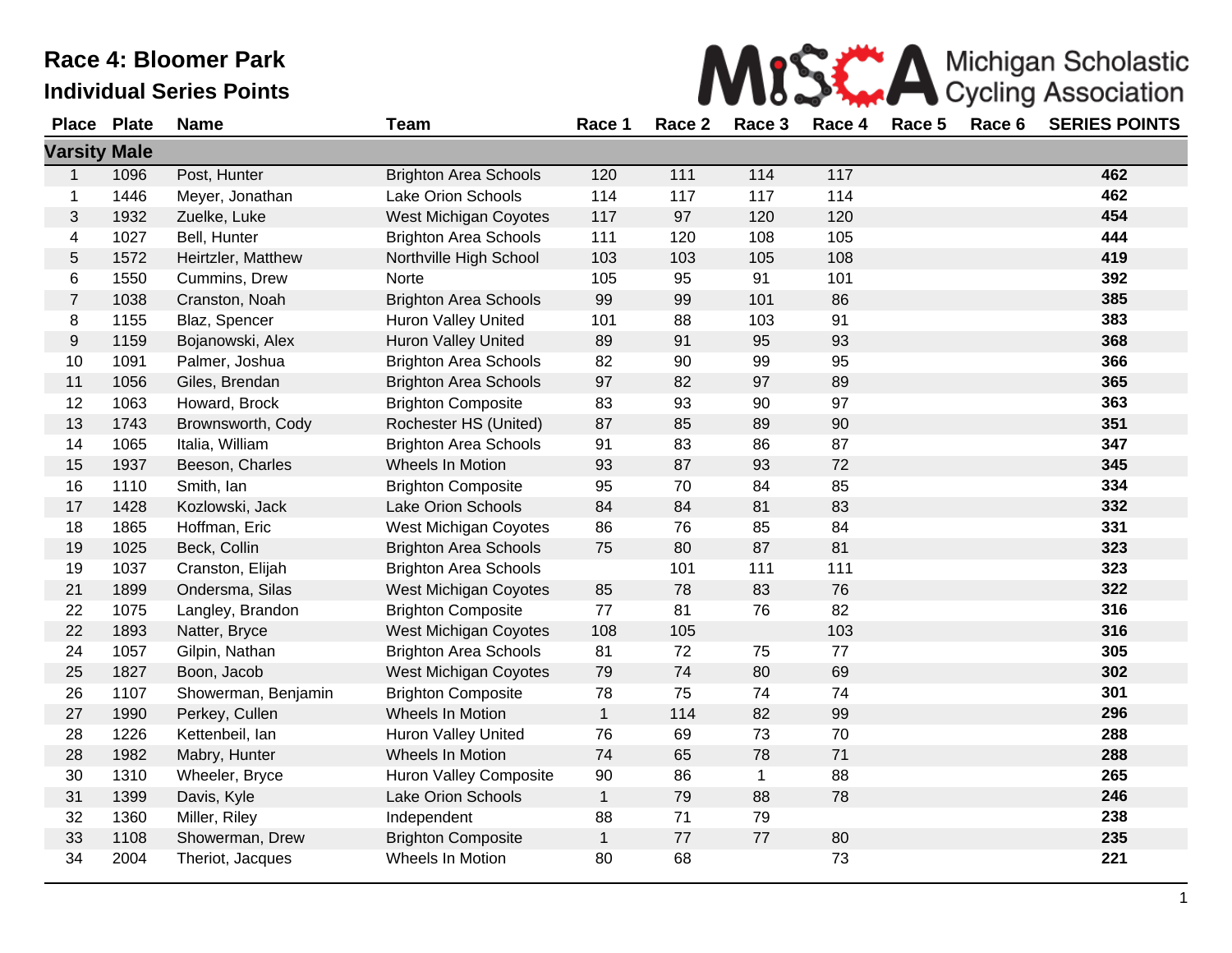

| <b>Place</b>     | <b>Plate</b>          | <b>Name</b>         | <b>Team</b>                  | Race 1       | Race 2 | Race 3       | Race 4 | Race 5 | Race 6 | <b>SERIES POINTS</b> |
|------------------|-----------------------|---------------------|------------------------------|--------------|--------|--------------|--------|--------|--------|----------------------|
| 35               | 1441                  | Lynch, Sean         | Lake Orion Schools           |              | 67     | 72           | 68     |        |        | 207                  |
| 36               | 1368                  | Rivera, Christopher | Independent                  |              | 89     | 1            | 79     |        |        | 169                  |
| 37               | 1141                  | Redfield, Matt      | Detroit Country Day          |              | 73     |              | 75     |        |        | 148                  |
| 38               | 5002                  | Brower, David       | Independent                  | $\mathbf{1}$ | 108    | $\mathbf{1}$ |        |        |        | 110                  |
| 39               | 5020                  | Cummins, Reese      | Norte                        |              | 66     |              |        |        |        | 66                   |
| 40               | 1834                  | Budden, Nicholas    | <b>West Michigan Coyotes</b> |              |        |              |        |        |        | $\mathbf 0$          |
| 40               | 1901                  | Pomeroy, Mason      | <b>West Michigan Coyotes</b> |              |        |              |        |        |        | $\pmb{0}$            |
| <b>Varsity</b>   | <b>Female</b>         |                     |                              |              |        |              |        |        |        |                      |
| 1                | 1046                  | Droese, Katherine   | <b>Brighton Area Schools</b> | 120          | 117    | 120          | 120    |        |        | 477                  |
| $\overline{c}$   | 1371                  | Schultz, Lauren     | Independent                  | 117          | 111    | 117          | 114    |        |        | 459                  |
| 3                | 1890                  | Miller, Anabel      | <b>West Michigan Coyotes</b> | 114          | 108    | 114          | 117    |        |        | 453                  |
| $\overline{4}$   | 1930                  | Whitmer, Madine     | West Michigan Coyotes        | 105          | 114    | 105          | 111    |        |        | 435                  |
| 5                | 1856                  | Forrester, Addison  | West Michigan Coyotes        | 108          | 105    | 108          | 108    |        |        | 429                  |
| 6                | 1594                  | DeFauw, Elizabeth   | Orange Krush                 | 111          | 103    | 103          | 103    |        |        | 420                  |
| $\overline{7}$   | 1017                  | Abington, Liberty   | <b>Brighton Area Schools</b> | 103          | 101    | $\mathbf{1}$ | 101    |        |        | 306                  |
| 8                | 1319                  | Woolhiser, Makayla  | <b>Huron Valley United</b>   |              | 99     | 101          | 99     |        |        | 299                  |
| 9                | 1349                  | Jimenez Palos, Emma | Independent                  | 1            | 120    |              | 105    |        |        | 226                  |
| 10               | 5041                  | Urbain, Gwen        | Norte                        |              |        | 111          |        |        |        | 111                  |
| 11               | 1961                  | Jones, Campbell     | Wheels In Motion             |              |        |              |        |        |        | $\mathbf 0$          |
|                  | <b>Junior Varsity</b> | 11-12th Grade Male  |                              |              |        |              |        |        |        |                      |
| $\mathbf{1}$     | 1745                  | Cerget, Anthony     | Rochester HS (United)        | 100          | 94     | 97           | 94     |        |        | 385                  |
| $\overline{2}$   | 1378                  | Stephenson, Drake   | Independent                  | 75           | 100    | 100          | 100    |        |        | 375                  |
| 3                | 1296                  | Thompson, John      | Huron Valley United          | 94           | 88     | 88           | 88     |        |        | 358                  |
| 4                | 1079                  | Lutz, Andrew        | <b>Brighton Area Schools</b> | 91           | 85     | 94           | 79     |        |        | 349                  |
| 5                | 1800                  | Tapert, Bryce       | Rochester HS (United)        | 85           | 91     | 91           | 71     |        |        | 338                  |
| 6                | 1316                  | Wolcott, Garrett    | <b>Huron Valley United</b>   | 81           | 79     | 85           | 85     |        |        | 330                  |
| $\overline{7}$   | 1322                  | Bixby, Carter       | Independent                  | 71           | 75     | 83           | 81     |        |        | 310                  |
| 8                | 1751                  | Dagg, Paul          | Rochester HS (United)        | 97           | 97     |              | 97     |        |        | 291                  |
| $\boldsymbol{9}$ | 1575                  | Herger, Michael     | Northville High School       | 79           | 71     | 57           | 75     |        |        | 282                  |
| 10               | 1043                  | Deetz, Nathan       | <b>Brighton Area Schools</b> | 77           | 68     | 69           | 61     |        |        | 275                  |
| 11               | 1772                  | Li, Rongbang        | Rochester HS (United)        | 66           | 67     | 62           | 70     |        |        | 265                  |
| 12               | 1802                  | Weir, Harrison      | Rochester HS (United)        | 61           | 58     | 79           | 62     |        |        | 260                  |
| 13               | 1877                  | Loewen, Florenc     | West Michigan Coyotes        | 65           | 62     | 67           | 63     |        |        | 257                  |
| 14               | 1112                  | St.Laurent, Reid    | <b>Brighton Composite</b>    | 64           | 61     | 65           | 66     |        |        | 256                  |
| 15               | 1039                  | Dabrowski, Henry    | <b>Brighton Area Schools</b> | 60           | 59     | 66           | 65     |        |        | 250                  |
|                  |                       |                     |                              |              |        |              |        |        |        |                      |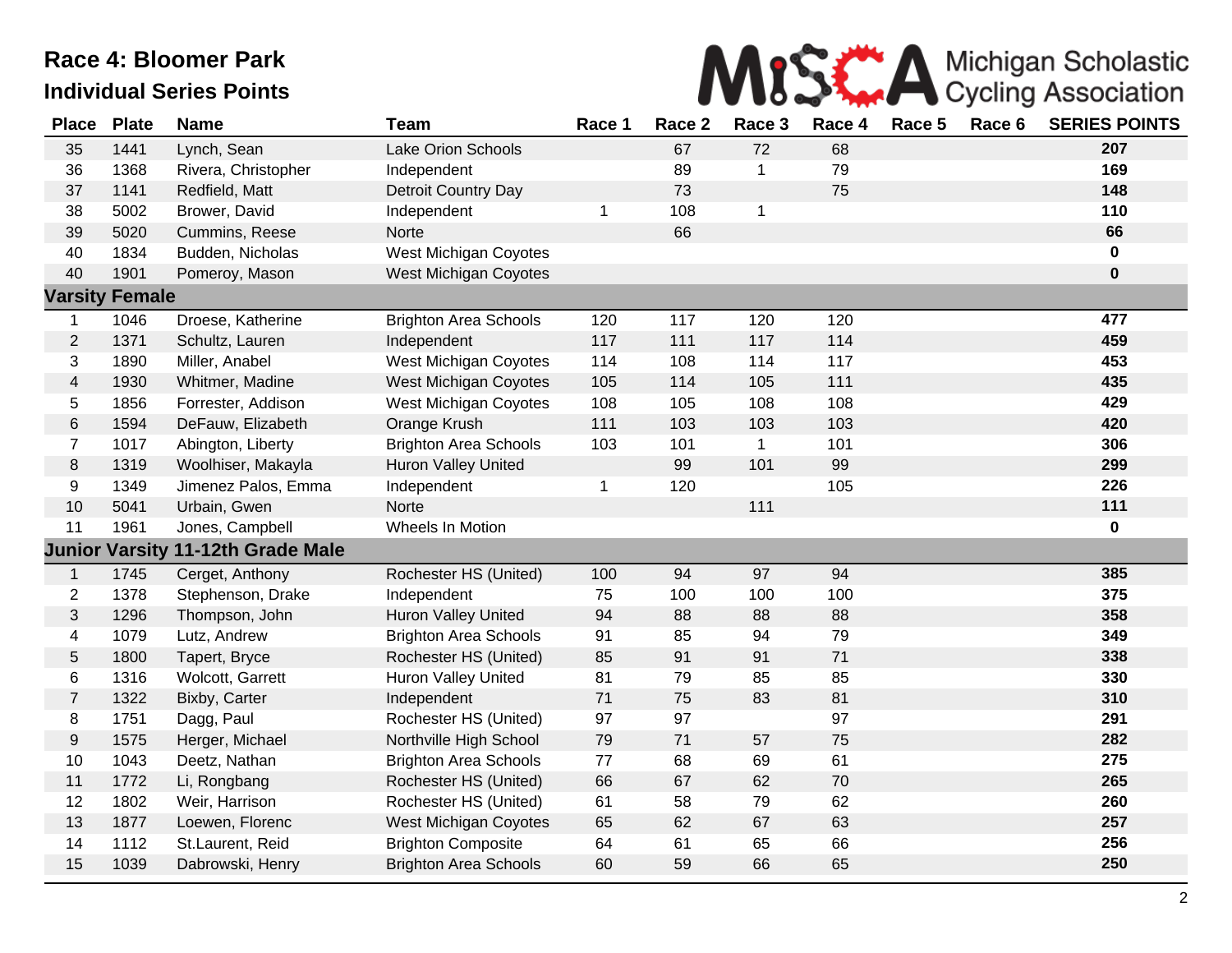

| <b>Place</b> | <b>Plate</b> | <b>Name</b>        | <b>Team</b>                  | Race 1       | Race 2       | Race 3       | Race 4 | Race 5 | Race 6 | <b>SERIES POINTS</b> |
|--------------|--------------|--------------------|------------------------------|--------------|--------------|--------------|--------|--------|--------|----------------------|
| 16           | 1122         | Witte, Zachary     | <b>Brighton Area Schools</b> | 73           | 81           |              | 91     |        |        | 245                  |
| 17           | 1051         | Franks, Caleb      | <b>Brighton Area Schools</b> | 62           | 60           | 63           | 58     |        |        | 243                  |
| 17           | 1312         | Wilson, Evan       | <b>Huron Valley United</b>   | 88           | 77           | $\mathbf 1$  | 77     |        |        | 243                  |
| 19           | 1778         | Navetta, Nick      | Rochester HS (United)        | 70           | 83           |              | 83     |        |        | 236                  |
| 20           | 1799         | Tapert, Bayden     | Rochester HS (United)        | 83           | $\mathbf{1}$ | 71           | 67     |        |        | 222                  |
| 21           | 1479         | Watts, Matthew     | Lake Orion Schools           | 54           | 52           | 58           | 56     |        |        | 220                  |
| 21           | 1815         | Schmid, Collin     | <b>Team Green</b>            | $\mathbf 0$  | 70           | 81           | 69     |        |        | 220                  |
| 23           | 1781         | Patyi, Ryan        | Rochester HS (United)        |              | 73           | 75           | 68     |        |        | 216                  |
| 24           | 1500         | Davis II, Thomas   | <b>Midland MTB Crew</b>      | 56           | 51           | 53           | 54     |        |        | 214                  |
| 25           | 1023         | Banas, Chase       | <b>Brighton Area Schools</b> | 69           | 65           | 77           |        |        |        | 211                  |
| 26           | 1384         | Abbott, Jacob      | <b>Lake Orion Schools</b>    | 53           | 49           | 55           | 53     |        |        | 210                  |
| 27           | 1175         | Carlsen, Nolan     | Huron Valley United          | 68           | 69           | 68           |        |        |        | 205                  |
| 28           | 1552         | Albrecht, Matthew  | NE Indiana Trailblazers      | 63           | 66           |              | 64     |        |        | 193                  |
| 29           | 1111         | Sobkow, Griffin    | <b>Brighton Area Schools</b> | 58           |              | 56           | 59     |        |        | 173                  |
| 30           | 1080         | Mack, Andrew       | <b>Brighton Area Schools</b> | $\mathbf{1}$ | 55           | 59           | 55     |        |        | 170                  |
| 31           | 1584         | Van Tiem, Luke     | Northville High School       | 55           | 54           | 54           |        |        |        | 163                  |
| 32           | 1863         | Greene, Ezra       | West Michigan Coyotes        |              |              | 70           | 73     |        |        | 143                  |
| 33           | 1455         | Murray, Ryan       | Lake Orion Schools           | 57           | 63           |              |        |        |        | 120                  |
| 34           | 1521         | Parker, Ethan      | <b>Midland MTB Crew</b>      |              | 56           | 61           |        |        |        | 117                  |
| 35           | 1098         | Psik, Shane        | <b>Brighton Area Schools</b> | 59           | 57           |              |        |        |        | 116                  |
| 36           | 1288         | Smith, Dylan       | Huron Valley Composite       |              | 50           | 60           |        |        |        | 110                  |
| 36           | 1782         | Plotzke, Thomas    | Rochester HS (United)        |              | 53           |              | 57     |        |        | 110                  |
| 38           | 5032         | Schnepp, Samuel    | Independent                  |              |              | 73           |        |        |        | 73                   |
| 39           | 5023         | Sirken, Jonas      | Independent                  | 67           |              |              |        |        |        | 67                   |
| 40           | 1086         | Money, Daniel      | <b>Brighton Composite</b>    |              | 64           |              |        |        |        | 64                   |
| 40           | 5048         | Olney, Benjamin    | Independent                  |              |              | 64           |        |        |        | 64                   |
| 42           | 1777         | Mile, Colin        | Rochester HS (United)        |              |              |              | 60     |        |        | 60                   |
| 43           | 1903         | Porter, Dawson     | <b>West Michigan Coyotes</b> |              |              | 52           |        |        |        | 52                   |
| 44           | 1142         | Tuto, Anthony      | <b>Detroit Country Day</b>   |              | 48           |              |        |        |        | 49                   |
| 45           | 1358         | Martin, Walker     | Independent                  |              |              | $\mathbf{1}$ |        |        |        | $\mathbf 1$          |
| 45           | 1900         | Polmanteer, Adam   | West Michigan Coyotes        |              |              | 1            |        |        |        | $\mathbf 1$          |
| 47           | 1050         | Filipowski, Joshua | <b>Brighton Area Schools</b> |              |              |              |        |        |        | $\pmb{0}$            |
| 47           | 1089         | Olney III, Rolland | <b>Brighton Area Schools</b> |              |              |              |        |        |        | $\mathbf 0$          |
| 47           | 1134         | Alshab, Brandon    | Detroit Country Day          |              |              |              |        |        |        | $\mathbf 0$          |
| 47           | 1140         | Nimmagadda, Tanmai | Detroit Country Day          |              |              |              |        |        |        | 0                    |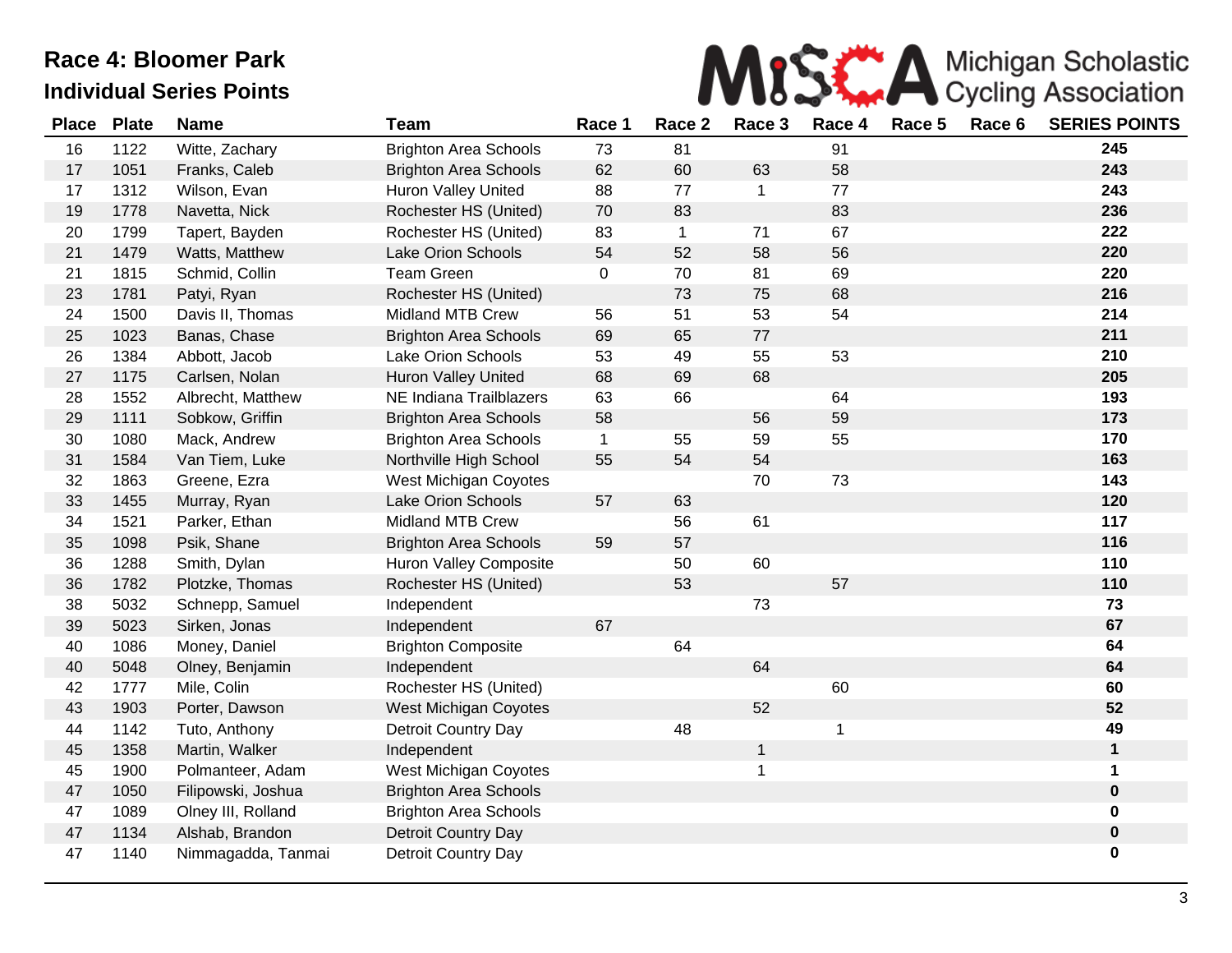

| <b>Place</b>   | <b>Plate</b> | <b>Name</b>                             | <b>Team</b>                   | Race 1 | Race 2 | Race 3 | Race 4 | Race 5 | Race 6 | <b>SERIES POINTS</b> |
|----------------|--------------|-----------------------------------------|-------------------------------|--------|--------|--------|--------|--------|--------|----------------------|
| 47             | 1160         | Bothwell, Jeremy                        | <b>Huron Valley United</b>    |        |        |        |        |        |        | $\mathbf 0$          |
| 47             | 1224         | Kennedy, Thomas                         | Huron Valley United           |        |        |        |        |        |        | 0                    |
| 47             | 1234         | Kowalski, Hudson                        | <b>Huron Valley United</b>    |        |        |        |        |        |        | $\mathbf 0$          |
| 47             | 1289         | Smith, Ethan                            | <b>Huron Valley Composite</b> |        |        |        |        |        |        | $\bf{0}$             |
| 47             | 1460         | Pasciak, Blake                          | Lake Orion Schools            |        |        |        |        |        |        | $\pmb{0}$            |
| 47             | 1760         | Gordhamer, Alexander                    | Rochester HS (United)         |        |        |        |        |        |        | $\mathbf 0$          |
| 47             | 1780         | Patritto, Connor                        | Rochester HS (United)         |        |        |        |        |        |        | $\pmb{0}$            |
| 47             | 1786         | Rodman, Jack                            | Rochester HS (United)         |        |        |        |        |        |        | 0                    |
| 47             | 1820         | Beane, Christopher                      | <b>West Michigan Coyotes</b>  |        |        |        |        |        |        | $\pmb{0}$            |
| 47             | 2010         | York, Isaac                             | Wheels In Motion              |        |        |        |        |        |        | 0                    |
|                |              | <b>Junior Varsity 9-10th Grade Male</b> |                               |        |        |        |        |        |        |                      |
| $\mathbf{1}$   | 1445         | Meyer, James                            | <b>Lake Orion Schools</b>     | 88     | 100    | 100    | 100    |        |        | 388                  |
| $\overline{2}$ | 1588         | Bretzlaff, Joel                         | Orange Krush                  | 100    | 88     | 97     | 94     |        |        | 379                  |
| $\overline{2}$ | 1825         | Boer, Gerrit                            | <b>West Michigan Coyotes</b>  | 91     | 97     | 94     | 97     |        |        | 379                  |
| 4              | 1551         | Ellis, Grady                            | Norte                         | 85     | 94     | 91     | 88     |        |        | 358                  |
| $\sqrt{5}$     | 1271         | Porter, Louis                           | Huron Valley United           | 94     | 91     | 81     | 91     |        |        | 357                  |
| 6              | 1561         | Loshe, Wesley                           | NE Indiana Trailblazers       | 97     | 68     | 83     | 83     |        |        | 331                  |
| $\overline{7}$ | 1249         | McCormick, Aidan                        | <b>Huron Valley United</b>    | 83     | 79     | 85     | 81     |        |        | 328                  |
| 8              | 1984         | Mazak, Aidan                            | Wheels In Motion              | 73     | 85     | 88     | 75     |        |        | 321                  |
| $9\,$          | 1231         | Kowalski, Carson                        | <b>Huron Valley United</b>    | 79     | 77     | 79     | 77     |        |        | 312                  |
| 10             | 1882         | Marine, Drake                           | <b>West Michigan Coyotes</b>  | 81     | 69     | 70     | 85     |        |        | 305                  |
| 11             | 1476         | Tait, Grady                             | Lake Orion Schools            | 75     | 83     | 71     | 71     |        |        | 300                  |
| 12             | 1272         | Rambo, Josh                             | <b>Huron Valley United</b>    | 69     | 75     | 73     | 73     |        |        | 290                  |
| 13             | 1191         | Culver, Evan                            | Huron Valley United           | 67     | 73     | 77     | 69     |        |        | 286                  |
| 14             | 1565         | Serrani, Jude                           | NE Indiana Trailblazers       | 68     | 67     | 75     | 65     |        |        | 275                  |
| 15             | 1115         | Vereecke, Kevin                         | <b>Brighton Area Schools</b>  | 80     | 63     | 64     | 64     |        |        | 271                  |
| 16             | 1328         | Clement, Owen                           | Independent                   | 63     | 71     | 65     | 70     |        |        | 269                  |
| 17             | 1977         | Landis, Gabriel                         | Wheels In Motion              | 66     | 64     | 68     | 68     |        |        | 266                  |
| 18             | 1157         | Blazic, Lucas                           | <b>Huron Valley Composite</b> | 70     | 65     | 62     | 67     |        |        | 264                  |
| 19             | 1024         | Beach, Isaiah                           | <b>Brighton Composite</b>     | $77\,$ | 58     | 67     | 61     |        |        | 263                  |
| 20             | 1784         | Rodda, Trystan                          | Rochester HS (United)         | 56     | 59     | 66     | 63     |        |        | 244                  |
| 21             | 1459         | Parsons, Cavan                          | Lake Orion Composite          | 58     | 62     | 59     | 57     |        |        | 236                  |
| 22             | 1938         | Bertcher, Samuel                        | Wheels In Motion              | 59     | 61     | 54     | 59     |        |        | 233                  |
| 23             | 1269         | Park, Thomas                            | Huron Valley United           | 65     | 52     | 58     | 54     |        |        | 229                  |
| 23             | 1471         | Shirley, Isaac                          | Lake Orion Composite          | 50     | 60     | 57     | 62     |        |        | 229                  |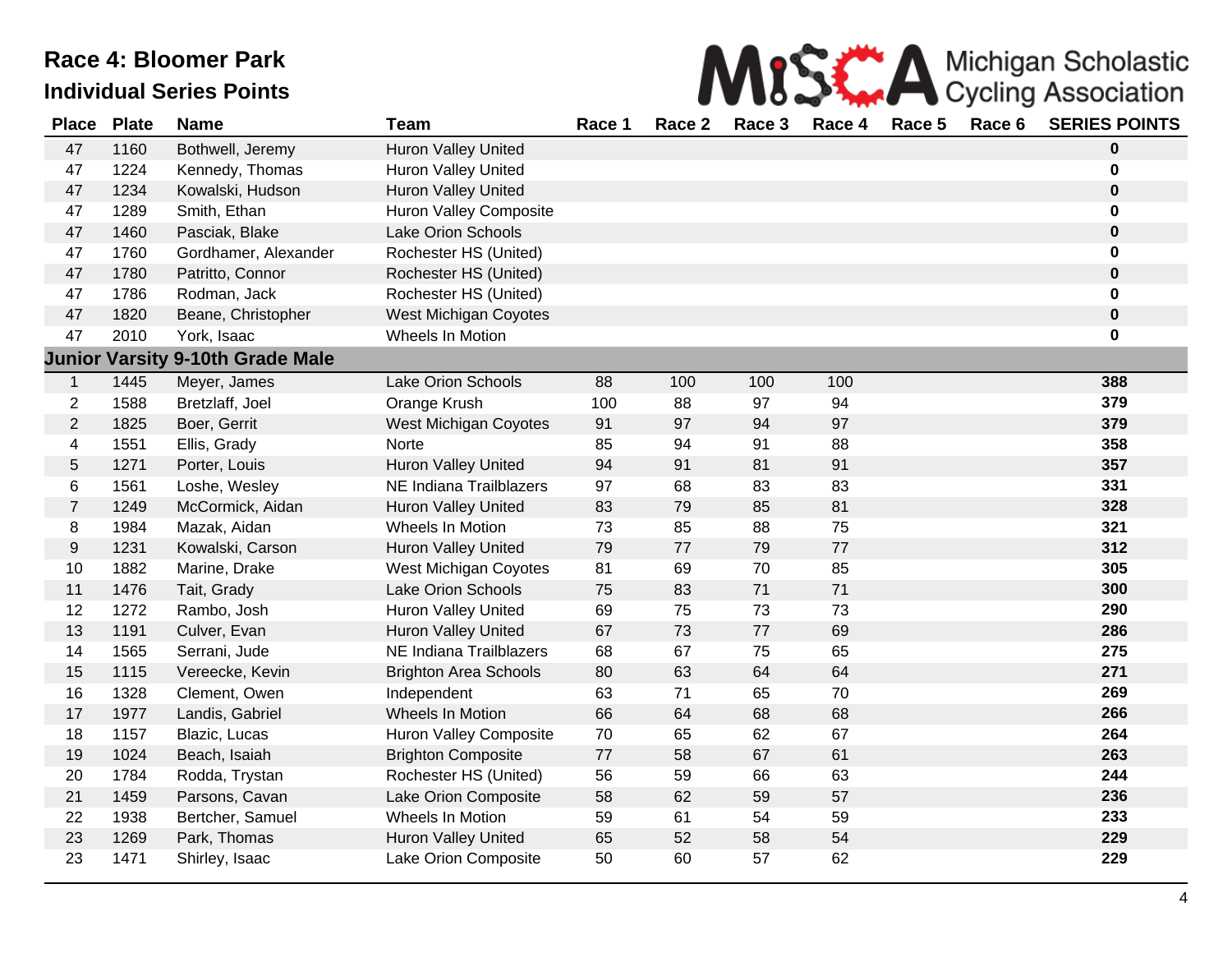

| <b>Place</b> | <b>Plate</b> | <b>Name</b>         | <b>Team</b>                  | Race 1       | Race 2       | Race 3      | Race 4 | Race 5 | Race 6 | <b>SERIES POINTS</b> |
|--------------|--------------|---------------------|------------------------------|--------------|--------------|-------------|--------|--------|--------|----------------------|
| 25           | 1859         | Frehr, Haydon       | West Michigan Coyotes        | 71           |              | 69          | 79     |        |        | 219                  |
| 26           | 1125         | Coffman, Finn       | Chelsea Youth MTB            | 43           | 57           | 60          | 58     |        |        | 218                  |
| 27           | 1020         | Asher, Ryan         | <b>Brighton Area Schools</b> |              | 74           | 80          | 60     |        |        | 214                  |
| 28           | 1891         | Minnerick, Levi     | West Michigan Coyotes        | 54           | 49           | 52          | 52     |        |        | 207                  |
| 29           | 1146         | Webb, Noah          | Heritage Jackrabbits         | 55           | 54           | 40          | 56     |        |        | 205                  |
| 29           | 1824         | Blocker, Jeremy     | West Michigan Coyotes        | 52           | 48           | 56          | 49     |        |        | 205                  |
| 31           | 1615         | Wagner, Gavin       | Orange Krush                 | 48           | 46           | 51          | 51     |        |        | 196                  |
| 32           | 1779         | Paradowski, Jacob   | Rochester HS (United)        | 49           | 50           | 45          | 45     |        |        | 189                  |
| 33           | 1144         | Shipman, Matthew    | Heritage Jackrabbits         | 62           | 70           | 53          |        |        |        | 185                  |
| 33           | 1912         | Tesch, Owen         | <b>West Michigan Coyotes</b> |              | 56           | 63          | 66     |        |        | 185                  |
| 35           | 1770         | Klippi, Ethan       | Rochester HS (United)        | 46           | 43           | 48          | 43     |        |        | 180                  |
| 36           | 1761         | Grindem, Stuart     | Rochester HS (United)        | 42           | 45           | 44          | 46     |        |        | 177                  |
| 37           | 1227         | Koenig, Griffin     | <b>Huron Valley United</b>   | 60           | 55           | 55          |        |        |        | 170                  |
| 38           | 1010         | Jannette, Rider     | <b>Brandon Youth MTB</b>     | 41           | 44           | 39          | 40     |        |        | 164                  |
| 39           | 1556         | Hall, Levi          | NE Indiana Trailblazers      | 77           | 81           |             |        |        |        | 158                  |
| 40           | 1018         | Acree, Jason        | <b>Brighton Area Schools</b> | 39           | 39           | 37          | 42     |        |        | 157                  |
| 41           | 1176         | Carlsen, Sawyer     | Huron Valley United          | $\mathbf{1}$ | 53           | 49          | 50     |        |        | 153                  |
| 42           | 5026         | Lemmon, Jeremiah    | NE Indiana Trailblazers      | 57           |              | 36          | 55     |        |        | 148                  |
| 43           | 1071         | Kissel, Lucas       | <b>Brighton Area Schools</b> | 53           | 47           | 42          |        |        |        | 142                  |
| 44           | 1481         | Wolski, Daniel      | Lake Orion Schools           | 47           |              | 47          | 47     |        |        | 141                  |
| 45           | 1866         | Hoogeveen, Bridger  | <b>West Michigan Coyotes</b> | 44           |              | 43          | 48     |        |        | 135                  |
| 46           | 1895         | Nykamp, Lucas       | West Michigan Coyotes        | 64           | 66           |             |        |        |        | 130                  |
| 47           | 1763         | Hemingway, George   | Rochester HS (United)        | 40           | 40           |             | 44     |        |        | 124                  |
| 48           | 1074         | Lane, Andrew        | <b>Brighton Composite</b>    | 38           | 41           |             | 41     |        |        | 120                  |
| 49           | 1567         | Biondo-Savin, Wyatt | Northville High School       |              | 51           |             | 53     |        |        | 104                  |
| 50           | 1872         | Knape, Timothy      | West Michigan Coyotes        |              | 42           | 50          |        |        |        | 92                   |
| 51           | 1077         | Lukasik, John       | <b>Brighton Composite</b>    | 61           | $\mathbf{1}$ |             |        |        |        | 62                   |
| 52           | 5052         | Simon, Maxwell      | Independent                  |              |              | 61          |        |        |        | 61                   |
| 53           | 1087         | Morton, Riley       | <b>Brighton Area Schools</b> | 51           |              |             |        |        |        | 51                   |
| 54           | 1102         | Rochon, Noah        | <b>Brighton Composite</b>    | 45           | $\mathbf 1$  | $\mathbf 1$ |        |        |        | 47                   |
| 55           | 5047         | Crozier, Joshua     | Independent                  |              |              | 46          |        |        |        | 46                   |
| 56           | 1897         | Odroski, Owen       | West Michigan Coyotes        |              |              | 41          |        |        |        | 41                   |
| 57           | 1007         | Janette, Braeden    | <b>Brandon Youth MTB</b>     | $\mathbf{1}$ | 38           |             |        |        |        | 39                   |
| 57           | 5025         | Kalczynski, Max     | Detroit Country Day          |              |              |             | 39     |        |        | 39                   |
| 59           | 1135         | Aviles, Xavier      | Detroit Country Day          |              |              |             | 38     |        |        | 38                   |
|              |              |                     |                              |              |              |             |        |        |        |                      |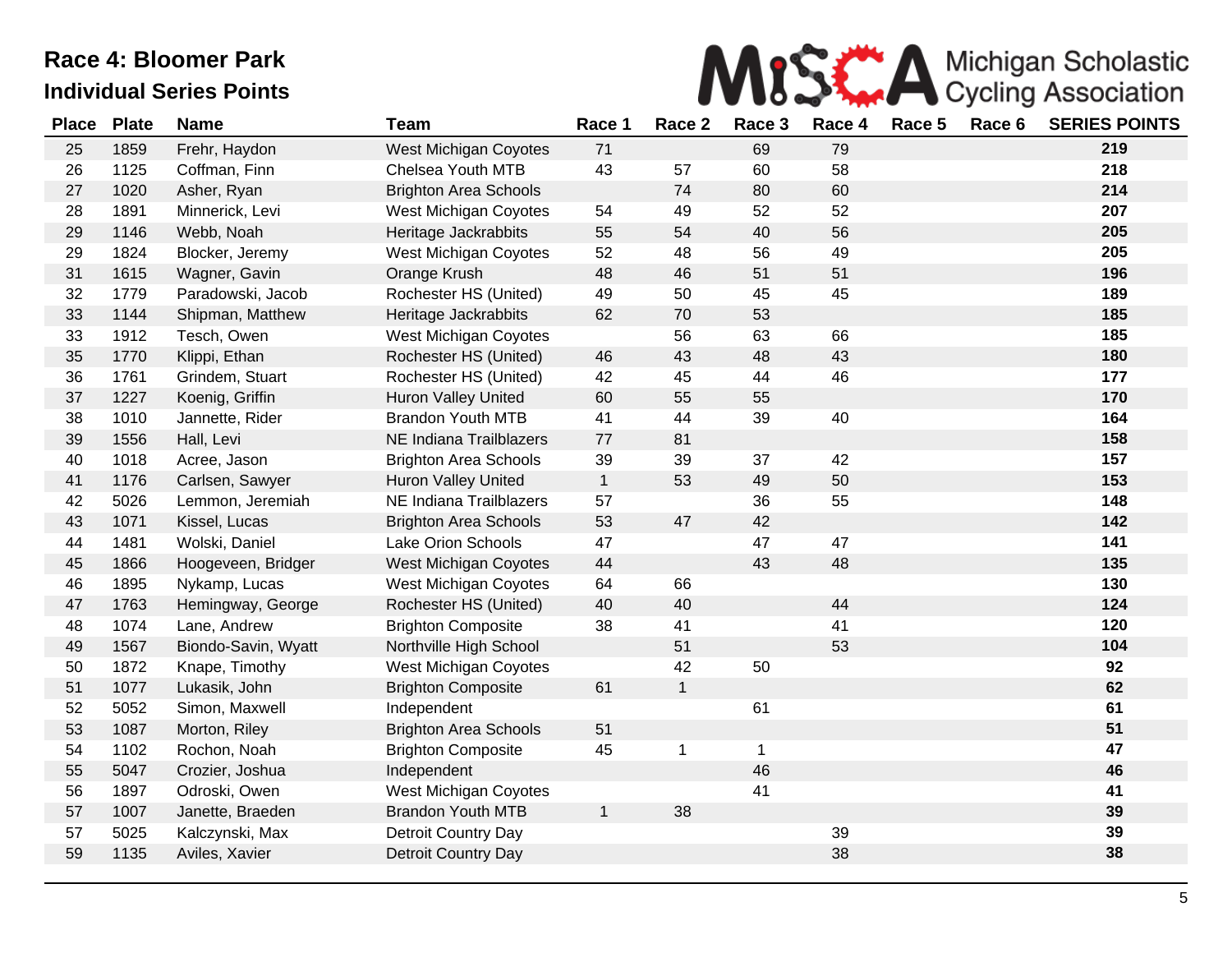

| <b>Place</b>            | <b>Plate</b> | <b>Name</b>                        | <b>Team</b>                  | Race 1    | Race 2 | Race 3 | Race 4          | Race 5 | Race 6 | <b>SERIES POINTS</b> |
|-------------------------|--------------|------------------------------------|------------------------------|-----------|--------|--------|-----------------|--------|--------|----------------------|
| 60                      | 1816         | Aerts, Marshall                    | <b>West Michigan Coyotes</b> |           |        | 38     |                 |        |        | 38                   |
| 61                      | 1072         | Koppmann, Talon                    | <b>Brighton Composite</b>    |           |        |        |                 |        |        | $\pmb{0}$            |
| 61                      | 1085         | McHugh, Ryan                       | <b>Brighton Area Schools</b> |           |        |        |                 |        |        | 0                    |
| 61                      | 1461         | Pasciak, Logan                     | <b>Lake Orion Schools</b>    |           |        |        |                 |        |        | $\pmb{0}$            |
| 61                      | 1583         | Siddall, Joseph                    | Northville High School       |           |        |        |                 |        |        | 0                    |
| 61                      | 1798         | Swartwood, Rick                    | Rochester HS (United)        |           |        |        |                 |        |        | $\pmb{0}$            |
| 61                      | 1921         | VanBeynen, Miles                   | <b>West Michigan Coyotes</b> |           |        |        |                 |        |        | 0                    |
| 61                      | 5043         | Del Pup, Justin                    | Independent                  |           |        |        |                 |        |        | $\mathbf 0$          |
|                         |              | <b>Junior Varsity Female</b>       |                              |           |        |        |                 |        |        |                      |
| $\mathbf 1$             | 1172         | Caldwell, Nya                      | Huron Valley United          | 100       | 100    | 100    | 100             |        |        | 400                  |
| $\overline{c}$          | 1315         | Wittman, Cate                      | <b>Huron Valley United</b>   | 97        | 97     | 97     | 97              |        |        | 388                  |
| 3                       | 1264         | Osterhart, Laura                   | Huron Valley United          | 94        | 91     | 94     | 91              |        |        | 370                  |
| $\overline{\mathbf{4}}$ | 1013         | Royse, Bethany                     | <b>Brandon Youth MTB</b>     | 91        | 94     | 88     | 88              |        |        | 361                  |
| 5                       | 1424         | Jones, Sydnie                      | <b>Lake Orion Schools</b>    | 83        | 88     | 83     | 77              |        |        | 331                  |
| $\,6$                   | 1759         | Gaudreau, Rachel                   | Rochester HS (United)        | $71$      | 77     | 79     | 75              |        |        | 302                  |
| $\overline{7}$          | 1756         | Feldkamp, Rowan                    | Rochester HS (United)        | 85        | 71     | 73     | 71              |        |        | 300                  |
| 8                       | 1566         | Vasquez, Kyra                      | NE Indiana Trailblazers      | 79        | 70     | 75     | 70              |        |        | 294                  |
| $\boldsymbol{9}$        | 1012         | Patnaude, Emily                    | <b>Brandon Youth MTB</b>     | 75        | 69     | 71     | 69              |        |        | 284                  |
| 10                      | 1318         | Woolhiser, Bella                   | Huron Valley United          |           | 85     | 91     | 83              |        |        | 259                  |
| 11                      | 1758         | Fronek, Ava                        | Rochester HS (United)        |           | 81     | 81     | 81              |        |        | 243                  |
| 12                      | 5007         | Spearman, Bodelle                  | West Michigan Coyotes        | 88        | 75     |        | 79              |        |        | 242                  |
| 13                      | 1787         | Rossey, Isabella                   | Rochester HS (United)        | 73        | 73     |        | 73              |        |        | 219                  |
| 14                      | 1571         | Grabowski, Alexandra               | Northville High School       |           | 68     | 69     | 68              |        |        | 205                  |
| 15                      | 1139         | Negrut, Silvia                     | Detroit Country Day          |           | 83     |        | 94              |        |        | 177                  |
| 16                      | 1137         | Henderson, Tulia                   | Detroit Country Day          | 81        |        |        | 85              |        |        | 166                  |
| 17                      | 1129         | Paddock, Lillian                   | Chelsea Youth MTB            | 77        |        | 77     |                 |        |        | 154                  |
| 18                      | 1871         | Kincaid, Freida                    | <b>West Michigan Coyotes</b> |           |        | 85     |                 |        |        | 85                   |
| 19                      | 1478         | Walch, Laura                       | Lake Orion Schools           | $\pmb{0}$ | 79     |        |                 |        |        | 79                   |
| 20                      | 1830         | Brewer, Sage                       | West Michigan Coyotes        |           |        | 70     |                 |        |        | 70                   |
| 21                      | 1223         | Kennedy, Kerrigan                  | <b>Huron Valley United</b>   |           |        |        |                 |        |        | $\pmb{0}$            |
| 21                      | 1268         | Park, Elizabeth                    | <b>Huron Valley United</b>   |           |        |        |                 |        |        | $\mathbf 0$          |
|                         |              | <b>Advanced Middle School Male</b> |                              |           |        |        |                 |        |        |                      |
| $\mathbf{1}$            | 1200         | Garris, Elijah                     | Huron Valley United          | 85        | 85     | 82     | $\overline{82}$ |        |        | 334                  |
| $\overline{c}$          | 1320         | Adamski, Kash                      | Independent                  | 82        | 79     | 79     | 76              |        |        | 316                  |
| 3                       | 1573         | Hentnik, Alexander                 | Northville High School       | 70        | 70     | 76     | 79              |        |        | 295                  |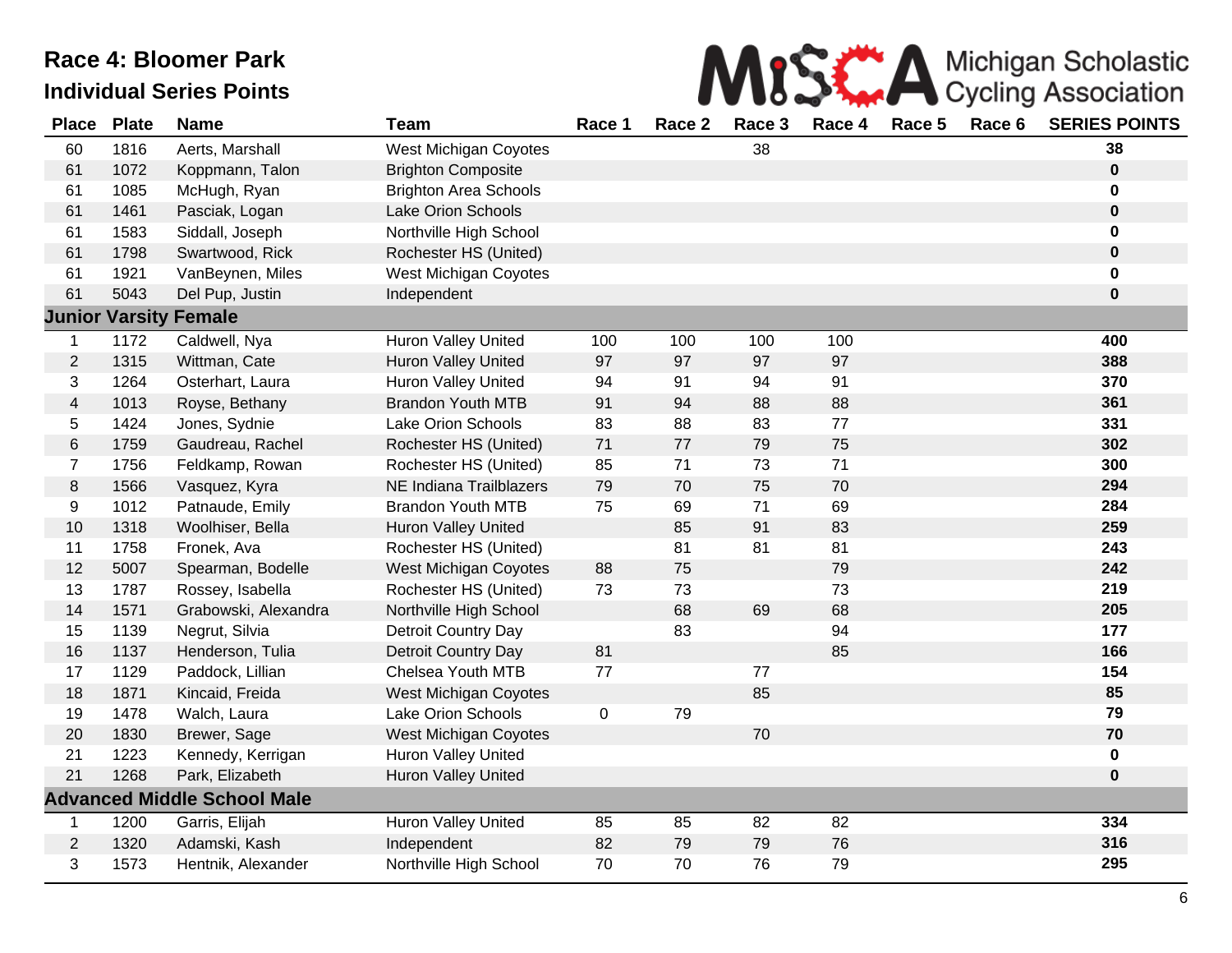

| <b>Place</b>   | <b>Plate</b> | <b>Name</b>                          | <b>Team</b>                  | Race 1       | Race 2 | Race 3 | Race 4      | Race 5 | Race 6 | <b>SERIES POINTS</b> |
|----------------|--------------|--------------------------------------|------------------------------|--------------|--------|--------|-------------|--------|--------|----------------------|
| $\overline{4}$ | 1321         | Beaubien, Bastien                    | Orange Krush                 | 73           | 73     | 68     | 64          |        |        | 278                  |
| 5              | 1299         | Tobiczyk, Oswald                     | Huron Valley United          | 70           | 70     | 70     | 66          |        |        | 276                  |
| $\,6$          | 1417         | Heist, Ethan                         | Lake Orion Schools           | $\mathbf{1}$ | 82     | 85     | 85          |        |        | 253                  |
| $\overline{7}$ | 1618         | Werth, Jayden                        | Orange Krush                 | 62           | 68     | 54     | 58          |        |        | 242                  |
| 8              | 2001         | Smith, Donald                        | Wheels In Motion             | 64           | 62     | 55     | 55          |        |        | 236                  |
| 9              | 1600         | James, Evan                          | Orange Krush                 | 60           | 60     | 58     | 56          |        |        | 234                  |
| 10             | 1605         | Marchese, Kristian                   | Orange Krush                 | 79           |        | 73     | 73          |        |        | 225                  |
| 11             | 1482         | Wolski, Jakub                        | <b>Lake Orion Schools</b>    | 56           | 54     | 52     | 60          |        |        | 222                  |
| 12             | 1885         | Martin, Brevin                       | West Michigan Coyotes        | 68           | 76     |        | 70          |        |        | 214                  |
| 12             | 1928         | Wert, Henry                          | West Michigan Coyotes        | 55           | 51     | 56     | 52          |        |        | 214                  |
| 14             | 1752         | Dagg, Samuel                         | Rochester HS (United)        | 76           | 64     |        | 68          |        |        | 208                  |
| 15             | 1166         | Brzuchanski, Emery                   | <b>Huron Valley United</b>   | 66           | 66     | 64     | $\mathbf 1$ |        |        | 197                  |
| 16             | 1762         | Hawes, Benjamin                      | Rochester HS (United)        | 58           | 58     |        | 54          |        |        | 170                  |
| 17             | 1103         | Rochowiak, Maxwell                   | <b>Brighton Area Schools</b> | 52           | 56     |        | 51          |        |        | 159                  |
| 18             | 1259         | Murphy, Trevor                       | <b>Huron Valley United</b>   | 51           | 53     |        | 53          |        |        | 157                  |
| 19             | 1297         | Tidbury, Grayson                     | Huron Valley United          | 50           | 52     |        | 50          |        |        | 152                  |
| 20             | 1910         | Segerlind, Indio                     | West Michigan Coyotes        |              |        | 62     | 62          |        |        | 124                  |
| 21             | 2003         | Tall, Braden                         | Wheels In Motion             | 53           | 55     | 1      |             |        |        | 109                  |
| 22             | 1817         | Andrews, Carson                      | West Michigan Coyotes        | 54           |        | 48     |             |        |        | 102                  |
| 23             | 5040         | Sikkema, Grayson                     | Independent                  |              |        | 66     |             |        |        | 66                   |
| 24             | 1862         | Grant, William                       | West Michigan Coyotes        |              |        | 60     |             |        |        | 60                   |
| 25             | 1878         | Louisell, Grant                      | West Michigan Coyotes        |              |        | 53     |             |        |        | 53                   |
| 26             | 1887         | McLean, Caleb                        | West Michigan Coyotes        | $\mathbf{1}$ |        | 51     |             |        |        | 52                   |
| 27             | 1864         | Hargrave, Zachary                    | West Michigan Coyotes        |              |        | 50     |             |        |        | 50                   |
| 28             | 1858         | Franciscotty, Gideon                 | <b>West Michigan Coyotes</b> |              |        | 49     |             |        |        | 49                   |
| 29             | 1014         | Royse, Parker                        | <b>Brandon Youth MTB</b>     |              |        |        |             |        |        | 0                    |
|                |              | <b>Advanced Middle School Female</b> |                              |              |        |        |             |        |        |                      |
| $\mathbf{1}$   | 1276         | Rosinski, Charlotte                  | <b>Huron Valley United</b>   | 85           | 85     | 85     | 85          |        |        | 340                  |
| $\overline{c}$ | 1028         | Bell, Sophia                         | <b>Brighton Area Schools</b> | 76           | 82     | 79     | 79          |        |        | 316                  |
| $\overline{2}$ | 1593         | DeCubber, Finley                     | Orange Krush                 | 82           | 76     | 76     | 82          |        |        | 316                  |
| 4              | 1589         | Bretzlaff, Miriam                    | Orange Krush                 | 79           | 73     | 70     | 76          |        |        | 298                  |
| $\sqrt{5}$     | 1036         | Cranston, Ashley                     | <b>Brighton Area Schools</b> | 73           | 66     | 73     | 73          |        |        | 285                  |
| 5              | 1470         | Shaskos, Lauren                      | <b>Lake Orion Schools</b>    | 70           | 79     | 66     | 70          |        |        | 285                  |
| $\overline{7}$ | 1232         | Kowalski, Dalia                      | Huron Valley United          | 68           | 64     | 64     | 68          |        |        | 264                  |
| 8              | 1883         | Marine, Marley                       | West Michigan Coyotes        | 66           | 60     | 60     | 64          |        |        | 250                  |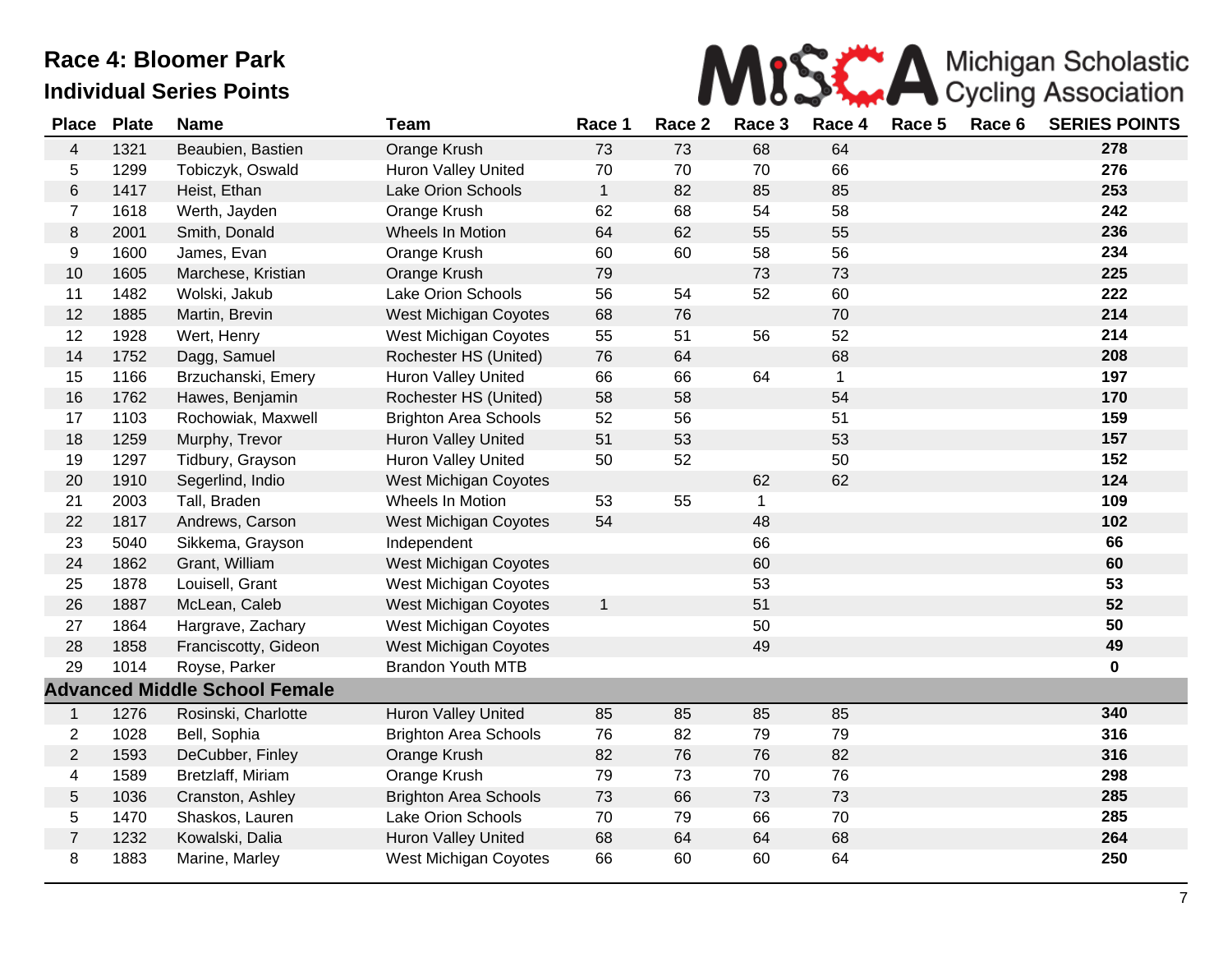

| <b>Place</b>   | <b>Plate</b> | <b>Name</b>                      | <b>Team</b>                  | Race 1       | Race 2 | Race 3       | Race 4 | Race 5 | Race 6 | <b>SERIES POINTS</b> |
|----------------|--------------|----------------------------------|------------------------------|--------------|--------|--------------|--------|--------|--------|----------------------|
| 9              | 1055         | Giles, Anna                      | <b>Brighton Area Schools</b> | $\mathbf{1}$ | 70     | 82           | 62     |        |        | 215                  |
| 10             | 1837         | Cavner, Emma                     | West Michigan Coyotes        |              | 62     | 62           | 66     |        |        | 190                  |
| 11             | 1602         | Keyes, Janelle                   | Orange Krush                 |              | 68     | 68           |        |        |        | 136                  |
| 12             | 1879         | Louisell, Madison                | <b>West Michigan Coyotes</b> |              |        | 58           |        |        |        | 58                   |
| 13             | 1962         | Jones, Emerson                   | Wheels In Motion             |              |        |              |        |        |        | $\mathbf 0$          |
|                |              | <b>Novice 10-12th Grade Male</b> |                              |              |        |              |        |        |        |                      |
| $\mathbf 1$    | 1330         | Cyrul, Michael                   | Independent                  | 71           | $77$   | 74           | 74     |        |        | 296                  |
| $\overline{2}$ | 1976         | Laman, Charles                   | Wheels In Motion             | 68           | 74     | 71           | 80     |        |        | 293                  |
| 3              | 1393         | Blackman, Joshua                 | Lake Orion Schools           | 55           | 80     | 77           | 77     |        |        | 289                  |
| $\overline{4}$ | 1560         | Joseph, Samuel                   | NE Indiana Trailblazers      | 74           | 57     | 80           | 68     |        |        | 279                  |
| 5              | 1033         | Claar, Austin                    | <b>Brighton Area Schools</b> | 65           | 55     | 68           | 71     |        |        | 259                  |
| $\,6$          | 1574         | Hentnik, Michael                 | Northville High School       | 59           | 68     | 61           | 61     |        |        | 249                  |
| $\overline{7}$ | 1204         | Haskell, Daniel                  | Huron Valley United          | 57           | 61     | 63           | 63     |        |        | 244                  |
| $\bf 8$        | 1127         | Krause-Bean, Curtis              | Chelsea Youth MTB            | 50           | 59     | 59           | 57     |        |        | 225                  |
| 9              | 1581         | Reineke, Jackson                 | Northville High School       | 51           | 53     | 57           | 59     |        |        | 220                  |
| 10             | 1260         | Nunneley, David                  | Huron Valley United          | 63           | 71     | 65           |        |        |        | 199                  |
| 11             | 1064         | Howard, Jackson                  | <b>Brighton Area Schools</b> | 48           | 49     | 45           | 46     |        |        | 188                  |
| 12             | 1040         | Dabrowski, Walter                | <b>Brighton Area Schools</b> | 39           | 46     | 47           | 53     |        |        | 185                  |
| 13             | 1081         | McAllister, John                 | <b>Brighton Area Schools</b> | 47           | 43     | 43           | 50     |        |        | 183                  |
| 14             | 1801         | Weaver, Andrew                   | Rochester HS (United)        | 43           | 48     | 39           | 45     |        |        | 175                  |
| 15             | 1118         | Voss, Cullen                     | <b>Brighton Composite</b>    | 38           | 41     | 46           | 48     |        |        | 173                  |
| 16             | 1128         | Martz, Ethan                     | Chelsea Youth MTB            | 42           | 42     | 40           | 44     |        |        | 168                  |
| 17             | 1607         | McKee, Matthew                   | Orange Krush                 | 46           | 63     | 55           |        |        |        | 164                  |
| 18             | 1606         | McKee, Jacob                     | Orange Krush                 | 49           | 51     | 51           |        |        |        | 151                  |
| 19             | 1031         | Campbell, Caleb                  | <b>Brighton Area Schools</b> | 45           | 50     | $\mathbf{1}$ | 49     |        |        | 145                  |
| 20             | 1766         | Ignaczak, Thomas                 | Rochester HS (United)        | 44           | 45     | 49           |        |        |        | 138                  |
| 21             | 1747         | Clements, Zachary                | Rochester HS (United)        |              | 65     |              | 65     |        |        | 130                  |
| 22             | 1569         | Borashko, Daniel                 | Northville High School       |              | 38     | 42           | 42     |        |        | 122                  |
| 23             | 1792         | Schell, Quinten                  | Rochester HS (United)        | 41           |        | 37           | 43     |        |        | 121                  |
| 24             | 1073         | Kuzner, Matthew                  | <b>Brighton Area Schools</b> | 61           |        | 50           |        |        |        | 111                  |
| 25             | 1019         | Adams, Holden                    | <b>Brighton Area Schools</b> |              | 36     | 33           | 39     |        |        | 108                  |
| 26             | 1032         | Chaka, Liam                      | <b>Brighton Area Schools</b> | 53           |        | 53           |        |        |        | 106                  |
| 27             | 1327         | Buchwitz, Bennett                | Independent                  |              | 47     |              | 51     |        |        | 98                   |
| 28             | 1948         | Fifer, Gordon                    | Wheels In Motion             |              |        | 41           | 55     |        |        | 96                   |
| 29             | 1247         | Mathie, Josh                     | Huron Valley United          |              |        | 48           | 47     |        |        | 95                   |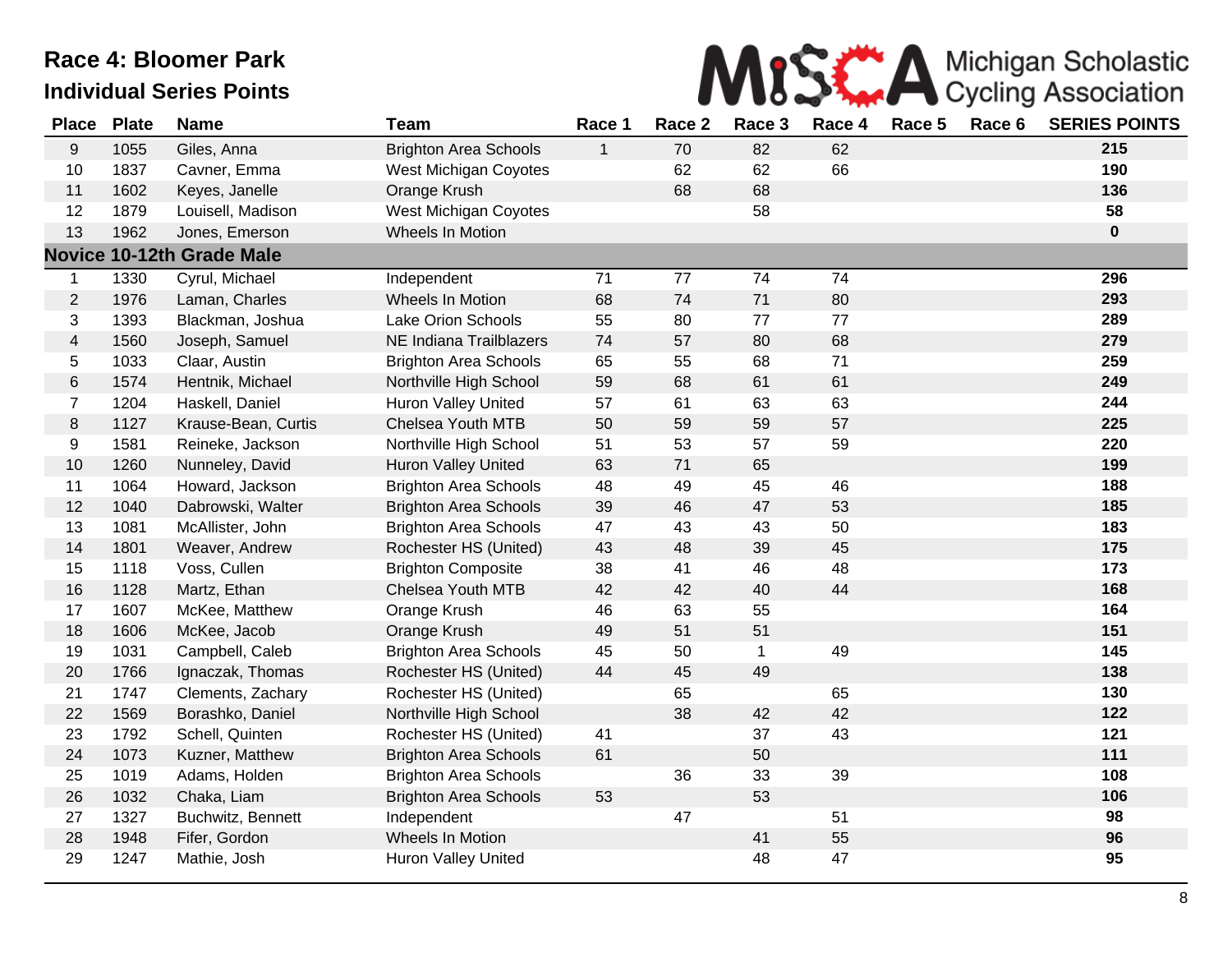

| <b>Place</b> | <b>Plate</b> | <b>Name</b>          | <b>Team</b>                  | Race 1       | Race 2       | Race 3 | Race 4       | Race 5 | Race 6 | <b>SERIES POINTS</b> |
|--------------|--------------|----------------------|------------------------------|--------------|--------------|--------|--------------|--------|--------|----------------------|
| 30           | 1577         | Ketvirtis, Matthew   | Northville High School       |              | 44           | 38     |              |        |        | 82                   |
| 31           | 1099         | Reid, Gordon         | <b>Brighton Area Schools</b> |              | 40           |        | 41           |        |        | 81                   |
| 32           | 1429         | Kozlowski, James     | Lake Orion Schools           |              | 37           |        | 40           |        |        | 77                   |
| 33           | 1914         | Todd, Brayden        | West Michigan Coyotes        | 40           |              | 36     |              |        |        | 76                   |
| 34           | 1121         | Welter, Lucas        | <b>Brighton Area Schools</b> | $\mathbf{1}$ | 39           | 35     |              |        |        | 75                   |
| 35           | 1088         | Nabozny, Landen      | <b>Brighton Area Schools</b> |              | 35           |        | 38           |        |        | 74                   |
| 36           | 1048         | Evans, James         | <b>Brighton Area Schools</b> | 37           | $\mathbf{1}$ | 34     | $\mathbf{1}$ |        |        | 73                   |
| 37           | 5046         | Crandall, Brody      | Independent                  |              |              | 44     |              |        |        | 44                   |
| 38           | 1138         | Muskovin, Marik      | Detroit Country Day          |              | 34           |        |              |        |        | 34                   |
| 39           | 5033         | Stenger, Gage        | Independent                  |              |              | 32     |              |        |        | 32                   |
| 40           | 1902         | Porter, Brayden      | West Michigan Coyotes        |              |              | 31     |              |        |        | 31                   |
| 41           | 1068         | Kato, Ryan           | <b>Brighton Area Schools</b> |              |              |        |              |        |        | 0                    |
| 41           | 1069         | Kinney, Liam         | <b>Brighton Area Schools</b> |              |              |        |              |        |        | 0                    |
| 41           | 1100         | Reusze, Karl         | <b>Brighton Area Schools</b> |              |              |        |              |        |        | 0                    |
| 41           | 1131         | Proos, Cameron       | <b>Chelsea Youth MTB</b>     |              |              |        |              |        |        | 0                    |
| 41           | 1133         | Woodard, Samuel      | Chelsea Youth MTB            |              |              |        |              |        |        | 0                    |
| 41           | 1257         | Moser, Alexander     | <b>Huron Valley United</b>   |              |              |        |              |        |        | 0                    |
| 41           | 1350         | Kelly, Andrew        | Independent                  |              |              |        |              |        |        | 0                    |
| 41           | 1492         | Bonnette, Christian  | <b>Midland MTB Crew</b>      |              |              |        |              |        |        | 0                    |
| 41           | 1579         | Que, Vincent         | Northville High School       |              |              |        |              |        |        | 0                    |
| 41           | 1582         | Schildt, Torben      | Northville High School       |              |              |        |              |        |        | $\pmb{0}$            |
| 41           | 1713         | Sharma, Avi          | Rochester Area (RARA)        |              |              |        |              |        |        | 0                    |
| 41           | 1720         | Tradii, Aidan        | Rochester Area (RARA)        |              |              |        |              |        |        | 0                    |
| 41           | 1732         | Walch, Alexander     | Rochester Area (RARA)        |              |              |        |              |        |        | 0                    |
| 41           | 1742         | Bond, Jacob          | Rochester HS (United)        |              |              |        |              |        |        | 0                    |
| 41           | 1748         | Clevenger, Jack      | Rochester HS (United)        |              |              |        |              |        |        | 0                    |
| 41           | 1749         | Collins III, Richard | Rochester HS (United)        |              |              |        |              |        |        | 0                    |
| 41           | 1753         | Delavan, Jack        | Rochester HS (United)        |              |              |        |              |        |        | 0                    |
| 41           | 1755         | Fashho, Lucas        | Rochester HS (United)        |              |              |        |              |        |        | 0                    |
| 41           | 1757         | Fleury, Mael         | Rochester HS (United)        |              |              |        |              |        |        | 0                    |
| 41           | 1764         | Hoffman, Nate        | Rochester HS (United)        |              |              |        |              |        |        | 0                    |
| 41           | 1767         | Ingram, Noah         | Rochester HS (United)        |              |              |        |              |        |        | 0                    |
| 41           | 1768         | Jin, Ryan            | Rochester HS (United)        |              |              |        |              |        |        | 0                    |
| 41           | 1771         | Lamphear, Cameron    | Rochester HS (United)        |              |              |        |              |        |        | 0                    |
| 41           | 1776         | Michalak, Nolan      | Rochester HS (United)        |              |              |        |              |        |        | 0                    |
|              |              |                      |                              |              |              |        |              |        |        |                      |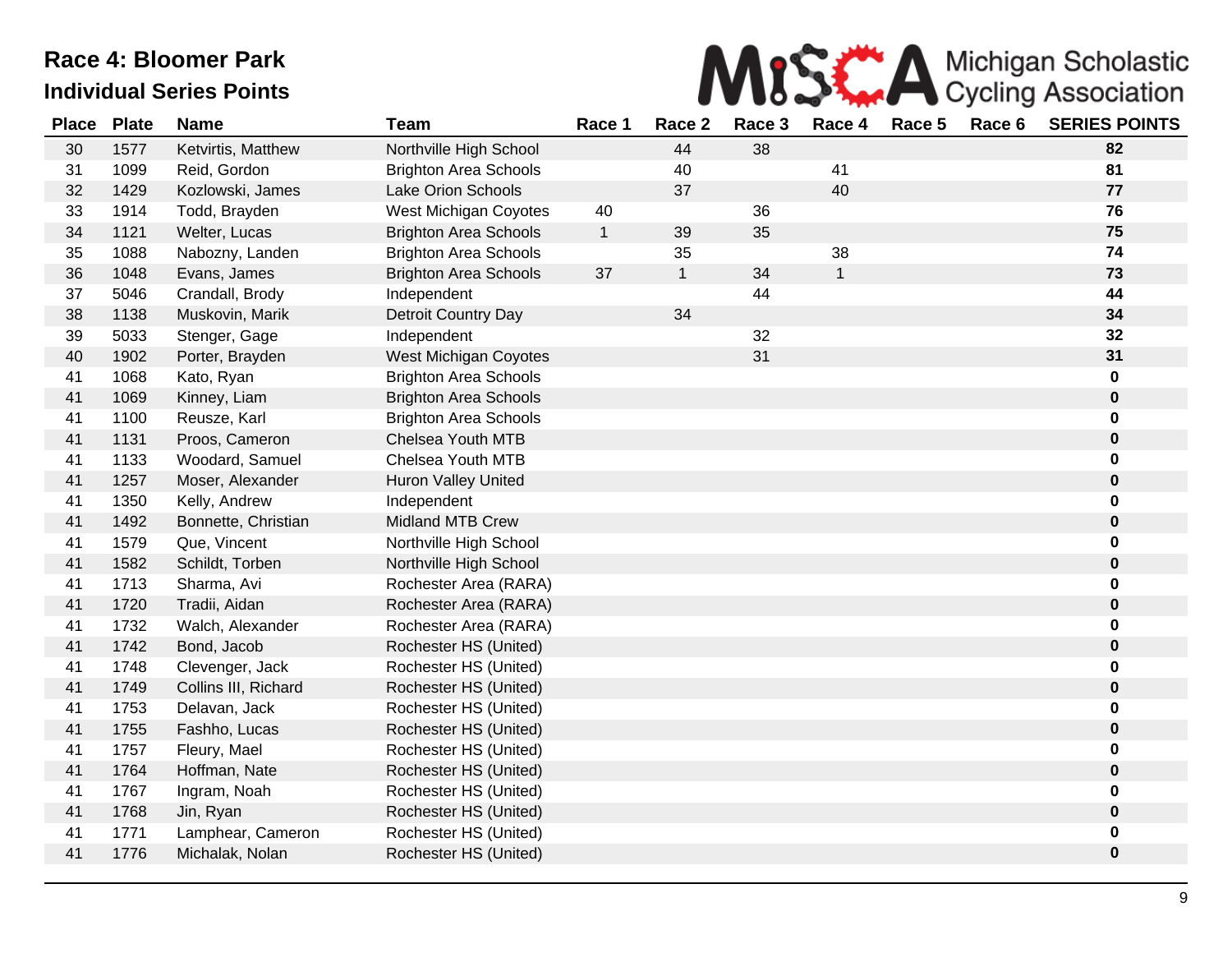

| <b>Place</b>   | <b>Plate</b> | <b>Name</b>                  | <b>Team</b>                   | Race 1       | Race 2 | Race 3      | Race 4 | Race 5 | Race 6 | <b>SERIES POINTS</b> |
|----------------|--------------|------------------------------|-------------------------------|--------------|--------|-------------|--------|--------|--------|----------------------|
| 41             | 1783         | Rauner, Aiden                | Rochester HS (United)         |              |        |             |        |        |        | 0                    |
| 41             | 1788         | Sam Jr., Todd                | Rochester HS (United)         |              |        |             |        |        |        | $\pmb{0}$            |
| 41             | 1789         | Sanchez, Joshua              | Rochester HS (United)         |              |        |             |        |        |        | 0                    |
| 41             | 1790         | Santonocito, Owen            | Rochester HS (United)         |              |        |             |        |        |        | $\pmb{0}$            |
| 41             | 1791         | Sarkozi, Nicholas            | Rochester HS (United)         |              |        |             |        |        |        | 0                    |
| 41             | 1795         | Smith, Alexander             | Rochester HS (United)         |              |        |             |        |        |        | $\boldsymbol{0}$     |
| 41             | 1796         | Smith, Leo                   | Rochester HS (United)         |              |        |             |        |        |        | 0                    |
| 41             | 1803         | Zielonka, Parker             | Rochester HS (United)         |              |        |             |        |        |        | $\pmb{0}$            |
| 41             | 1850         | DiLaura, Samuel              | West Michigan Coyotes         |              |        |             |        |        |        | 0                    |
| 41             | 1985         | McCaslin, Declan             | Wheels In Motion              |              |        |             |        |        |        | 0                    |
| 41             | 5003         | Staley, Nicholas             | Rochester HS (United)         |              |        |             |        |        |        | 0                    |
| 41             | 5010         | Adair, Luke                  | Rochester HS (United)         |              |        |             |        |        |        | 0                    |
|                |              | <b>Novice 9th Grade Male</b> |                               |              |        |             |        |        |        |                      |
| $\mathbf{1}$   | 1576         | Holm, Brody                  | Northville High School        | 77           | 77     | 74          | 68     |        |        | 296                  |
| $\overline{2}$ | 1119         | Voss, Sawyer                 | <b>Brighton Composite</b>     | 71           | 68     | 77          | 77     |        |        | 293                  |
| 3              | 1277         | Rossetti, Austin             | <b>Huron Valley Composite</b> | 68           | 63     | 71          | 74     |        |        | 276                  |
| $\overline{4}$ | 1280         | Sanchez, Noah                | Huron Valley United           | 80           | 80     |             | 80     |        |        | 240                  |
| 5              | 1379         | Taylor, Blake                | Independent                   | 63           | 53     | 65          | 57     |        |        | 238                  |
| $\,6$          | 1238         | Lisabeth, Leo                | <b>Huron Valley United</b>    | 65           | 61     | 55          | 55     |        |        | 236                  |
| $\overline{7}$ | 1090         | Osterman, Jude               | <b>Brighton Area Schools</b>  | 59           | 59     | 63          | 39     |        |        | 220                  |
| $\,8\,$        | 1613         | Timm, Evan                   | Orange Krush                  | 55           | 57     | 57          | 46     |        |        | 215                  |
| 9              | 1421         | Houston, Tyler               | Lake Orion Schools            | 46           | 43     | 51          | 71     |        |        | 211                  |
| 10             | 1578         | Matsumoto, Naoki             | Northville High School        | 74           | 71     |             | 65     |        |        | 210                  |
| 11             | 1608         | Paik, Tyler                  | Orange Krush                  | 53           | 47     | 50          | 49     |        |        | 199                  |
| 12             | 1773         | Luna, Diego                  | Rochester HS (United)         | 49           | 48     | 49          | 44     |        |        | 190                  |
| 13             | 1042         | deChavez, Joseph             | <b>Brighton Area Schools</b>  | 45           | 46     | 48          | 41     |        |        | 180                  |
| 13             | 1570         | Denby, Colin                 | Northville High School        | 44           | 45     | 46          | 45     |        |        | 180                  |
| 15             | 1741         | Bloom, Conner                | Rochester HS (United)         | 51           | 41     | 45          | 42     |        |        | 179                  |
| 15             | 5013         | McClure, Matthew             | Northville High School        | 48           | 44     | 44          | 43     |        |        | 179                  |
| 17             | 1546         | Wolohan, Matthew             | Midland MTB Crew              |              | 51     | 61          | 63     |        |        | 175                  |
| 18             | 1889         | Mears, Henry                 | <b>West Michigan Coyotes</b>  | 47           | 39     | 41          | 38     |        |        | 165                  |
| 19             | 1049         | Farmer, William              | <b>Brighton Area Schools</b>  | 61           | 50     |             | 51     |        |        | 162                  |
| 19             | 1416         | Gross, Devon                 | <b>Lake Orion Schools</b>     | $\mathbf{1}$ | 49     | 59          | 53     |        |        | 162                  |
| 21             | 1933         | Anderson, Frank              | Wheels In Motion              | 42           | 65     | $\mathbf 1$ | 50     |        |        | 158                  |
| 22             | 1972         | Knight, Stuart               | Wheels In Motion              |              |        | 68          | 61     |        |        | 129                  |
|                |              |                              |                               |              |        |             |        |        |        |                      |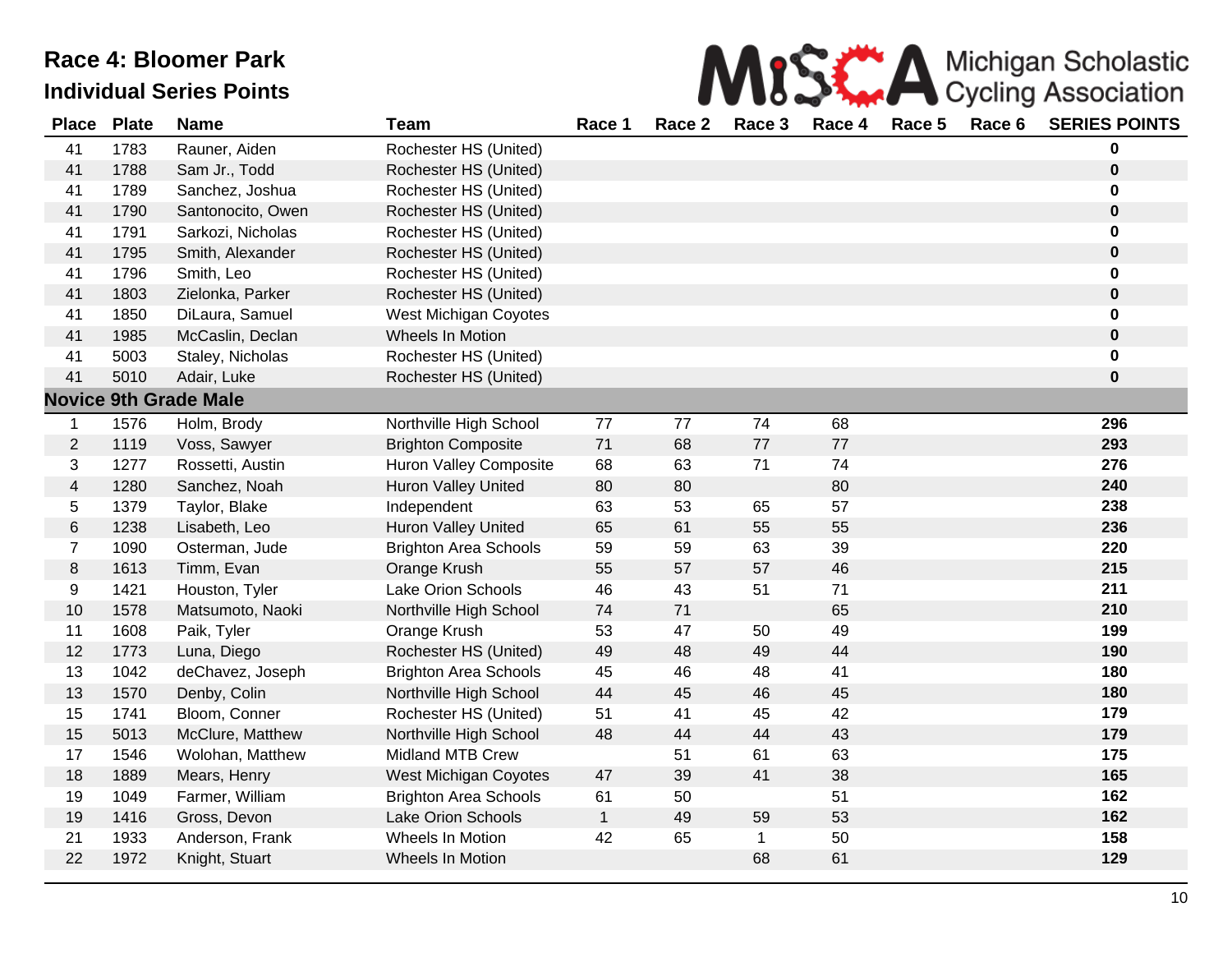

| <b>Place</b> | <b>Plate</b> | <b>Name</b>        | <b>Team</b>                  | Race 1    | Race 2       | Race 3      | Race 4 | Race 5 | Race 6 | <b>SERIES POINTS</b> |
|--------------|--------------|--------------------|------------------------------|-----------|--------------|-------------|--------|--------|--------|----------------------|
| 23           | 1113         | Tarnacki, Joseph   | <b>Brighton Area Schools</b> | 41        |              | 39          | 37     |        |        | 117                  |
| 24           | 1630         | Brimm, Riley       | Rochester Area (RARA)        |           | 55           |             | 59     |        |        | 114                  |
| 25           | 1400         | Dhruvan, Orin      | Lake Orion Schools           | 57        |              | 47          |        |        |        | 104                  |
| 26           | 1765         | Holt, Mitchell     | Rochester HS (United)        | $\pmb{0}$ |              | 53          | 47     |        |        | 100                  |
| 27           | 1668         | Laporte, Grant     | Rochester Area (RARA)        |           | 42           |             | 48     |        |        | 90                   |
| 28           | 1044         | Dezarov, Derek     | <b>Brighton Area Schools</b> | 43        |              | 43          |        |        |        | 86                   |
| 29           | 1240         | Luttenbacher, Evan | <b>Huron Valley United</b>   | 50        |              |             |        |        |        | 50                   |
| 30           | 1513         | King, Mason        | <b>Midland MTB Crew</b>      |           |              | 42          |        |        |        | 42                   |
| 31           | 1508         | Holliday, Jarod    | <b>Midland MTB Crew</b>      | 1         |              | 40          |        |        |        | 41                   |
| 32           | 1462         | Perez, Aiden       | <b>Lake Orion Schools</b>    |           |              |             | 40     |        |        | 40                   |
| 33           | 1673         | Loyd, Caleb        | Rochester Area (RARA)        |           | 40           |             |        |        |        | 40                   |
| 34           | 1442         | McGowan, Ethan     | <b>Lake Orion Schools</b>    |           | $\mathbf{1}$ | 38          |        |        |        | 39                   |
| 35           | 1831         | Briggs, Cole       | West Michigan Coyotes        |           |              | $\mathbf 1$ |        |        |        | 1                    |
| 36           | 1047         | Esser, Nathan      | <b>Brighton Area Schools</b> |           |              |             |        |        |        | $\pmb{0}$            |
| 36           | 1058         | Govan, Adam        | <b>Brighton Composite</b>    |           |              |             |        |        |        | 0                    |
| 36           | 1066         | Jude, Alexander    | <b>Brighton Area Schools</b> |           |              |             |        |        |        | 0                    |
| 36           | 1067         | Kashima, Joshua    | <b>Brighton Composite</b>    |           |              |             |        |        |        | 0                    |
| 36           | 1095         | Popov, John        | <b>Brighton Area Schools</b> |           |              |             |        |        |        | 0                    |
| 36           | 1101         | Reynolds, Nathan   | <b>Brighton Area Schools</b> |           |              |             |        |        |        | 0                    |
| 36           | 1114         | Verbison, Curtis   | <b>Brighton Area Schools</b> |           |              |             |        |        |        | 0                    |
| 36           | 1181         | Chambers, Tyler    | <b>Huron Valley United</b>   |           |              |             |        |        |        | 0                    |
| 36           | 1199         | Gaisser, Grant     | <b>Huron Valley United</b>   |           |              |             |        |        |        | 0                    |
| 36           | 1281         | Sanderson, Jamey   | <b>Huron Valley United</b>   |           |              |             |        |        |        | 0                    |
| 36           | 1389         | Azarovitz, Austin  | <b>Lake Orion Schools</b>    |           |              |             |        |        |        | $\pmb{0}$            |
| 36           | 1392         | Beaver, Christian  | Lake Orion Schools           |           |              |             |        |        |        | 0                    |
| 36           | 1407         | Fokken, Henry      | <b>Lake Orion Schools</b>    |           |              |             |        |        |        | 0                    |
| 36           | 1426         | Keller, Crew       | Lake Orion Schools           |           |              |             |        |        |        | 0                    |
| 36           | 1509         | Hudack, Andrew     | <b>Midland MTB Crew</b>      |           |              |             |        |        |        | 0                    |
| 36           | 1694         | Peralta, Julio     | Rochester Area (RARA)        |           |              |             |        |        |        | 0                    |
| 36           | 1714         | Sievers, Skylar    | Rochester Area (RARA)        |           |              |             |        |        |        | 0                    |
| 36           | 1736         | Wencley, Finn      | Rochester Area (RARA)        |           |              |             |        |        |        | 0                    |
| 36           | 1744         | Bubnikovich, Jack  | Rochester HS (United)        |           |              |             |        |        |        | 0                    |
| 36           | 1750         | Czerkis, Scott     | Rochester HS (United)        |           |              |             |        |        |        | 0                    |
| 36           | 1774         | Marceau, Jackson   | Rochester HS (United)        |           |              |             |        |        |        | $\pmb{0}$            |
| 36           | 1775         | Marfatia, Ishaan   | Rochester HS (United)        |           |              |             |        |        |        | 0                    |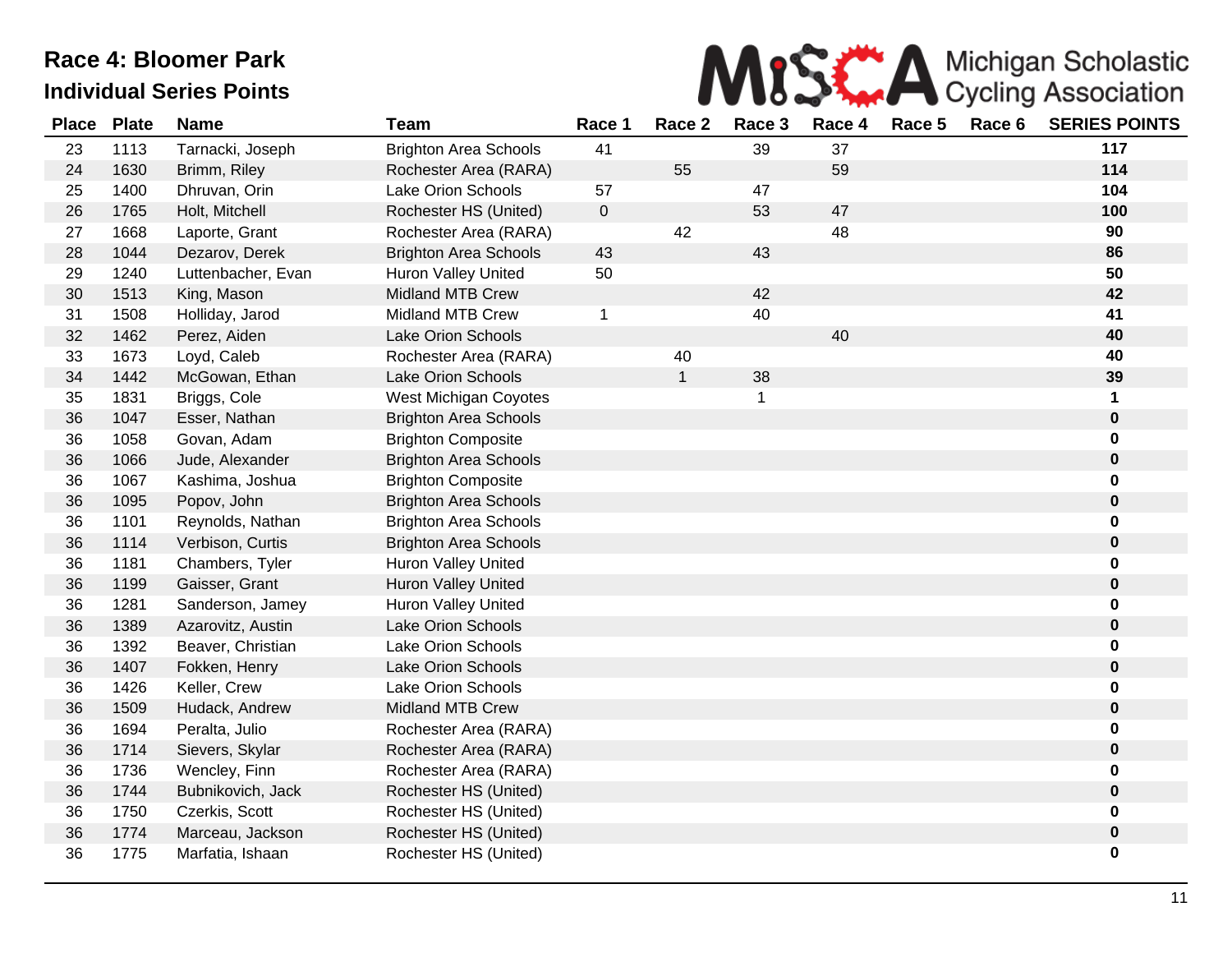

| <b>Place</b>            | <b>Plate</b> | <b>Name</b>                       | <b>Team</b>                  | Race 1       | Race 2 | Race 3 | Race 4       | Race 5 | Race 6 | <b>SERIES POINTS</b> |
|-------------------------|--------------|-----------------------------------|------------------------------|--------------|--------|--------|--------------|--------|--------|----------------------|
| 36                      | 1793         | Silva, Samuel                     | Rochester HS (United)        |              |        |        |              |        |        | $\mathbf 0$          |
| 36                      | 1797         | Super, Luka                       | Rochester HS (United)        |              |        |        |              |        |        | $\mathbf 0$          |
| 36                      | 1936         | Beekman, Oliver                   | Wheels In Motion             |              |        |        |              |        |        | $\bf{0}$             |
| 36                      | 1957         | Hill, Bekan                       | Wheels In Motion             |              |        |        |              |        |        | $\mathbf 0$          |
| 36                      | 5016         | Cantu, Oscar                      | Rochester HS (United)        |              |        |        |              |        |        | $\pmb{0}$            |
| 36                      | 5019         | Campbell, Vaughn                  | Rochester HS (United)        |              |        |        |              |        |        | $\mathbf 0$          |
| 36                      | 5021         | Aiello, Gioacchino                | <b>Brighton Area Schools</b> |              |        |        |              |        |        | $\mathbf 0$          |
|                         |              | <b>Novice 9-12th Grade Female</b> |                              |              |        |        |              |        |        |                      |
| 1                       | 1734         | Weaver, Abigail                   | Rochester Area (RARA)        | 80           | 74     | 77     | 77           |        |        | 308                  |
| $\overline{2}$          | 1179         | Carnaghi, Savannah                | <b>Huron Valley United</b>   | 74           | 68     | 68     | 71           |        |        | 281                  |
| 3                       | 1467         | Ruggirello, Izabella              | Lake Orion Schools           | 71           | 57     | 74     | 74           |        |        | 276                  |
| $\overline{\mathbf{4}}$ | 1053         | Fribley, Olivia                   | <b>Brighton Area Schools</b> | 61           | 65     | 71     | 68           |        |        | 265                  |
| 5                       | 1278         | Russell, Kennedy                  | <b>Huron Valley United</b>   | 65           | 59     | 61     | 59           |        |        | 244                  |
| 6                       | 1894         | Natter, Camille                   | West Michigan Coyotes        |              | 77     | 80     | 80           |        |        | 237                  |
| $\overline{7}$          | 1916         | Tuohy, Desiree                    | West Michigan Coyotes        | 63           | 55     | 57     | 61           |        |        | 236                  |
| 8                       | 1672         | Longo, Sofia                      | Rochester Area (RARA)        | $\mathbf{1}$ | 71     | 63     | 65           |        |        | 200                  |
| 9                       | 1396         | Clelland, Samantha                | Lake Orion Schools           |              | 51     | 55     | 53           |        |        | 159                  |
| 10                      | 1813         | Oliver, Daisy                     | Independent                  |              | 61     | 65     | $\mathbf{1}$ |        |        | 127                  |
| 11                      | 1563         | Potsander, Selah                  | NE Indiana Trailblazers      |              |        | 59     | 63           |        |        | 122                  |
| 12                      | 1061         | Hinds, Liberty                    | <b>Brighton Area Schools</b> | 68           | 53     |        |              |        |        | 121                  |
| 13                      | 1454         | Murray, Lauren                    | Lake Orion Schools           | $\mathbf 0$  | 63     |        | 57           |        |        | 120                  |
| 14                      | 1357         | Martin, Chloe                     | Independent                  |              | 50     |        | 55           |        |        | 105                  |
| 15                      | 1307         | Warner, Ava                       | <b>Huron Valley United</b>   |              | 80     |        |              |        |        | 80                   |
| 16                      | 1675         | Malone, Abigail                   | Rochester Area (RARA)        | 77           |        |        |              |        |        | 77                   |
| 17                      | 1814         | Oliver, Gracie                    | Independent                  |              | 49     |        |              |        |        | 49                   |
| 18                      | 1436         | Lebert, Melody                    | Lake Orion Composite         |              | 48     |        |              |        |        | 48                   |
| 19                      | 1435         | Lebert, Isabella                  | Lake Orion Composite         |              | 47     |        |              |        |        | 47                   |
| 20                      | 1029         | Buckenberger, Gabrielle           | <b>Brighton Area Schools</b> |              |        |        |              |        |        | $\pmb{0}$            |
| 20                      | 1030         | Campbell, Anna                    | <b>Brighton Area Schools</b> |              |        |        |              |        |        | 0                    |
| 20                      | 1168         | Bubb, Mackenzie                   | Huron Valley United          |              |        |        |              |        |        | $\pmb{0}$            |
| 20                      | 1182         | Christensen, Keira                | Huron Valley Composite       |              |        |        |              |        |        | $\mathbf 0$          |
| 20                      | 1218         | Joiner, Kelsey                    | Huron Valley United          |              |        |        |              |        |        | $\pmb{0}$            |
| 20                      | 1219         | Joiner, Natalie                   | Huron Valley United          |              |        |        |              |        |        | 0                    |
| 20                      | 1261         | Olszewski, Alexandrina            | Huron Valley United          |              |        |        |              |        |        | $\pmb{0}$            |
| 20                      | 1340         | Gibson, Sofia                     | Independent                  |              |        |        |              |        |        | 0                    |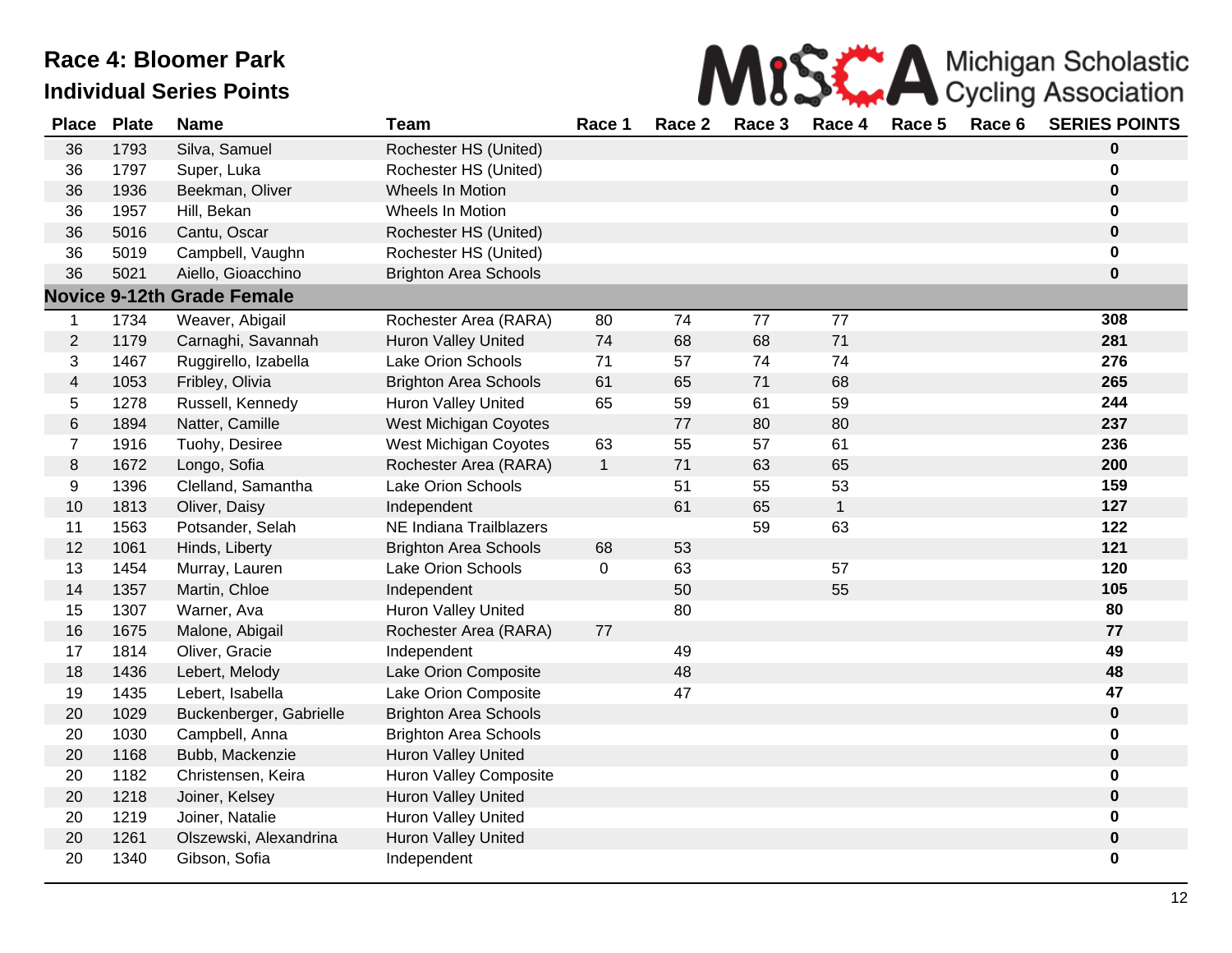

| <b>Place</b>     | <b>Plate</b> | <b>Name</b>                  | <b>Team</b>                  | Race 1       | Race 2 | Race 3 | Race 4 | Race 5 | Race 6 | <b>SERIES POINTS</b> |
|------------------|--------------|------------------------------|------------------------------|--------------|--------|--------|--------|--------|--------|----------------------|
| 20               | 1355         | Leukhardt, Daphne            | Independent                  |              |        |        |        |        |        | $\pmb{0}$            |
| 20               | 1522         | Pendleton, Helen             | <b>Midland MTB Crew</b>      |              |        |        |        |        |        | $\mathbf 0$          |
| 20               | 1526         | Remacle, Jenna               | <b>Midland MTB Crew</b>      |              |        |        |        |        |        | $\pmb{0}$            |
| 20               | 1530         | Roberts, Sydney              | <b>Midland MTB Crew</b>      |              |        |        |        |        |        | $\mathbf 0$          |
| 20               | 1568         | Blyashev, Elizabeth          | Northville High School       |              |        |        |        |        |        | $\pmb{0}$            |
| 20               | 1580         | Reberg, Ashley               | Northville High School       |              |        |        |        |        |        | $\pmb{0}$            |
| 20               | 1653         | Gallagher, Alyssa            | Rochester Area (RARA)        |              |        |        |        |        |        | $\pmb{0}$            |
| 20               | 1704         | Reinhardt, Alaina            | Rochester Area (RARA)        |              |        |        |        |        |        | $\pmb{0}$            |
| 20               | 1709         | Scheda, Gwendolyn            | Rochester Area (RARA)        |              |        |        |        |        |        | $\pmb{0}$            |
| 20               | 1754         | Elmore, Bridget              | Rochester HS (United)        |              |        |        |        |        |        | $\mathbf 0$          |
| 20               | 1794         | Sloat, Brielle               | Rochester HS (United)        |              |        |        |        |        |        | $\pmb{0}$            |
| 20               | 1822         | Beeck, Valerie               | <b>West Michigan Coyotes</b> |              |        |        |        |        |        | $\mathbf 0$          |
|                  |              | <b>Novice 8th Grade Male</b> |                              |              |        |        |        |        |        |                      |
| $\mathbf{1}$     | 1117         | Vogt, Carmen                 | <b>Brighton Area Schools</b> | 61           | 64     | 70     | 64     |        |        | 259                  |
| $\mathbf 1$      | 1596         | Dell, Zeke                   | Orange Krush                 | 67           | 61     | 64     | 67     |        |        | 259                  |
| 3                | 1935         | Beck, Henry                  | Wheels In Motion             | 64           | 67     | 53     | 70     |        |        | 254                  |
| 4                | 1466         | Rheault, Drew                | Lake Orion Schools           | 55           | 58     | 67     | 58     |        |        | 238                  |
| 5                | 1739         | Williams, Brayden            | Rochester Area (RARA)        | 58           | 55     | 61     | 61     |        |        | 235                  |
| 6                | 1991         | Picinotti, Van               | Wheels In Motion             | 41           | 51     | 55     | 53     |        |        | 200                  |
| $\overline{7}$   | 1683         | Morales-Zozaya, Gorka        | Rochester Area (RARA)        | 51           | 41     | 58     | 45     |        |        | 195                  |
| 8                | 1035         | Cory, Mitchell               | <b>Brighton Area Schools</b> | 47           | 49     | 41     | 51     |        |        | 188                  |
| $\boldsymbol{9}$ | 1311         | Wilson, Brady                | <b>Huron Valley United</b>   | 45           | 43     | 47     | 49     |        |        | 184                  |
| 10               | 1041         | Day, Brett                   | <b>Brighton Area Schools</b> | 43           | 47     | 51     | 41     |        |        | 182                  |
| 11               | 1947         | Ellis, Henry                 | Wheels In Motion             | 35           | 45     | 49     | 47     |        |        | 176                  |
| 12               | 1598         | Greene, Eagan                | Orange Krush                 | 40           | 36     | 45     | 43     |        |        | 164                  |
| 13               | 1595         | Dell, Edward                 | Orange Krush                 | $\mathbf{1}$ | 53     | 43     | 55     |        |        | 152                  |
| 14               | 1448         | Morgan, Kevin                | Lake Orion Schools           | 36           | 34     | 37     | 39     |        |        | 146                  |
| 15               | 1106         | Schandevel, Kyle             | <b>Brighton Area Schools</b> | 53           | 39     |        | 35     |        |        | 127                  |
| 16               | 1123         | Anderson, Cash               | Chelsea Youth MTB            | 26           | 23     | 34     | 29     |        |        | 112                  |
| 17               | 1161         | Boyd, Aiden                  | Huron Valley United          | $\mathbf{1}$ | 32     | 39     | 38     |        |        | 110                  |
| 18               | 1956         | Helms, Hayden                | Wheels In Motion             | 33           |        | 36     | 36     |        |        | 105                  |
| 19               | 1045         | Diamond, Brayden             | <b>Brighton Area Schools</b> | 20           | 21     | 31     | 27     |        |        | 99                   |
| 20               | 2005         | Whitacre, Kai                | Wheels In Motion             | 34           | 29     | 35     |        |        |        | 98                   |
| 21               | 5012         | Nelson, Bodie                | Independent                  | 19           | 20     | 32     | 26     |        |        | 97                   |
| 22               | 1054         | Galloway, Logan              | <b>Brighton Area Schools</b> | 23           | 18     | 30     | 25     |        |        | 96                   |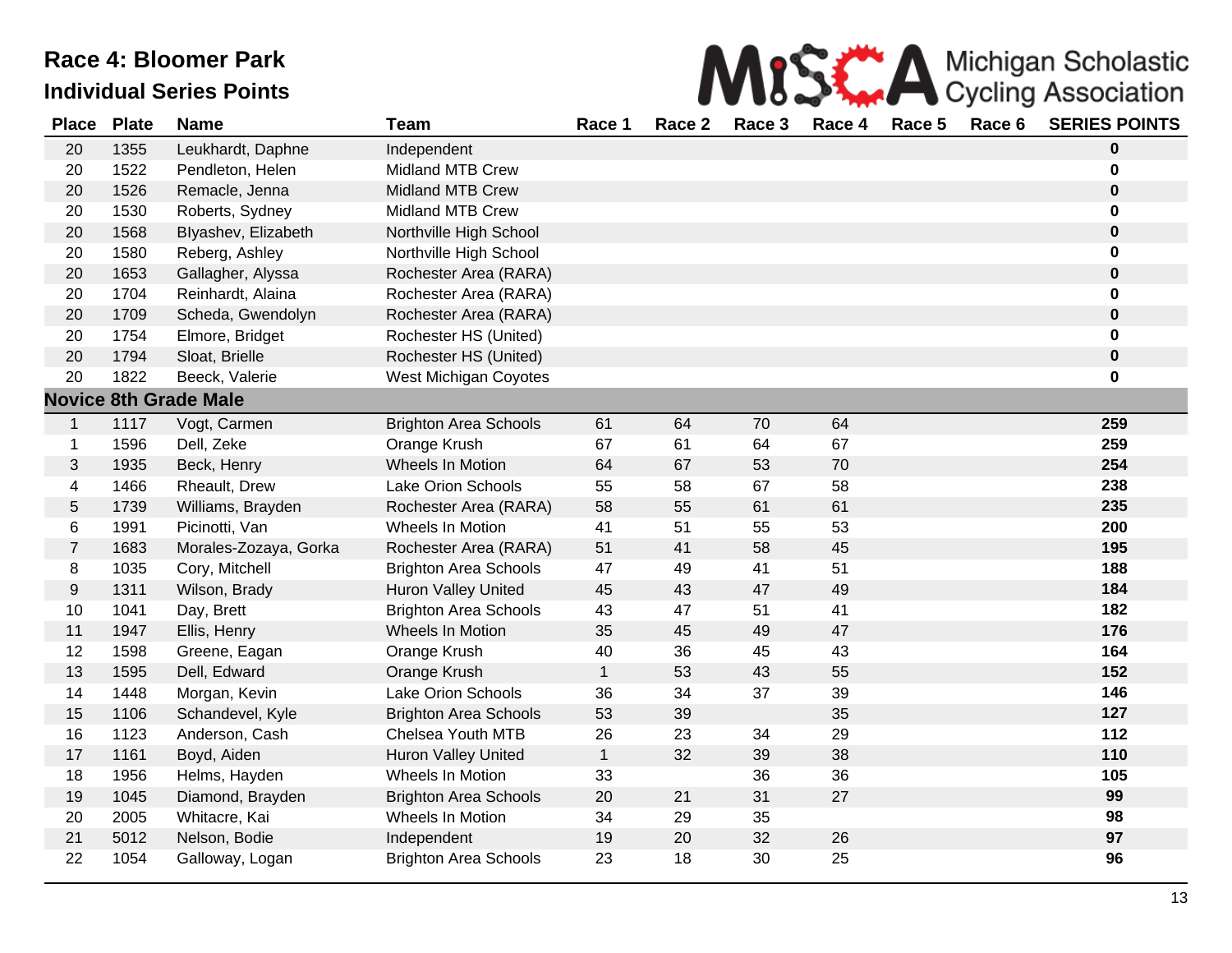

| <b>Place</b> | <b>Plate</b> | <b>Name</b>        | <b>Team</b>                  | Race 1 | Race 2       | Race 3       | Race 4 | Race 5 | Race 6 | <b>SERIES POINTS</b> |
|--------------|--------------|--------------------|------------------------------|--------|--------------|--------------|--------|--------|--------|----------------------|
| 22           | 1215         | Jackson, Calvin    | Huron Valley United          | 32     | 31           |              | 33     |        |        | 96                   |
| 24           | 1662         | Kotenko, Kenneth   | Rochester Area (RARA)        | 29     | 30           |              | 32     |        |        | 91                   |
| 25           | 1388         | Aquilina, Ryan     | Lake Orion Schools           | 18     | 19           | 26           | 23     |        |        | 86                   |
| 26           | 1612         | Thompson, Jacob    | Orange Krush                 | 30     | 25           |              | 30     |        |        | 85                   |
| 27           | 1450         | Mucci, Anthony     | Lake Orion Schools           |        | 40           |              | 40     |        |        | 80                   |
| 28           | 1988         | Nazario, Dominic   | Wheels In Motion             | 22     | 27           |              | 28     |        |        | 77                   |
| 29           | 1852         | Elms, Jack         | <b>West Michigan Coyotes</b> | 39     | 37           |              |        |        |        | 76                   |
| 30           | 1329         | Cook, Aiden        | Chelsea Youth MTB            | 24     |              | 27           | 24     |        |        | 75                   |
| 30           | 1746         | Chen, Johnson      | Rochester HS (United)        |        | 38           |              | 37     |        |        | 75                   |
| 32           | 1006         | Hylton, Jacob      | <b>Brandon Youth MTB</b>     | 28     | 35           |              |        |        |        | 63                   |
| 33           | 1376         | Sirrine, Nolan     | Independent                  |        | 26           | 33           |        |        |        | 59                   |
| 33           | 1385         | Accardo, Gavin     | Lake Orion Schools           |        | 28           |              | 31     |        |        | 59                   |
| 35           | 1592         | Cornwell, Charles  | Orange Krush                 | 27     | 22           |              |        |        |        | 49                   |
| 35           | 5005         | Helzerman, Linus   | Independent                  | 49     |              |              |        |        |        | 49                   |
| 37           | 1008         | Janette, Connor    | <b>Brandon Youth MTB</b>     | 21     | 24           |              |        |        |        | 45                   |
| 38           | 1931         | Williams, Lucas    | West Michigan Coyotes        |        |              | 40           |        |        |        | 40                   |
| 39           | 1143         | Koebbe, Zackery    | Heritage Jackrabbits         | 38     |              |              |        |        |        | 38                   |
| 39           | 1447         | Morgan, Jacob      | Lake Orion Schools           |        | 17           | $\mathbf{1}$ | 20     |        |        | 38                   |
| 39           | 1491         | Bellinger, Logan   | <b>Midland MTB Crew</b>      |        |              | 38           |        |        |        | 38                   |
| 42           | 1769         | Kandage, Aditya    | Rochester HS (United)        | 37     |              |              |        |        |        | 37                   |
| 43           | 5061         | Farlee, Matthew    | NE Indiana Trailblazers      |        |              |              | 34     |        |        | 34                   |
| 44           | 1558         | Hyde, Jonathan     | NE Indiana Trailblazers      |        | 33           |              |        |        |        | 33                   |
| 45           | 1145         | Warner, Carson     | Heritage Jackrabbits         | 31     |              |              |        |        |        | 31                   |
| 46           | 1124         | Berent, Samuel     | Chelsea Youth MTB            |        |              | 29           |        |        |        | 29                   |
| 47           | 1861         | Gjorgjievski, Niko | West Michigan Coyotes        |        |              | 28           |        |        |        | 28                   |
| 48           | 1737         | Widlicka, Jonathan | Rochester Area (RARA)        | 25     |              |              |        |        |        | 25                   |
| 49           | 1480         | West, Owen         | Lake Orion Schools           |        | $\mathbf{1}$ |              | 22     |        |        | 23                   |
| 50           | 1408         | Fox, Berkley       | Lake Orion Schools           |        | 1            |              | 21     |        |        | 22                   |
| 51           | 1904         | Porter, Hudson     | <b>West Michigan Coyotes</b> |        |              | $\mathbf{1}$ |        |        |        | $\mathbf 1$          |
| 51           | 1913         | Thompson, Evan     | <b>West Michigan Coyotes</b> |        | 1            |              |        |        |        | 1                    |
| 53           | 1016         | Tersigni, Nicolas  | <b>Brandon Youth MTB</b>     |        |              |              |        |        |        | $\bf{0}$             |
| 53           | 1153         | Biskner, Andrew    | Huron Valley United          |        |              |              |        |        |        | $\mathbf 0$          |
| 53           | 1210         | Hogle, Noah        | Huron Valley United          |        |              |              |        |        |        | $\bf{0}$             |
| 53           | 1228         | Koenig, Gunnar     | Huron Valley United          |        |              |              |        |        |        | $\mathbf 0$          |
| 53           | 1239         | Loemker, Kristian  | Huron Valley United          |        |              |              |        |        |        | $\pmb{0}$            |
|              |              |                    |                              |        |              |              |        |        |        |                      |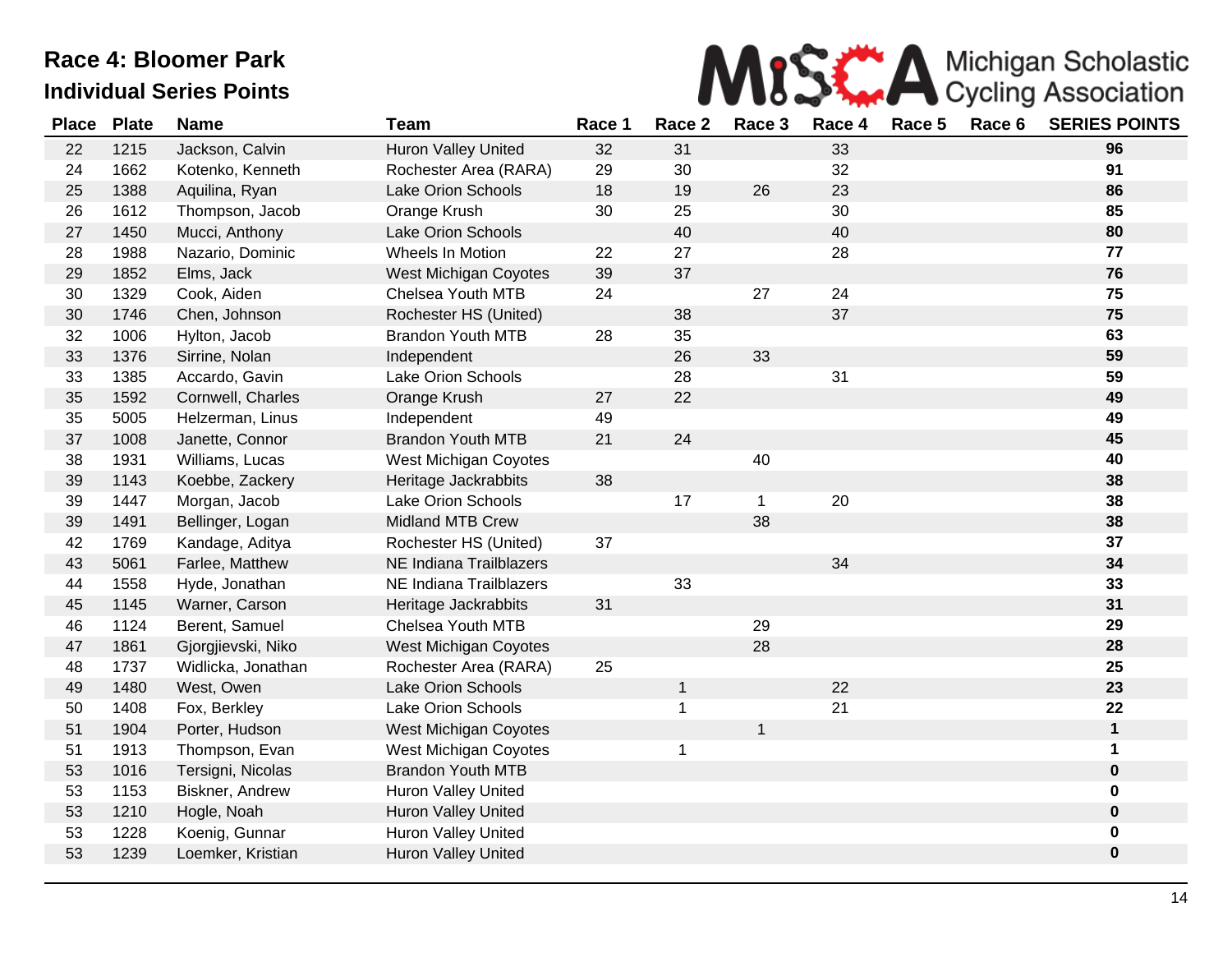| MISS A Michigan Scholastic |
|----------------------------|
|                            |

| <b>Place</b>   | <b>Plate</b> | <b>Name</b>                  | <b>Team</b>                  | Race 1       | Race 2 | Race 3 | Race 4 | Race 5 | Race 6 | <b>SERIES POINTS</b> |
|----------------|--------------|------------------------------|------------------------------|--------------|--------|--------|--------|--------|--------|----------------------|
| 53             | 1273         | Ray, Atticus                 | <b>Huron Valley United</b>   |              |        |        |        |        |        | 0                    |
| 53             | 1373         | Scroggins, Braden            | Independent                  |              |        |        |        |        |        | $\boldsymbol{0}$     |
| 53             | 1374         | Scroggins, Camden            | Independent                  |              |        |        |        |        |        | 0                    |
| 53             | 1377         | Skym, Logan                  | Independent                  |              |        |        |        |        |        | $\pmb{0}$            |
| 53             | 1401         | Doherty, Braxton             | Lake Orion Schools           |              |        |        |        |        |        | 0                    |
| 53             | 1422         | Jarema, Carsten              | <b>Lake Orion Schools</b>    |              |        |        |        |        |        | $\pmb{0}$            |
| 53             | 1533         | Seymour, Cajetan             | <b>Midland MTB Crew</b>      |              |        |        |        |        |        | 0                    |
| 53             | 1553         | Cella, Stefano               | NE Indiana Trailblazers      |              |        |        |        |        |        | $\pmb{0}$            |
| 53             | 1597         | Duty, Evan                   | Orange Krush                 |              |        |        |        |        |        | 0                    |
| 53             | 1640         | Dahl, Stefan                 | Rochester Area (RARA)        |              |        |        |        |        |        | $\pmb{0}$            |
| 53             | 1655         | Galli, Drew                  | Rochester Area (RARA)        |              |        |        |        |        |        | $\bf{0}$             |
| 53             | 1658         | Hilliker, Emerson            | Rochester Area (RARA)        |              |        |        |        |        |        | $\pmb{0}$            |
| 53             | 1708         | Sananikone, Leo              | Rochester Area (RARA)        |              |        |        |        |        |        | 0                    |
| 53             | 1806         | Daniel, Taylor               | South Lyon Youth MTB         |              |        |        |        |        |        | $\pmb{0}$            |
| 53             | 1828         | Braidwood, Cameron           | West Michigan Coyotes        |              |        |        |        |        |        | $\pmb{0}$            |
| 53             | 1939         | Bhabhrawala, Zoren           | Wheels In Motion             |              |        |        |        |        |        | $\pmb{0}$            |
| 53             | 5050         | Boosamra, Ocean              | Independent                  |              |        |        |        |        |        | 0                    |
|                |              | <b>Novice 7th Grade Male</b> |                              |              |        |        |        |        |        |                      |
| $\mathbf{1}$   | 1190         | Crane, Parker                | <b>Huron Valley United</b>   | 70           | 70     | 70     | 70     |        |        | 280                  |
| $\overline{2}$ | 1183         | Christensen, Soren           | <b>Huron Valley United</b>   | 67           | 64     | 67     | 64     |        |        | 262                  |
| $\mathbf{3}$   | 1614         | Villemure, Garrett           | Orange Krush                 | 55           | 67     | 61     | 67     |        |        | 250                  |
| 4              | 1715         | Smith, Logan                 | Rochester Area (RARA)        | 64           | 58     | 64     | 58     |        |        | 244                  |
| $\sqrt{5}$     | 1632         | Carnwath, Caleb              | Rochester Area (RARA)        | 53           | 61     | 55     | 61     |        |        | 230                  |
| 6              | 1907         | Roberts, Easton              | West Michigan Coyotes        | 61           | 51     | 58     | 55     |        |        | 225                  |
| $\overline{7}$ | 1433         | LaGest, Nathan               | Lake Orion Schools           | 49           | 53     | 53     | 47     |        |        | 202                  |
| 8              | 1001         | Blackmer, Colton             | <b>Brandon Youth MTB</b>     | 37           | 39     | 49     | 49     |        |        | 174                  |
| 9              | 1721         | Truelove III, Ralph          | Rochester Area (RARA)        | 47           | 32     | 41     | 53     |        |        | 173                  |
| 10             | 1587         | Bordine, Jaxson              | Orange Krush                 | 40           | 49     | 39     | 39     |        |        | 167                  |
| 11             | 1503         | Gessford, Logan              | <b>Midland MTB Crew</b>      | 51           | 33     | 35     | 41     |        |        | 160                  |
| 12             | 1002         | Brinker, Nathan              | <b>Brandon Youth MTB</b>     |              | 40     | 51     | 51     |        |        | 142                  |
| 13             | 1686         | Muenk, Cullen                | Rochester Area (RARA)        | 41           | 34     | 30     | 31     |        |        | 136                  |
| 14             | 1194         | Donohue, Griffin             | <b>Huron Valley United</b>   | 43           | 47     | 45     |        |        |        | 135                  |
| 15             | 1109         | Smith, Garrett               | <b>Brighton Area Schools</b> | $\mathbf{1}$ | 35     | 47     | 45     |        |        | 128                  |
| 16             | 1387         | Ahn, Cameron                 | Lake Orion Schools           |              | 45     | 43     | 38     |        |        | 126                  |
| 17             | 1785         | Rodda, Tyler                 | Rochester HS (United)        | 39           | 43     |        | 43     |        |        | 125                  |
|                |              |                              |                              |              |        |        |        |        |        |                      |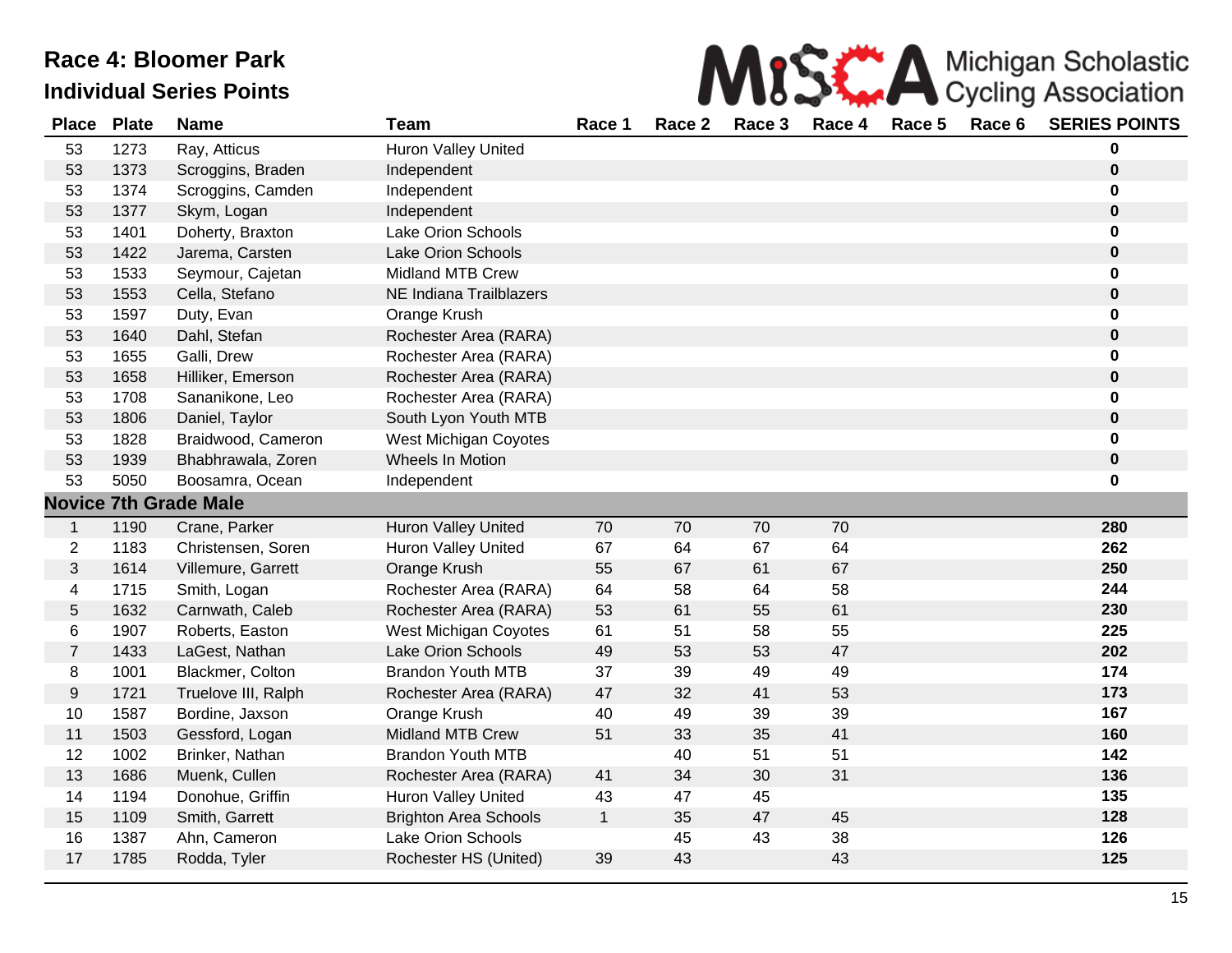

| <b>Place</b> | <b>Plate</b> | <b>Name</b>           | <b>Team</b>                  | Race 1       | Race 2 | Race 3 | Race 4 | Race 5 | Race 6 | <b>SERIES POINTS</b> |
|--------------|--------------|-----------------------|------------------------------|--------------|--------|--------|--------|--------|--------|----------------------|
| 18           | 1623         | Barker, Owen          | Rochester Area (RARA)        | 33           | 27     | 29     | 32     |        |        | 121                  |
| 19           | 1857         | Fournier, Braedon     | West Michigan Coyotes        | 45           |        | 38     | 37     |        |        | 120                  |
| 20           | 1473         | Stabenow, Walter      | <b>Lake Orion Schools</b>    | 32           | 21     | 23     | 22     |        |        | 98                   |
| 21           | 1395         | Clelland, Colten      | <b>Lake Orion Schools</b>    |              | 31     | 31     | 35     |        |        | 97                   |
| 22           | 1404         | Florence, Landon      | <b>Lake Orion Schools</b>    | 31           | 30     |        | 29     |        |        | 90                   |
| 23           | 1609         | Schiffman, Eamon      | Orange Krush                 | 35           | 25     |        | 26     |        |        | 86                   |
| 24           | 1627         | Beros, Carter         | Rochester Area (RARA)        | 34           | 23     |        | 28     |        |        | 85                   |
| 25           | 1706         | Rentrop, Luis         | Rochester Area (RARA)        | $\mathbf{1}$ | 29     | 28     | 25     |        |        | 83                   |
| 26           | 1279         | Sanborn, Brady        | Huron Valley United          |              |        | 40     | 40     |        |        | 80                   |
| 27           | 5030         | Brewer, Tyson         | NE Indiana Trailblazers      |              | 41     | 37     |        |        |        | 78                   |
| 28           | 1700         | Pugno-Mailey, Obadiah | Rochester Area (RARA)        | $\mathbf{1}$ | 37     |        | 36     |        |        | 74                   |
| 29           | 1915         | Todd, Landen          | West Michigan Coyotes        | 38           |        | 34     |        |        |        | 72                   |
| 30           | 1451         | Mucci, Joseph         | <b>Lake Orion Schools</b>    |              | 36     |        | 34     |        |        | 70                   |
| 31           | 1518         | Myers, Jackson        | <b>Midland MTB Crew</b>      | 36           |        |        | 30     |        |        | 66                   |
| 32           | 1731         | Vollmayer, Vincent    | Rochester Area (RARA)        |              | 28     |        | 33     |        |        | 61                   |
| 33           | 5024         | Wise, Benjamin        | NE Indiana Trailblazers      | 58           |        |        |        |        |        | 58                   |
| 34           | 1591         | Caudill, Owen         | Orange Krush                 |              | 55     |        |        |        |        | 55                   |
| 35           | 1255         | Miller, Chase         | <b>Huron Valley United</b>   |              | 26     |        | 27     |        |        | 53                   |
| 36           | 1291         | Stewart, Lucas        | <b>Huron Valley United</b>   |              | 22     | 27     |        |        |        | 49                   |
| 37           | 1205         | Haupt, Jonah          | Huron Valley United          |              |        | 25     | 23     |        |        | 48                   |
| 37           | 1375         | Sirrine, Caelan       | Independent                  |              | 24     | 24     |        |        |        | 48                   |
| 39           | 1557         | Hyde, Daniel          | NE Indiana Trailblazers      |              | 38     |        |        |        |        | 38                   |
| 40           | 1324         | Boone, Roscoe         | Independent                  |              |        | 36     |        |        |        | 36                   |
| 41           | 5006         | Remtema, Bram         | West Michigan Coyotes        |              |        | 33     |        |        |        | 33                   |
| 42           | 1832         | Briggs, Dane          | West Michigan Coyotes        |              |        | 32     |        |        |        | 32                   |
| 43           | 5049         | Knight, Grayson       | Independent                  |              |        | 26     |        |        |        | 26                   |
| 44           | 1406         | Flores, Lennon        | <b>Lake Orion Schools</b>    |              |        |        | 24     |        |        | 24                   |
| 45           | 1092         | Peart, Kaerigan       | <b>Brighton Area Schools</b> |              |        |        |        |        |        | $\mathbf 0$          |
| 45           | 1130         | Poma, Casmer          | Chelsea Youth MTB            |              |        |        |        |        |        | 0                    |
| 45           | 1132         | Proos, Joseph         | Chelsea Youth MTB            |              |        |        |        |        |        | 0                    |
| 45           | 1165         | Brown, Nolan          | <b>Huron Valley United</b>   |              |        |        |        |        |        | 0                    |
| 45           | 1220         | Kaschyk, Alexander    | Huron Valley United          |              |        |        |        |        |        | 0                    |
| 45           | 1474         | Stevenson, Cash       | Lake Orion Schools           |              |        |        |        |        |        | 0                    |
| 45           | 1488         | Bandemer, Brock       | <b>Midland MTB Crew</b>      |              |        |        |        |        |        | $\pmb{0}$            |
| 45           | 1504         | Giacalone, Sebastian  | <b>Midland MTB Crew</b>      |              |        |        |        |        |        | 0                    |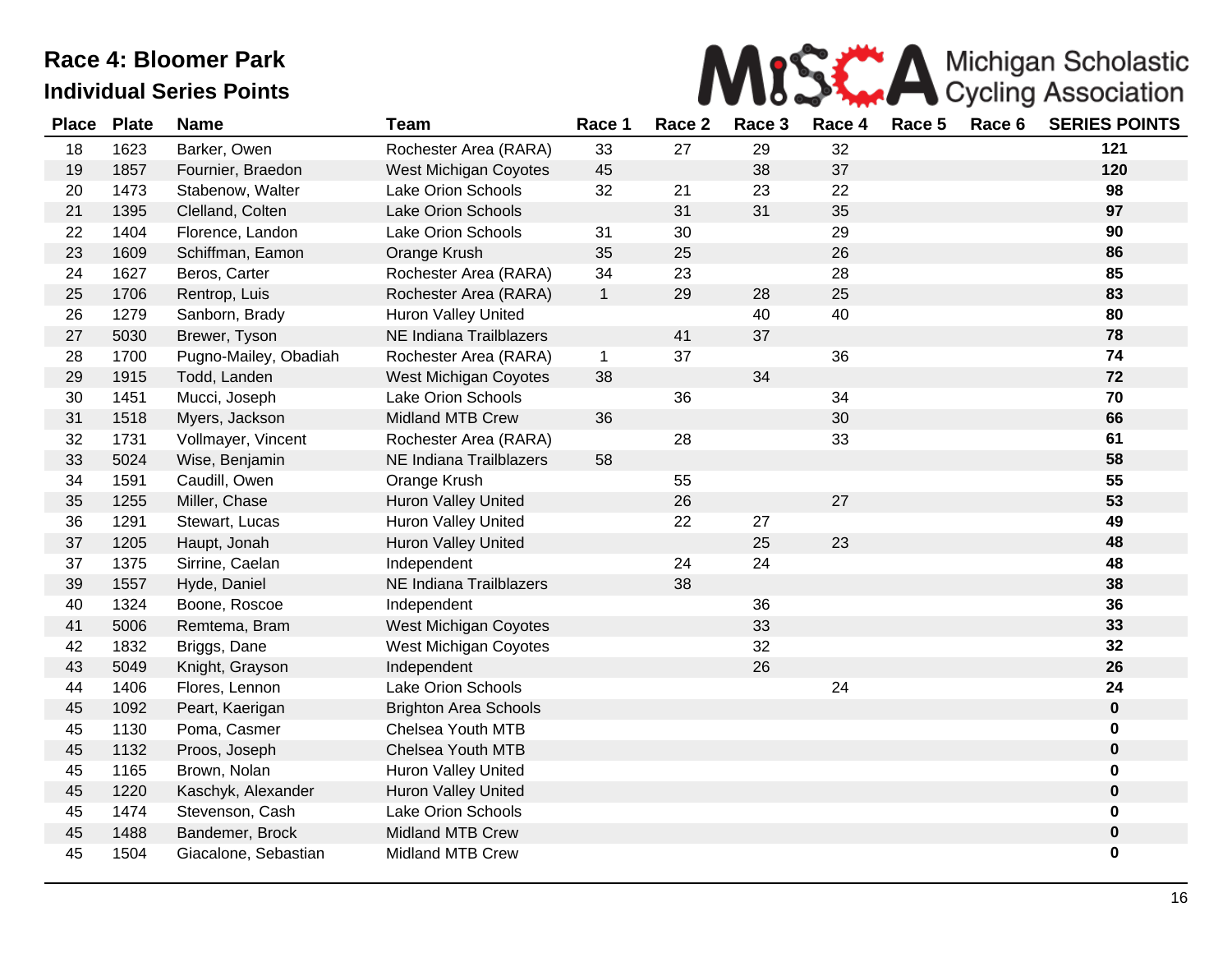| MISS A Michigan Scholastic |
|----------------------------|
|                            |

| <b>Place</b>   | <b>Plate</b> | <b>Name</b>                  | <b>Team</b>                  | Race 1       | Race 2      | Race 3       | Race 4 | Race 5 | Race 6 | <b>SERIES POINTS</b> |
|----------------|--------------|------------------------------|------------------------------|--------------|-------------|--------------|--------|--------|--------|----------------------|
| 45             | 1516         | Mann, Peter                  | <b>Midland MTB Crew</b>      |              |             |              |        |        |        | $\bf{0}$             |
| 45             | 1517         | Markey, Theodore             | <b>Midland MTB Crew</b>      |              |             |              |        |        |        | $\mathbf 0$          |
| 45             | 1622         | Alt, Jake                    | Rochester Area (RARA)        |              |             |              |        |        |        | $\pmb{0}$            |
| 45             | 1639         | Dahl, Jensen                 | Rochester Area (RARA)        |              |             |              |        |        |        | $\mathbf 0$          |
| 45             | 1650         | Durham, Ethan                | Rochester Area (RARA)        |              |             |              |        |        |        | $\pmb{0}$            |
| 45             | 1654         | Gallagher, Liam              | Rochester Area (RARA)        |              |             |              |        |        |        | $\mathbf 0$          |
| 45             | 1678         | Manninen, Brendan            | Rochester Area (RARA)        |              |             |              |        |        |        | $\pmb{0}$            |
| 45             | 1699         | Porwal, Milen                | Rochester Area (RARA)        |              |             |              |        |        |        | $\mathbf 0$          |
| 45             | 1701         | Pulliam, Pryce               | Rochester Area (RARA)        |              |             |              |        |        |        | $\pmb{0}$            |
| 45             | 1710         | Schulz, Luke                 | Rochester Area (RARA)        |              |             |              |        |        |        | $\mathbf 0$          |
| 45             | 1716         | Sowter, Gavin                | Rochester Area (RARA)        |              |             |              |        |        |        | $\bf{0}$             |
| 45             | 1812         | Schuyler, Graham             | South Lyon Youth MTB         |              |             |              |        |        |        | $\mathbf 0$          |
| 45             | 1818         | Battjes, Baker               | <b>West Michigan Coyotes</b> |              |             |              |        |        |        | $\pmb{0}$            |
| 45             | 1843         | Darnell, Remy                | West Michigan Coyotes        |              |             |              |        |        |        | $\mathbf 0$          |
| 45             | 1920         | VanBeynen, Levi              | West Michigan Coyotes        |              |             |              |        |        |        | $\bf{0}$             |
| 45             | 1950         | Hadley, Andrew               | Wheels In Motion             |              |             |              |        |        |        | 0                    |
| 45             | 1975         | Laman, Benjamin              | Wheels In Motion             |              |             |              |        |        |        | $\pmb{0}$            |
| 45             | 5011         | D'Agostini, Luigi            | Independent                  |              |             |              |        |        |        | $\mathbf 0$          |
|                |              | <b>Novice 6th Grade Male</b> |                              |              |             |              |        |        |        |                      |
| $\mathbf{1}$   | 1554         | Cordes, Levi                 | NE Indiana Trailblazers      | 67           | 67          | 70           | 70     |        |        | 274                  |
| $\mathbf{1}$   | 1674         | Mahoney, Gabriel             | Rochester Area (RARA)        | 70           | 70          | 67           | 67     |        |        | 274                  |
| 3              | 1317         | Wolcott, Nolan               | Huron Valley United          | 61           | 61          | 64           | 61     |        |        | 247                  |
| 4              | 1585         | Adkins, Cole                 | Orange Krush                 | 58           | 58          | 58           | 55     |        |        | 229                  |
| 5              | 1684         | Morales-Zozaya, Matteo       | Rochester Area (RARA)        | 55           | 53          | 61           | 53     |        |        | 222                  |
| 6              | 1295         | Thielen, Nicholas            | Huron Valley United          | 64           | 55          | $\mathbf{1}$ | 64     |        |        | 184                  |
| $\overline{7}$ | 1163         | Boyd, Brock                  | <b>Huron Valley United</b>   | 47           | 47          | 45           | 39     |        |        | 178                  |
| 8              | 1394         | Cervin, Gannon               | Lake Orion Schools           |              | 64          | 53           | 58     |        |        | 175                  |
| $9\,$          | 1015         | Savoie, Ryan                 | <b>Brandon Youth MTB</b>     | 41           | 39          | 38           | 37     |        |        | 155                  |
| 10             | 1348         | Hyde, Liam                   | Independent                  | 49           | 51          |              | 49     |        |        | 149                  |
| 11             | 1434         | Lawless, Britton             | Lake Orion Schools           | 39           | 33          | 36           | 36     |        |        | 144                  |
| 12             | 1693         | Patyi, Roman                 | Rochester Area (RARA)        |              | 49          | 43           | 47     |        |        | 139                  |
| 13             | 1472         | Soule, Charlie               | Lake Orion Schools           | 45           | 40          |              | 43     |        |        | 128                  |
| 14             | 1052         | Frey, Jack                   | <b>Brighton Area Schools</b> |              | 38          | 41           | 40     |        |        | 119                  |
| 15             | 1808         | Martz, Aiden                 | South Lyon Youth MTB         | $\mathbf{1}$ | 34          | 37           | 35     |        |        | 107                  |
| 16             | 1705         | Rentrop, Lennox              | Rochester Area (RARA)        | 1            | $\mathbf 1$ | 51           | 51     |        |        | 104                  |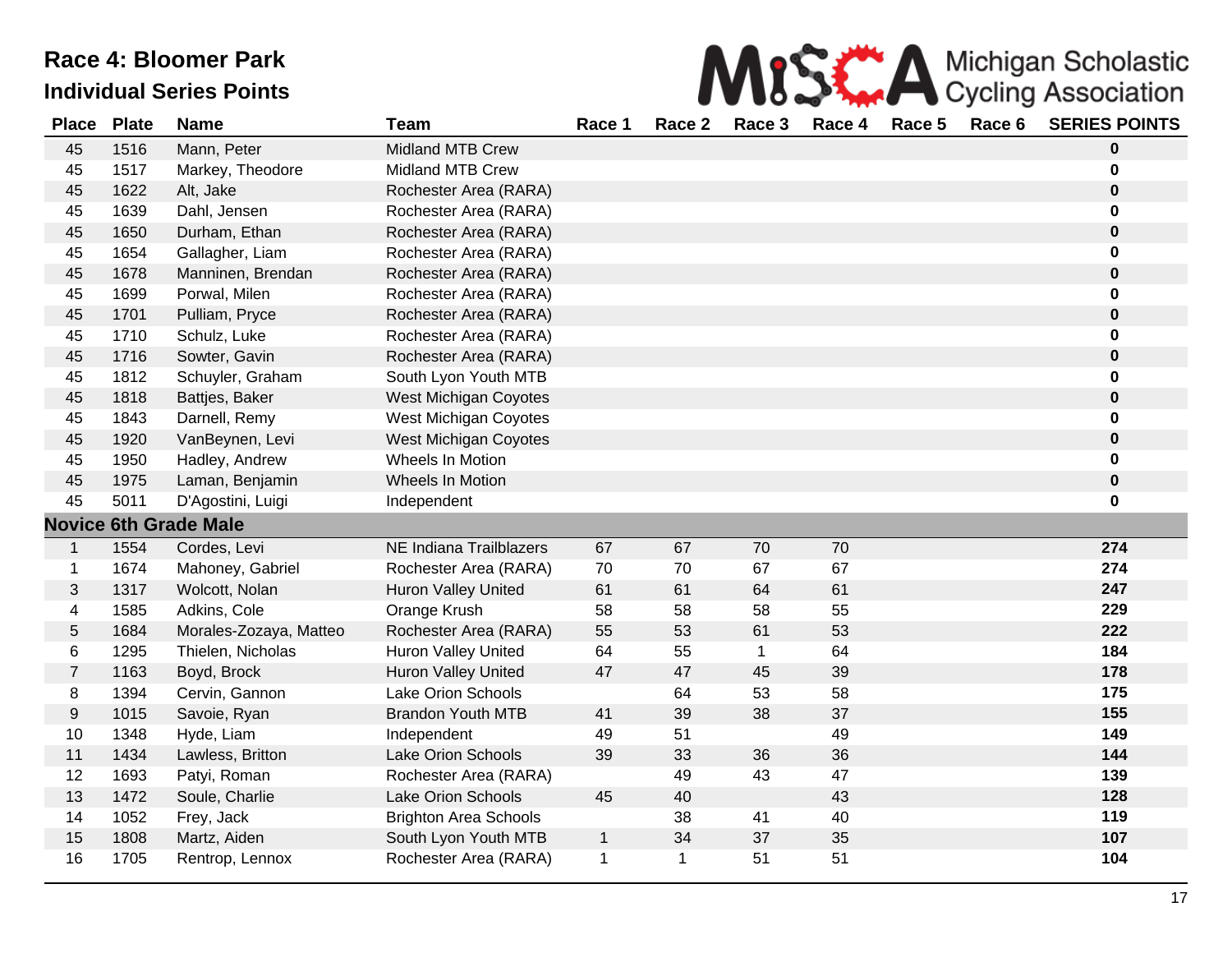

| <b>Place</b> | <b>Plate</b> | <b>Name</b>        | <b>Team</b>                  | Race 1       | Race 2 | Race 3         | Race 4 | Race 5 | Race 6 | <b>SERIES POINTS</b> |
|--------------|--------------|--------------------|------------------------------|--------------|--------|----------------|--------|--------|--------|----------------------|
| 17           | 1345         | Horan, Xander      | Independent                  | 51           | 41     |                |        |        |        | 92                   |
| 18           | 1690         | Novak, Kyle        | Rochester Area (RARA)        |              | 43     |                | 45     |        |        | 88                   |
| 19           | 1201         | Hamlin, Caiden     | <b>Huron Valley United</b>   | 43           |        | 39             |        |        |        | 82                   |
| 20           | 1875         | Leitow, Owen       | West Michigan Coyotes        | 40           |        | 40             |        |        |        | 80                   |
| 21           | 1667         | LaFever, Wesley    | Rochester Area (RARA)        |              | 35     |                | 41     |        |        | 76                   |
| 22           | 1707         | Roberts, Kane      | Rochester Area (RARA)        |              | 36     |                | 38     |        |        | 74                   |
| 23           | 1485         | Zsenyuk, Landon    | <b>Lake Orion Schools</b>    |              | 37     |                | 34     |        |        | 71                   |
| 24           | 1849         | DiLaura, Nicholas  | West Michigan Coyotes        |              |        | 55             |        |        |        | 55                   |
| 25           | 1105         | Schandevel, Kevin  | <b>Brighton Area Schools</b> | 53           |        |                |        |        |        | 53                   |
| 26           | 1352         | Korte, Jason       | Independent                  |              |        | 49             |        |        |        | 49                   |
| 27           | 1880         | Lukas, Kyle        | <b>West Michigan Coyotes</b> |              |        | 47             |        |        |        | 47                   |
| 28           | 1116         | Vince, Parker      | <b>Brighton Area Schools</b> | 0            | 45     | $\mathbf{1}$   |        |        |        | 46                   |
| 29           | 1855         | Flanders, Jackson  | <b>West Michigan Coyotes</b> |              |        | 35             |        |        |        | 35                   |
| 30           | 1838         | Chastain, Ashton   | West Michigan Coyotes        |              |        | 34             |        |        |        | 34                   |
| 31           | 1507         | Holliday, Jakob    | <b>Midland MTB Crew</b>      | $\mathbf{1}$ |        | $\mathbf{1}$   |        |        |        | $\mathbf 2$          |
| 32           | 1846         | Dew, Owen          | West Michigan Coyotes        |              |        | $\overline{1}$ |        |        |        | 1                    |
| 33           | 1185         | Christopher, Logan | <b>Huron Valley United</b>   |              |        |                |        |        |        | $\pmb{0}$            |
| 33           | 1186         | Christopher, Lucas | Huron Valley United          |              |        |                |        |        |        | 0                    |
| 33           | 1188         | Cory, Isaac        | <b>Huron Valley United</b>   |              |        |                |        |        |        | 0                    |
| 33           | 1206         | Henck, Logan       | <b>Huron Valley United</b>   |              |        |                |        |        |        | 0                    |
| 33           | 1225         | Kenney, Jaxon      | <b>Huron Valley United</b>   |              |        |                |        |        |        | 0                    |
| 33           | 1262         | Orsini, Landon     | Huron Valley United          |              |        |                |        |        |        | 0                    |
| 33           | 1302         | Troger, William    | Huron Valley United          |              |        |                |        |        |        | 0                    |
| 33           | 1303         | Ventura, Henry     | Huron Valley United          |              |        |                |        |        |        | 0                    |
| 33           | 1326         | Bryant, Samuel     | Independent                  |              |        |                |        |        |        | $\pmb{0}$            |
| 33           | 1356         | Marcellin, Jase    | Independent                  |              |        |                |        |        |        | 0                    |
| 33           | 1383         | Woolace, Noble     | Independent                  |              |        |                |        |        |        | $\pmb{0}$            |
| 33           | 1398         | Danpollo, Tristan  | Lake Orion Schools           |              |        |                |        |        |        | 0                    |
| 33           | 1444         | Mermell, Max       | <b>Lake Orion Schools</b>    |              |        |                |        |        |        | 0                    |
| 33           | 1510         | Hudack, Colin      | <b>Midland MTB Crew</b>      |              |        |                |        |        |        | 0                    |
| 33           | 1541         | Tiret, Liam        | <b>Midland MTB Crew</b>      |              |        |                |        |        |        | 0                    |
| 33           | 1647         | Dolecki, Connor    | Rochester Area (RARA)        |              |        |                |        |        |        | 0                    |
| 33           | 1657         | Hilliker, Benson   | Rochester Area (RARA)        |              |        |                |        |        |        | 0                    |
| 33           | 1898         | Ondersma, Elijah   | West Michigan Coyotes        |              |        |                |        |        |        | 0                    |
| 33           | 1923         | VanSingel, Isaac   | West Michigan Coyotes        |              |        |                |        |        |        | 0                    |
|              |              |                    |                              |              |        |                |        |        |        |                      |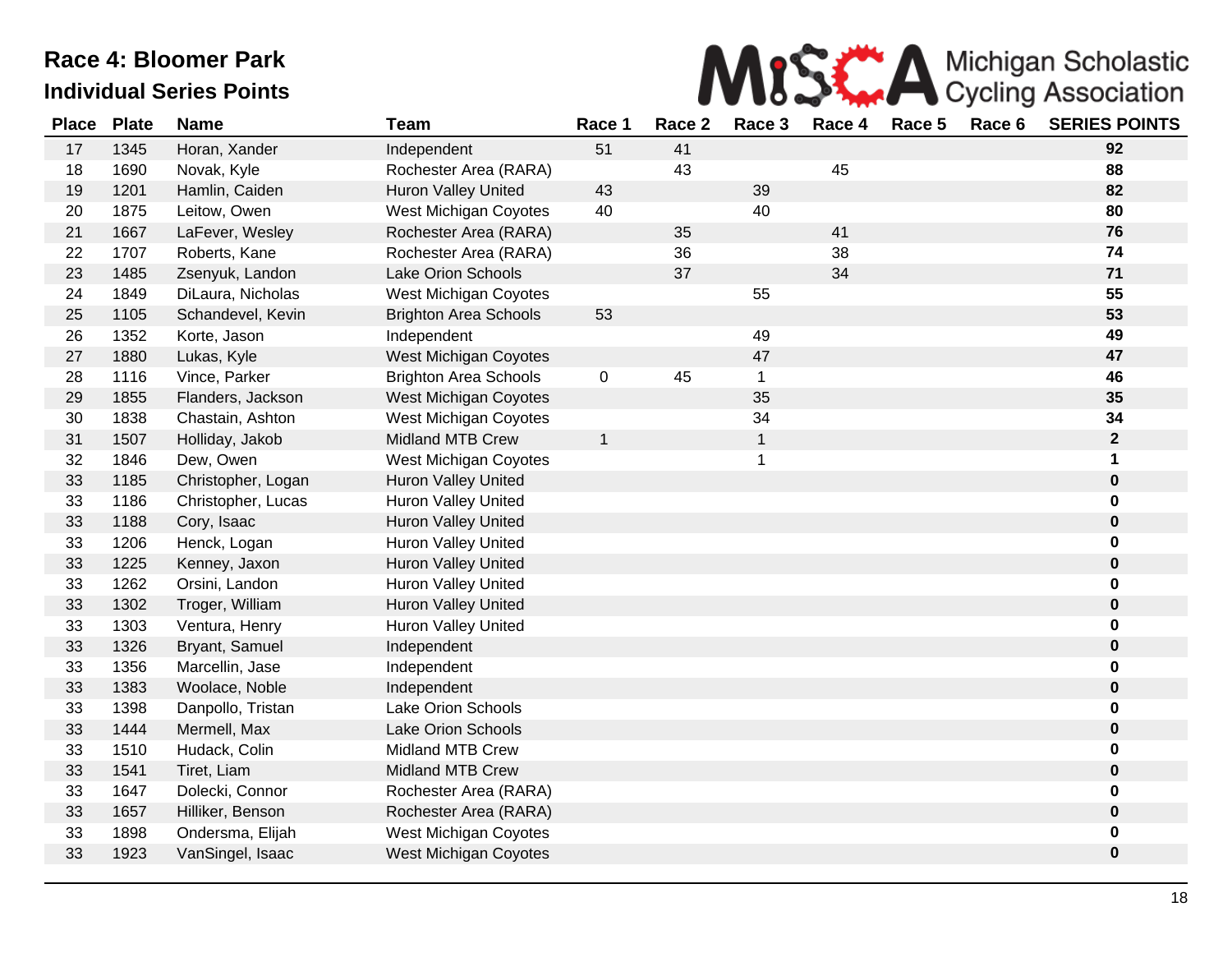|  | MISS A Michigan Scholastic |
|--|----------------------------|
|  |                            |

| <b>Place</b>            | <b>Plate</b> | <b>Name</b>                      | <b>Team</b>                  | Race 1       | Race 2 | Race 3 | Race 4       | Race 5 | Race 6 | <b>SERIES POINTS</b> |
|-------------------------|--------------|----------------------------------|------------------------------|--------------|--------|--------|--------------|--------|--------|----------------------|
| 33                      | 1925         | VerHage, Felix                   | West Michigan Coyotes        |              |        |        |              |        |        | 0                    |
| 33                      | 1942         | Bungard, Bram                    | Wheels In Motion             |              |        |        |              |        |        | $\mathbf 0$          |
| 33                      | 1951         | Hadley, Calder                   | Wheels In Motion             |              |        |        |              |        |        | 0                    |
| 33                      | 1974         | Kuessner-Howard, Asa             | Wheels In Motion             |              |        |        |              |        |        | 0                    |
|                         |              | <b>Novice 6-8th Grade Female</b> |                              |              |        |        |              |        |        |                      |
| $\mathbf 1$             | 1370         | Schultz, Brianna                 | Independent                  | 64           | 70     | 67     | 70           |        |        | 271                  |
| $\overline{2}$          | 1692         | Opfer, Katja                     | Rochester Area (RARA)        | 61           | 64     | 64     | 67           |        |        | 256                  |
| 3                       | 1559         | Joseph, Lilly                    | NE Indiana Trailblazers      | 70           | 67     | 55     | 58           |        |        | 250                  |
| $\overline{\mathbf{4}}$ | 1738         | Williams, Aurora                 | Rochester Area (RARA)        | 53           | 61     | 61     | 64           |        |        | 239                  |
| 5                       | 1929         | Whitmer, Brigid                  | West Michigan Coyotes        | 55           | 55     | 58     | 61           |        |        | 229                  |
| 6                       | 1981         | Luke, Sylvia                     | Wheels In Motion             | 58           | 53     | 53     | 55           |        |        | 219                  |
| $\overline{7}$          | 1022         | Babas, Olivia                    | <b>Brighton Area Schools</b> | 51           | 51     | 45     | 53           |        |        | 200                  |
| $\overline{7}$          | 1203         | Hartman, Mallory                 | <b>Huron Valley United</b>   | 49           | 49     | 51     | 51           |        |        | 200                  |
| 9                       | 1306         | Vogel, Taylor                    | <b>Huron Valley United</b>   | 67           | 58     | 70     |              |        |        | 195                  |
| $10$                    | 1995         | Rogers, Samantha                 | Wheels In Motion             | 45           | 47     | 43     | 45           |        |        | 180                  |
| 11                      | 1173         | Campbell, Ayla                   | <b>Huron Valley United</b>   | 43           | 43     | 41     | 39           |        |        | 166                  |
| 12                      | 1649         | Dossey, Victoria                 | Rochester Area (RARA)        | 41           | 31     | 40     | 43           |        |        | 155                  |
| 12                      | 1735         | Weaver, Annalyse                 | Rochester Area (RARA)        | 39           | 38     | 37     | 41           |        |        | 155                  |
| 14                      | 1171         | Caldwell, Marin                  | <b>Huron Valley United</b>   | $\mathbf{1}$ | 45     | 49     | 40           |        |        | 135                  |
| 15                      | 1169         | Burke, Emma                      | <b>Huron Valley United</b>   |              | 40     | 47     | 47           |        |        | 134                  |
| 16                      | 1941         | Bovee, Maya                      | Wheels In Motion             | 36           | 27     | 29     | 34           |        |        | 126                  |
| 17                      | 1809         | Martz, Ella                      | South Lyon Youth MTB         | 37           | 26     | 28     | 32           |        |        | 123                  |
| 18                      | 1331         | Ellis, Sylvia                    | Independent                  |              | 41     | $30\,$ | 49           |        |        | 120                  |
| 19                      | 1149         | Adams, Wynn                      | <b>Huron Valley United</b>   | 35           | 29     | 31     |              |        |        | 95                   |
| 20                      | 1242         | Luttenbacher, Olivia             | Huron Valley United          |              | 39     | 39     | $\mathbf{1}$ |        |        | 79                   |
| 21                      | 1177         | Carnaghi, Athena                 | Huron Valley United          |              |        | 38     | 38           |        |        | 76                   |
| 22                      | 5027         | Eicholtz, Kylie                  | NE Indiana Trailblazers      | 40           |        |        | 35           |        |        | 75                   |
| 23                      | 1097         | Pruski, Cecilia                  | <b>Brighton Area Schools</b> |              | 37     |        | 37           |        |        | 74                   |
| 24                      | 1909         | Scheuerle, Megan                 | <b>West Michigan Coyotes</b> |              | 34     | 36     |              |        |        | 70                   |
| 24                      | 2008         | Wozniak, Kayla                   | Wheels In Motion             | 38           |        | 32     |              |        |        | 70                   |
| 26                      | 1184         | Christiansen, Annika             | <b>Huron Valley United</b>   |              | 33     |        | 36           |        |        | 69                   |
| 27                      | 1740         | Blair, Maya                      | Rochester HS (United)        |              | 35     | 33     |              |        |        | 68                   |
| 28                      | 5022         | Walker, Keira                    | <b>Brandon Youth MTB</b>     |              | 32     | 34     |              |        |        | 66                   |
| 29                      | 1730         | Vollmayer, Ella                  | Rochester Area (RARA)        |              | 28     |        | 33           |        |        | 61                   |
| 30                      | 1677         | Malone, Katherine                | Rochester Area (RARA)        | 47           |        |        |              |        |        | 47                   |
|                         |              |                                  |                              |              |        |        |              |        |        |                      |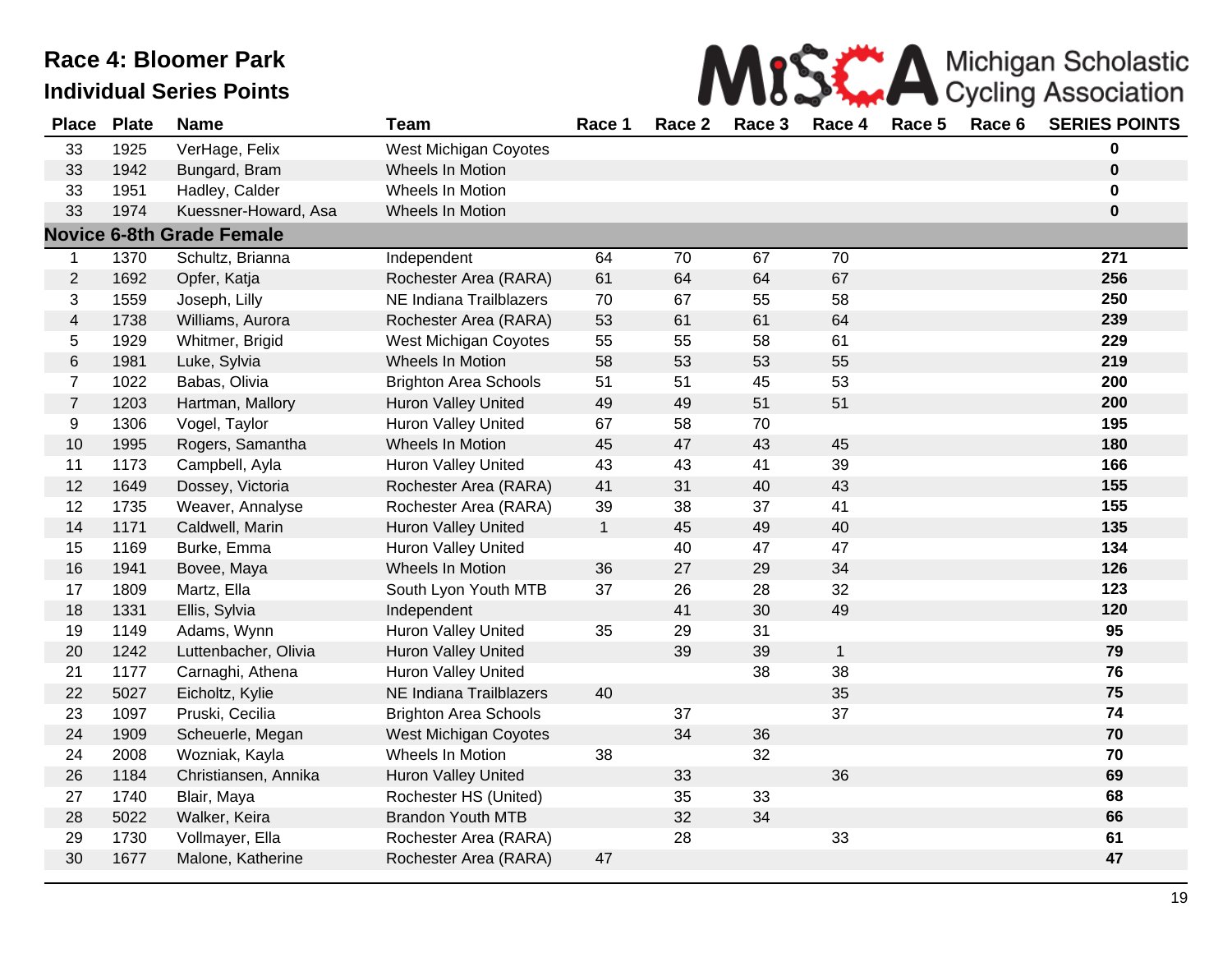

| <b>Place</b> | <b>Plate</b> | <b>Name</b>          | <b>Team</b>                  | Race 1       | Race 2       | Race 3 | Race 4 | Race 5 | Race 6 | <b>SERIES POINTS</b> |
|--------------|--------------|----------------------|------------------------------|--------------|--------------|--------|--------|--------|--------|----------------------|
| 31           | 1021         | Babas, Lillian       | <b>Brighton Area Schools</b> | 1            | 36           | 1      |        |        |        | 38                   |
| 32           | 5051         | Spahr, Rachel        | Independent                  |              |              | 35     |        |        |        | 35                   |
| 33           | 1415         | Gizicki, Peyton      | Lake Orion Schools           |              |              |        | 31     |        |        | 31                   |
| 34           | 1120         | Walker, Celora       | <b>Brighton Area Schools</b> |              | 30           |        |        |        |        | 30                   |
| 35           | 1702         | Raza, Amna           | Rochester Area (RARA)        |              | 25           |        |        |        |        | 25                   |
| 36           | 1430         | Ladensack, Mika      | <b>Lake Orion Schools</b>    |              | $\mathbf{1}$ |        | 1      |        |        | $\mathbf{2}$         |
| 37           | 1070         | Kissel, Abigail      | <b>Brighton Area Schools</b> | $\mathbf{1}$ |              |        |        |        |        | 1                    |
| 37           | 1636         | Cuthbertson, Emily   | Rochester Area (RARA)        | $\mathbf{1}$ |              |        |        |        |        | 1                    |
| 37           | 1955         | Hann-Morgan, Tamayra | Wheels In Motion             | $\mathbf{1}$ |              |        |        |        |        | 1                    |
| 40           | 1082         | McBride, Isabella    | <b>Brighton Area Schools</b> |              |              |        |        |        |        | $\pmb{0}$            |
| 40           | 1136         | Collins, Samantha    | Detroit Country Day          |              |              |        |        |        |        | $\mathbf 0$          |
| 40           | 1195         | Donohue, Ryan        | <b>Huron Valley United</b>   |              |              |        |        |        |        | $\pmb{0}$            |
| 40           | 1196         | Ebejer, Adalynn      | Huron Valley United          |              |              |        |        |        |        | 0                    |
| 40           | 1197         | Ebejer, Breslynn     | Huron Valley United          |              |              |        |        |        |        | $\bf{0}$             |
| 40           | 1235         | Kyriakopoulos, Elena | <b>Huron Valley United</b>   |              |              |        |        |        |        | 0                    |
| 40           | 1243         | Lutz, Ashlyn         | <b>Huron Valley United</b>   |              |              |        |        |        |        | 0                    |
| 40           | 1265         | Palumbo, Alyssa      | Huron Valley United          |              |              |        |        |        |        | 0                    |
| 40           | 1287         | Smith, Charlotte     | <b>Huron Valley United</b>   |              |              |        |        |        |        | 0                    |
| 40           | 1332         | Espana Salas, Mia    | Independent                  |              |              |        |        |        |        | 0                    |
| 40           | 1335         | Frincke, Zoe         | Independent                  |              |              |        |        |        |        | $\pmb{0}$            |
| 40           | 1343         | Hofley, Gemma        | Independent                  |              |              |        |        |        |        | 0                    |
| 40           | 1344         | Holland, Emma        | Independent                  |              |              |        |        |        |        | $\pmb{0}$            |
| 40           | 1359         | Marvin, Laney        | Independent                  |              |              |        |        |        |        | 0                    |
| 40           | 1365         | Persyn, Evelyn       | Independent                  |              |              |        |        |        |        | $\bf{0}$             |
| 40           | 1366         | Pruski, Elizabeth    | Independent                  |              |              |        |        |        |        | 0                    |
| 40           | 1494         | Brown, Chelsea       | <b>Midland MTB Crew</b>      |              |              |        |        |        |        | $\bf{0}$             |
| 40           | 1527         | Remacle, Jilian      | <b>Midland MTB Crew</b>      |              |              |        |        |        |        | 0                    |
| 40           | 1528         | Riddle, Mary         | <b>Midland MTB Crew</b>      |              |              |        |        |        |        | $\pmb{0}$            |
| 40           | 1536         | Stickel, Alexandra   | <b>Midland MTB Crew</b>      |              |              |        |        |        |        | 0                    |
| 40           | 1660         | Ikkurthy, Niya       | Rochester Area (RARA)        |              |              |        |        |        |        | $\pmb{0}$            |
| 40           | 1666         | Krasny, Jaelyn       | Rochester Area (RARA)        |              |              |        |        |        |        | $\mathbf 0$          |
| 40           | 1695         | Pizzuti, Eliza       | Rochester Area (RARA)        |              |              |        |        |        |        | $\pmb{0}$            |
| 40           | 1940         | Blythe, Ella         | Wheels In Motion             |              |              |        |        |        |        | $\mathbf 0$          |
| 40           | 1960         | Ingman, Chloe        | Wheels In Motion             |              |              |        |        |        |        | $\bf{0}$             |
| 40           | 1964         | Jones, McKinley      | Wheels In Motion             |              |              |        |        |        |        | $\mathbf 0$          |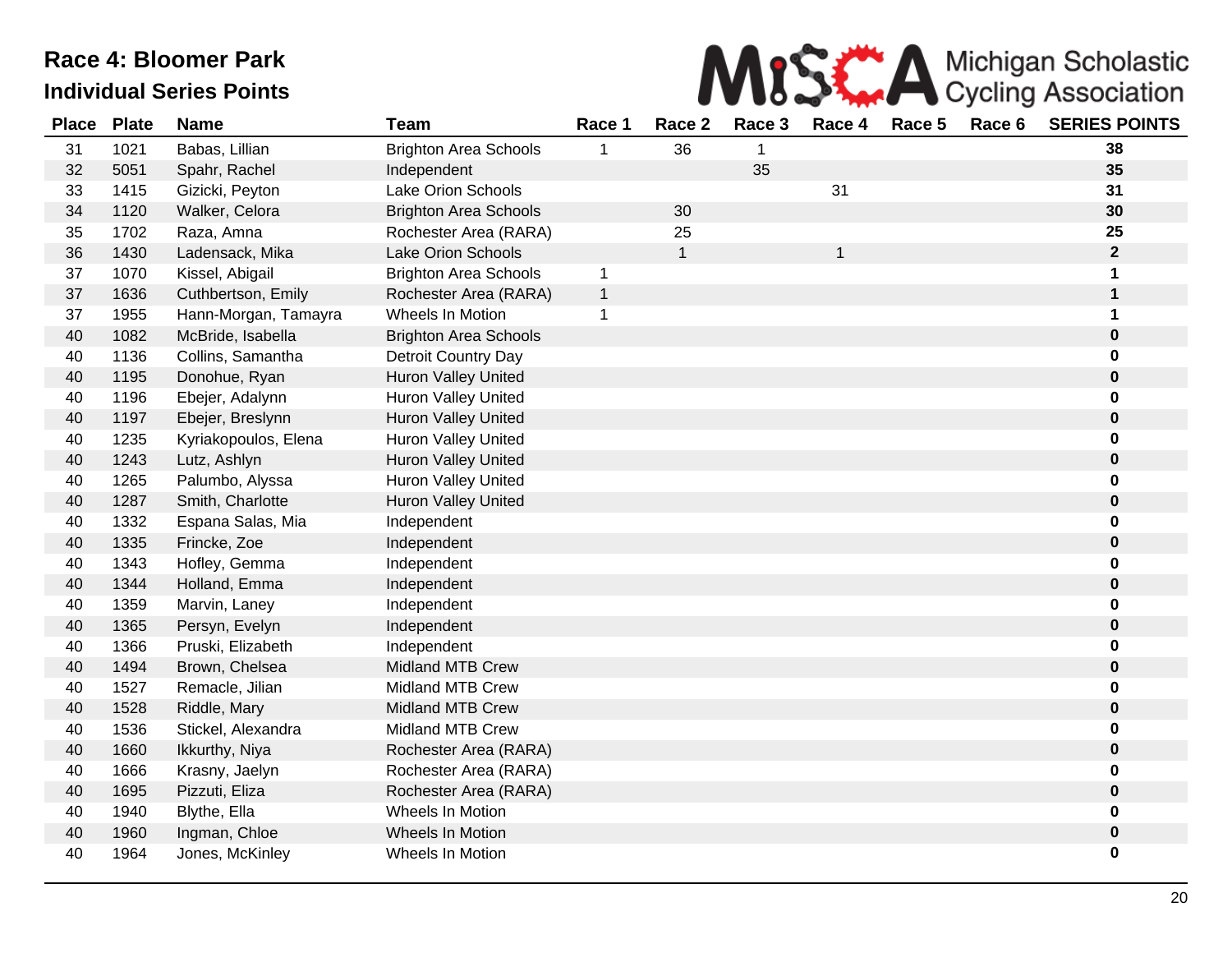

|                  | Place Plate | <b>Name</b>                       | <b>Team</b>                  | Race 1      | Race 2      | Race 3       | Race 4 | Race 5 | Race 6 | <b>SERIES POINTS</b> |
|------------------|-------------|-----------------------------------|------------------------------|-------------|-------------|--------------|--------|--------|--------|----------------------|
|                  |             | <b>Advanced Elementary Male</b>   |                              |             |             |              |        |        |        |                      |
| $\mathbf{1}$     | 1390        | Babichev, Artem                   | Lake Orion Schools           | 67          | 70          | 70           | 67     |        |        | 274                  |
| $\sqrt{2}$       | 1230        | Kollien, Sawyer                   | Huron Valley United          | 64          | 61          | 67           | 64     |        |        | 256                  |
| $\sqrt{3}$       | 5001        | DelValle, Wyatt                   | Independent                  | 61          | 58          | 64           | 61     |        |        | 244                  |
| 4                | 1619        | Yessian, Grant                    | Orange Krush                 | 55          | 47          | 61           | 53     |        |        | 216                  |
| $\sqrt{5}$       | 1870        | Hughes, William                   | West Michigan Coyotes        | 53          | 49          | 58           | 55     |        |        | 215                  |
| 6                | 1848        | DeWall, Luke                      | West Michigan Coyotes        | 70          | 67          |              | 70     |        |        | 207                  |
| $\overline{7}$   | 1601        | Keyes, James                      | Orange Krush                 | 49          | 45          | 53           | 51     |        |        | 198                  |
| $\bf 8$          | 1555        | Cordes, Myles                     | NE Indiana Trailblazers      | 39          | 51          | 55           | 49     |        |        | 194                  |
| $\boldsymbol{9}$ | 1836        | Carpenter, Kellen                 | West Michigan Coyotes        | 51          | 43          | 47           | 47     |        |        | 188                  |
| 10               | 1697        | Pokowski, Tyler                   | Rochester Area (RARA)        | 58          | 64          | $\mathbf{1}$ | 58     |        |        | 181                  |
| 11               | 1665        | Krasnov, Daniel                   | Rochester Area (RARA)        | 47          | 53          | 51           |        |        |        | 151                  |
| 12               | 1439        | Lucia, Landon                     | Lake Orion Schools           | 45          | 55          | 49           |        |        |        | 149                  |
| 13               | 1943        | Burton, Brayden                   | Wheels In Motion             | 43          | 39          | $\mathbf{1}$ | 43     |        |        | 126                  |
| 14               | 1339        | Garthoff, Sebastian               | Independent                  | 19          | 40          |              | 45     |        |        | 104                  |
| 15               | 1323        | Boone, Moses                      | Independent                  |             |             | 45           |        |        |        | 45                   |
| 16               | 5017        | Kolenda, Rasce                    | Independent                  |             | 41          |              |        |        |        | 41                   |
| 17               | 1468        | Ruple, Isaac                      | Lake Orion Schools           |             |             |              |        |        |        | $\bf{0}$             |
| 17               | 1983        | Marshall, Owen                    | Wheels In Motion             |             |             |              |        |        |        | 0                    |
|                  |             | <b>Advanced Elementary Female</b> |                              |             |             |              |        |        |        |                      |
| $\mathbf{1}$     | 1094        | Pobocik, Olivia                   | <b>Brighton Area Schools</b> | 70          | 70          | 70           | 70     |        |        | 280                  |
| $\overline{c}$   | 1851        | Drajka, Reese                     | West Michigan Coyotes        | 58          | 67          | 67           | 67     |        |        | 259                  |
| $\sqrt{3}$       | 1151        | Bishop, Sabine                    | Huron Valley United          | 64          | 61          | 61           | 58     |        |        | 244                  |
| 3                | 1189        | Crane, Joanie                     | Huron Valley United          | 67          | 55          | 58           | 64     |        |        | 244                  |
| $\sqrt{5}$       | 1380        | Trierweiler, Ocean                | Independent                  | 51          | 53          | 53           | 53     |        |        | 210                  |
| 6                | 1418        | Heist, Sylvie                     | Lake Orion Schools           | 61          | $\mathbf 1$ | 64           | 61     |        |        | 187                  |
| $\boldsymbol{7}$ | 1819        | Battjes, Matia                    | West Michigan Coyotes        | 55          | 64          | 55           |        |        |        | 174                  |
| 8                | 1167        | Brzuchanski, Jane                 | <b>Huron Valley United</b>   | $\mathbf 1$ | 58          |              | 55     |        |        | 114                  |
| $\boldsymbol{9}$ | 1954        | Hann-Morgan, Maliyah              | Wheels In Motion             | 53          |             |              |        |        |        | 53                   |
| 10               | 5018        | Dick, Kacie                       | Wheels In Motion             |             |             |              | 51     |        |        | 51                   |
|                  |             | <b>Upper Elementary Male</b>      |                              |             |             |              |        |        |        |                      |
| $\mathbf 1$      | 1641        | DAnna, Francesco                  | Rochester Area (RARA)        | 57          | 54          | 54           | 54     |        |        | 219                  |
| $\overline{2}$   | 1208        | Hill, Ryan                        | <b>Huron Valley United</b>   | 45          | 51          | 57           | 51     |        |        | 204                  |
| $\mathbf{3}$     | 1420        | Hill, Gavin                       | Lake Orion Schools           | 54          | 48          | 48           | 41     |        |        | 191                  |
|                  |             |                                   |                              |             |             |              |        |        |        |                      |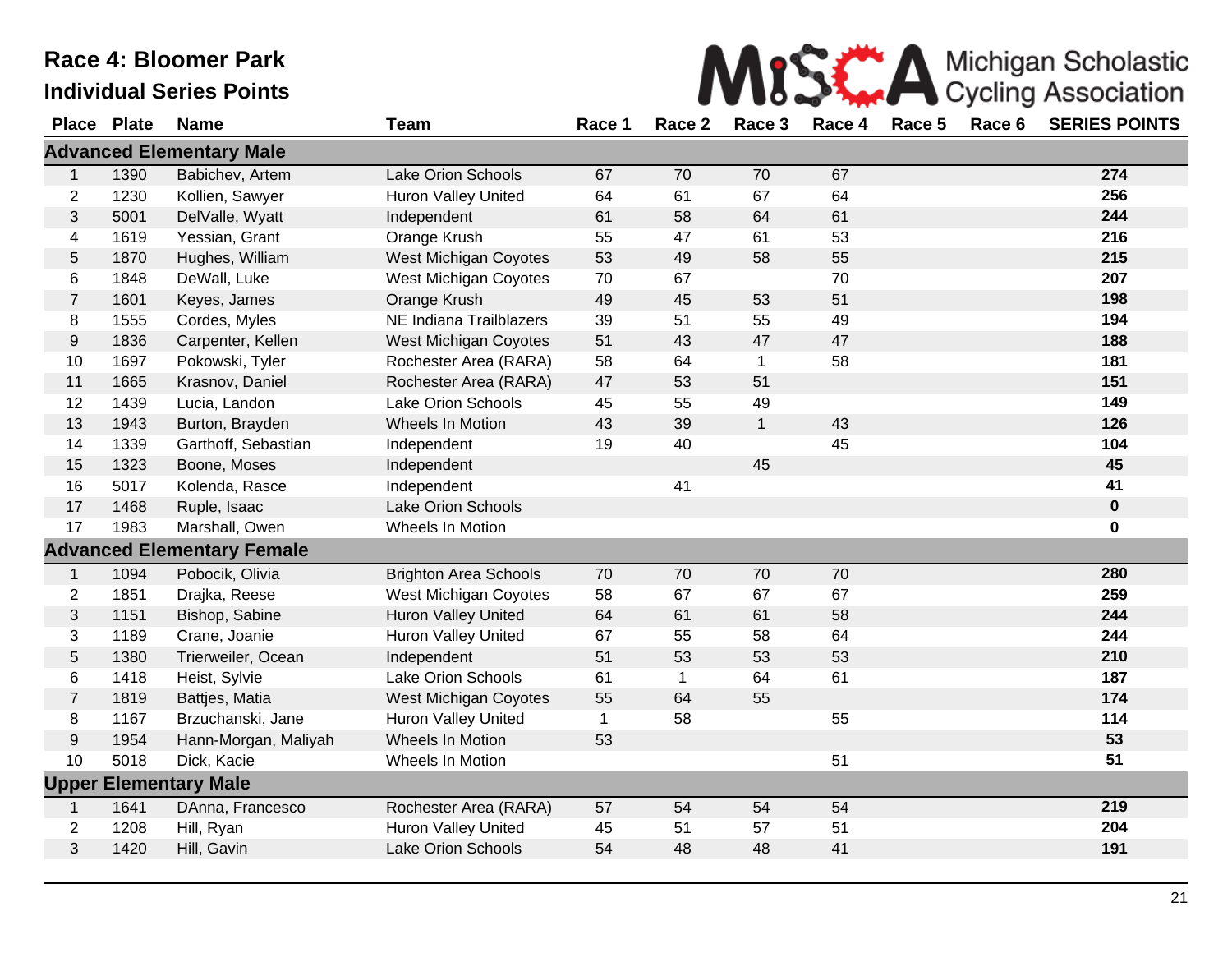

| <b>Place</b>   | <b>Plate</b> | <b>Name</b>        | <b>Team</b>                | Race 1 | Race 2 | Race 3       | Race 4 | Race 5 | Race 6 | <b>SERIES POINTS</b> |
|----------------|--------------|--------------------|----------------------------|--------|--------|--------------|--------|--------|--------|----------------------|
| 4              | 1868         | Hubbard, Tristan   | West Michigan Coyotes      |        | 60     | 60           | 60     |        |        | 180                  |
| 5              | 1233         | Kowalski, Grady    | <b>Huron Valley United</b> | 60     | 39     | 43           | 37     |        |        | 179                  |
| 5              | 1633         | Carnwath, Logan    | Rochester Area (RARA)      | 48     | 45     | 41           | 45     |        |        | 179                  |
| $\overline{7}$ | 1372         | Schultz, Ryker     | Independent                | 51     | 57     | $\mathbf{1}$ | 57     |        |        | 166                  |
| 8              | 1245         | Mallory, Griffin   | <b>Huron Valley United</b> | 35     | 30     | 51           | 43     |        |        | 159                  |
| 9              | 1449         | Morgan, Mark       | Lake Orion Schools         | 27     | 37     | 45           | 39     |        |        | 148                  |
| 10             | 1209         | Hlahla, Matthieu   | Huron Valley United        | 33     | 33     | 23           | 33     |        |        | 122                  |
| 11             | 1477         | Trudeau, Jacob     | <b>Lake Orion Schools</b>  | 41     | 25     | 31           | 24     |        |        | 121                  |
| 12             | 1258         | Murphy, Travis     | Huron Valley United        | 43     | 41     |              | 35     |        |        | 119                  |
| 13             | 1267         | Palumbo, Frank     | Huron Valley United        | 30     | 23     | 39           | 26     |        |        | 118                  |
| 14             | 1634         | Catalano, Dean     | Rochester Area (RARA)      | 22     | 31     | 30           | 28     |        |        | 111                  |
| 15             | 1688         | Neubauer, Nickolas | Rochester Area (RARA)      | 23     | 21     | 29           | 27     |        |        | 100                  |
| 15             | 1970         | Kline, Dallin      | Wheels In Motion           |        | 35     | 35           | 30     |        |        | 100                  |
| 17             | 1274         | Rodner, Jacob      | <b>Huron Valley United</b> | 37     | 28     |              | 31     |        |        | 96                   |
| 18             | 1718         | Tallent, Evan      | Rochester Area (RARA)      |        | 43     |              | 48     |        |        | 91                   |
| 18             | 1860         | Galvez, Jose-Maria | West Michigan Coyotes      |        | 29     | 33           | 29     |        |        | 91                   |
| 20             | 1351         | Kluesner, Caleb    | Independent                | 26     | 17     | 25           | 17     |        |        | 85                   |
| 21             | 1611         | Stapula, Cole      | Orange Krush               | 28     | 22     |              | 19     |        |        | 69                   |
| 22             | 1989         | Nazario, Gabriel   | Wheels In Motion           | 31     | 20     |              | 16     |        |        | 67                   |
| 23             | 1949         | Goeglein, Graham   | Wheels In Motion           | 18     | 16     | 28           |        |        |        | 62                   |
| 24             | 1599         | Huffman, Liam      | Orange Krush               | 24     | 14     |              | 22     |        |        | 60                   |
| 25             | 1298         | Tidbury, Owen      | <b>Huron Valley United</b> | 20     | 26     |              | 12     |        |        | 58                   |
| 26             | 1826         | Boer, Jakob        | West Michigan Coyotes      | 29     |        | 27           |        |        |        | 56                   |
| 27             | 1005         | Eller, Colton      | <b>Brandon Youth MTB</b>   | 12     | 24     |              | 15     |        |        | 51                   |
| 28             | 1643         | Debiaggi, Luca     | Rochester Area (RARA)      | 14     | 18     |              | 18     |        |        | 50                   |
| 29             | 1564         | Potsander, Solomon | NE Indiana Trailblazers    |        |        | 26           | 20     |        |        | 46                   |
| 30             | 1011         | Lasco, Maxx        | <b>Brandon Youth MTB</b>   | 25     | 19     |              |        |        |        | 44                   |
| 30             | 1996         | Saintin, Marcel    | Wheels In Motion           | 21     | 10     |              | 13     |        |        | 44                   |
| 32             | 1405         | Florence, Trent    | Lake Orion Schools         | 5      | 27     |              | 11     |        |        | 43                   |
| 33             | 1689         | Novak, Connor      | Rochester Area (RARA)      |        | 15     |              | 23     |        |        | 38                   |
| 34             | 1254         | Miller, Blake      | <b>Huron Valley United</b> |        | 12     |              | 25     |        |        | 37                   |
| 34             | 1905         | Post, Caleb        | West Michigan Coyotes      |        |        | 37           |        |        |        | 37                   |
| 36             | 1953         | Hale, Owen         | Wheels In Motion           | 17     |        |              | 14     |        |        | 31                   |
| 37             | 1164         | Brennan, Levi      | <b>Huron Valley United</b> |        |        | 19           | $10$   |        |        | 29                   |
| 37             | 1845         | Dew, Jensen        | West Michigan Coyotes      | 13     |        | 16           |        |        |        | 29                   |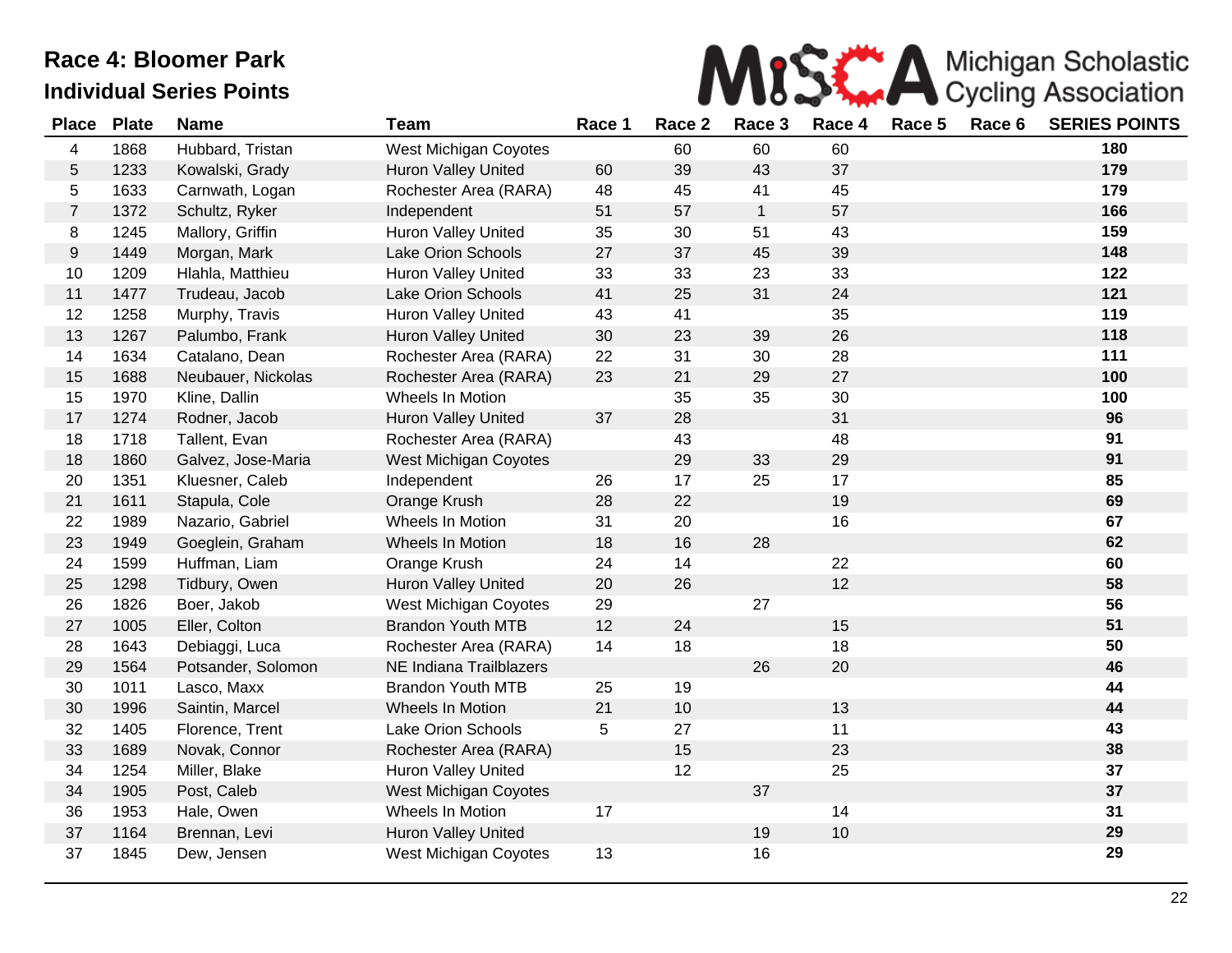

| <b>Place</b> | <b>Plate</b> | <b>Name</b>          | <b>Team</b>                  | Race 1           | Race 2         | Race 3         | Race 4         | Race 5 | Race 6 | <b>SERIES POINTS</b> |
|--------------|--------------|----------------------|------------------------------|------------------|----------------|----------------|----------------|--------|--------|----------------------|
| 39           | 1084         | McFall, Matthew      | <b>Brighton Area Schools</b> | 16               | 9              |                |                |        |        | 25                   |
| 40           | 1906         | Riedel, Landon       | West Michigan Coyotes        |                  |                | 24             |                |        |        | 24                   |
| 41           | 1353         | Korte, Justin        | Independent                  |                  |                | 22             |                |        |        | 22                   |
| 41           | 1687         | Neely, Kyle          | Rochester Area (RARA)        | 4                | 5              | 13             |                |        |        | 22                   |
| 41           | 5029         | Shidler, Ryder       | Heritage Jackrabbits         | $\boldsymbol{9}$ |                | 12             | 1              |        |        | 22                   |
| 44           | 1411         | Garrard, Preston     | Lake Orion Schools           | $\mathbf 1$      | $\mathbf 1$    | 11             | 8              |        |        | 21                   |
| 44           | 1651         | Dworzecki, Jack      | Rochester Area (RARA)        |                  |                |                | 21             |        |        | 21                   |
| 44           | 1959         | Hoag, Greyson        | Wheels In Motion             | 6                | $\mathbf 1$    | 14             |                |        |        | 21                   |
| 44           | 5054         | Bielecki, Benjamin   | Independent                  |                  |                | 21             |                |        |        | 21                   |
| 48           | 5042         | Sauter, Banks        | Independent                  |                  |                | 20             |                |        |        | 20                   |
| 49           | 1971         | Kline, William       | Wheels In Motion             |                  | $\mathbf 1$    | 18             |                |        |        | 19                   |
| 50           | 5031         | Brewer, Cruz         | NE Indiana Trailblazers      |                  | $\mathbf{1}$   | 17             |                |        |        | 18                   |
| 51           | 1364         | Norgaard, Jackson    | Independent                  | 15               |                |                |                |        |        | 15                   |
| 51           | 1475         | Stewart, Dayde       | Lake Orion Schools           | $\overline{2}$   | 13             |                |                |        |        | 15                   |
| 51           | 1537         | Stinso, Roman        | <b>Midland MTB Crew</b>      |                  |                | 15             |                |        |        | 15                   |
| 54           | 1250         | McFall, Nate         | <b>Huron Valley United</b>   | 11               | $\mathbf{1}$   |                |                |        |        | 12                   |
| 55           | 1076         | Larscheid, Finnegan  | <b>Brighton Area Schools</b> | $\overline{7}$   | $\mathbf{1}$   |                | 3              |        |        | 11                   |
| 55           | 1616         | Weaver, James        | Orange Krush                 |                  |                | 10             | 1              |        |        | 11                   |
| 55           | 1635         | Cobb, Benjamin       | Rochester Area (RARA)        |                  | 11             |                |                |        |        | 11                   |
| 55           | 5028         | Shidler, Chase       | Heritage Jackrabbits         | 3                |                | $\overline{7}$ | 1              |        |        | 11                   |
| 59           | 1680         | McGrath, Gavin       | Rochester Area (RARA)        | 10               |                |                |                |        |        | 10                   |
| 59           | 1946         | East, Ethan          | Wheels In Motion             | 8                | 1              |                | 1              |        |        | 10                   |
| 61           | 5059         | Loeffler, Austin     | Independent                  |                  |                |                | 9              |        |        | $\boldsymbol{9}$     |
| 62           | 1980         | Liska, Easton        | Wheels In Motion             |                  |                | 9              |                |        |        | 9                    |
| 63           | 1729         | Vittorini, Valentino | Rochester Area (RARA)        |                  | $\mathbf 1$    |                | $\overline{7}$ |        |        | $\bf8$               |
| 64           | 1034         | Coddington, Timothy  | <b>Brighton Area Schools</b> |                  | 8              |                |                |        |        | 8                    |
| 64           | 1854         | Flanders, Henry      | <b>West Michigan Coyotes</b> |                  |                | 8              |                |        |        | ${\bf 8}$            |
| 66           | 1361         | Myers, Bryce         | Independent                  | 1                | $\mathbf 1$    |                | 5              |        |        | $\overline{7}$       |
| 66           | 1534         | Stewart, Koen        | Midland MTB Crew             |                  | $\overline{7}$ |                |                |        |        | $\overline{7}$       |
| 66           | 1681         | McKinney, Lochlan    | Rochester Area (RARA)        |                  | 6              |                | 1              |        |        | $\overline{7}$       |
| 69           | 1685         | Muenk, Andrew        | Rochester Area (RARA)        |                  |                |                | 6              |        |        | $\bf 6$              |
| 70           | 1314         | Winkel, Tucker       | Huron Valley United          |                  | 4              |                | $\overline{c}$ |        |        | 6                    |
| 71           | 1270         | Poelke, Wyatt        | Huron Valley United          |                  |                |                | 4              |        |        | 4                    |
| 72           | 1294         | Sword, Ethan         | Huron Valley United          |                  | 3              |                | 1              |        |        | 4                    |
| 73           | 1409         | Fox, Nolan           | <b>Lake Orion Schools</b>    |                  | $\overline{2}$ |                | 1              |        |        | $\mathbf{3}$         |
|              |              |                      |                              |                  |                |                |                |        |        |                      |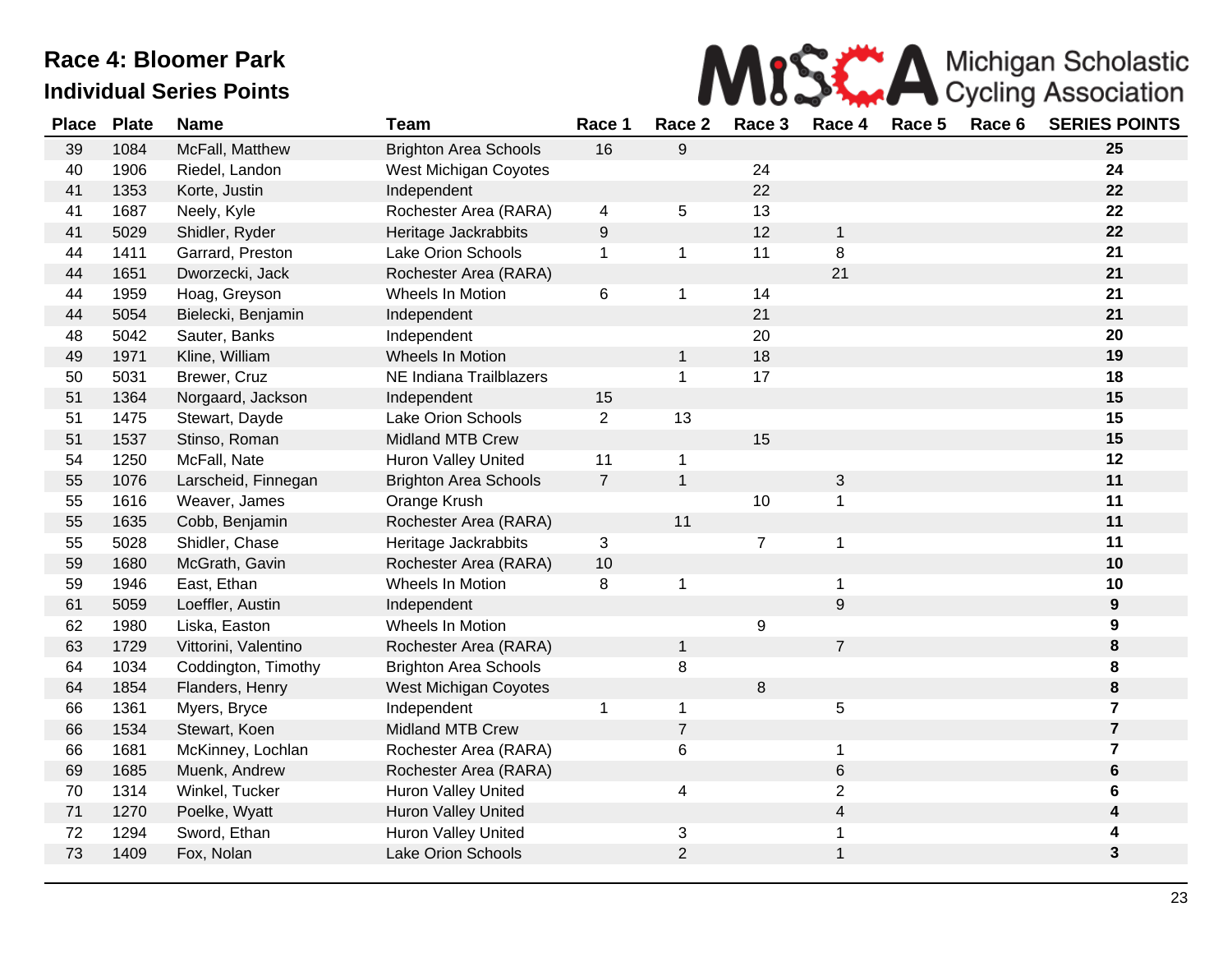

| <b>Place</b> | <b>Plate</b> | <b>Name</b>        | <b>Team</b>                  | Race 1 | Race 2       | Race 3 | Race 4       | Race 5 | Race 6 | <b>SERIES POINTS</b> |
|--------------|--------------|--------------------|------------------------------|--------|--------------|--------|--------------|--------|--------|----------------------|
| 74           | 1625         | Bedia, Luca        | Rochester Area (RARA)        |        | 1            |        |              |        |        | $\mathbf 2$          |
| 74           | 1644         | Desimone, Giuseppe | Rochester Area (RARA)        |        | $\mathbf{1}$ |        | $\mathbf 1$  |        |        | $\mathbf{2}$         |
| 74           | 1659         | Holland, Benjamin  | Rochester Area (RARA)        |        | 1            |        |              |        |        | 2                    |
| 77           | 1652         | Feddersen, Jackson | Rochester Area (RARA)        |        |              |        | $\mathbf{1}$ |        |        | 1                    |
| 77           | 1944         | Charson, Ari       | Wheels In Motion             |        |              |        |              |        |        | 1                    |
| 79           | 1083         | McFall, Joshua     | <b>Brighton Area Schools</b> |        | $\mathbf 1$  |        |              |        |        | $\mathbf 1$          |
| 79           | 1453         | Munk, Carson       | Lake Orion Schools           |        | 1            |        |              |        |        | 1                    |
| 79           | 1679         | Manninen, Caden    | Rochester Area (RARA)        |        | $\mathbf{1}$ |        |              |        |        | 1                    |
| 79           | 1733         | Walter, Evan       | Rochester Area (RARA)        |        | 1            |        |              |        |        | 1                    |
| 83           | 1093         | Peart, Rowan       | <b>Brighton Area Schools</b> |        |              |        |              |        |        | $\pmb{0}$            |
| 83           | 1126         | Coppernoll, Weston | Chelsea Youth MTB            |        |              |        |              |        |        | 0                    |
| 83           | 1154         | Blaine, Mason      | Huron Valley United          |        |              |        |              |        |        | $\pmb{0}$            |
| 83           | 1213         | Hurst, Samuel      | <b>Huron Valley United</b>   |        |              |        |              |        |        | 0                    |
| 83           | 1214         | Ingham, Parker     | Huron Valley United          |        |              |        |              |        |        | $\bf{0}$             |
| 83           | 1221         | Kennedy, Brennan   | <b>Huron Valley United</b>   |        |              |        |              |        |        | 0                    |
| 83           | 1244         | Macfarlane, James  | <b>Huron Valley United</b>   |        |              |        |              |        |        | 0                    |
| 83           | 1285         | Slack, Liam        | <b>Huron Valley United</b>   |        |              |        |              |        |        | 0                    |
| 83           | 1293         | Stocker, Wesley E. | Huron Valley United          |        |              |        |              |        |        | 0                    |
| 83           | 1301         | Troger, Owen       | <b>Huron Valley United</b>   |        |              |        |              |        |        | $\bf{0}$             |
| 83           | 1304         | Ventura, Samuel    | <b>Huron Valley United</b>   |        |              |        |              |        |        | $\bf{0}$             |
| 83           | 1397         | Danpollo, Desmond  | Lake Orion Schools           |        |              |        |              |        |        | 0                    |
| 83           | 1414         | Gizicki, Finnley   | Lake Orion Schools           |        |              |        |              |        |        | $\pmb{0}$            |
| 83           | 1483         | Wolski, Julian     | Lake Orion Schools           |        |              |        |              |        |        | 0                    |
| 83           | 1495         | Carey, Timothy     | Midland MTB Crew             |        |              |        |              |        |        | $\bf{0}$             |
| 83           | 1499         | Cunningham, Ryder  | <b>Midland MTB Crew</b>      |        |              |        |              |        |        | 0                    |
| 83           | 1501         | Fimbinger, Josef   | <b>Midland MTB Crew</b>      |        |              |        |              |        |        | $\bf{0}$             |
| 83           | 1511         | Keilitz, Ryder     | <b>Midland MTB Crew</b>      |        |              |        |              |        |        | 0                    |
| 83           | 1520         | Newland, Whitman   | Midland MTB Crew             |        |              |        |              |        |        | 0                    |
| 83           | 1523         | Perera, Nathan     | <b>Midland MTB Crew</b>      |        |              |        |              |        |        | 0                    |
| 83           | 1524         | Powlus, Easton     | <b>Midland MTB Crew</b>      |        |              |        |              |        |        | $\pmb{0}$            |
| 83           | 1529         | Roberts, Jake      | <b>Midland MTB Crew</b>      |        |              |        |              |        |        | 0                    |
| 83           | 1531         | Romo, Brett        | Midland MTB Crew             |        |              |        |              |        |        | $\pmb{0}$            |
| 83           | 1532         | Roth, Parker       | <b>Midland MTB Crew</b>      |        |              |        |              |        |        | 0                    |
| 83           | 1538         | Stracke, Benjamin  | <b>Midland MTB Crew</b>      |        |              |        |              |        |        | 0                    |
| 83           | 1539         | Stracke, Keillor   | <b>Midland MTB Crew</b>      |        |              |        |              |        |        | 0                    |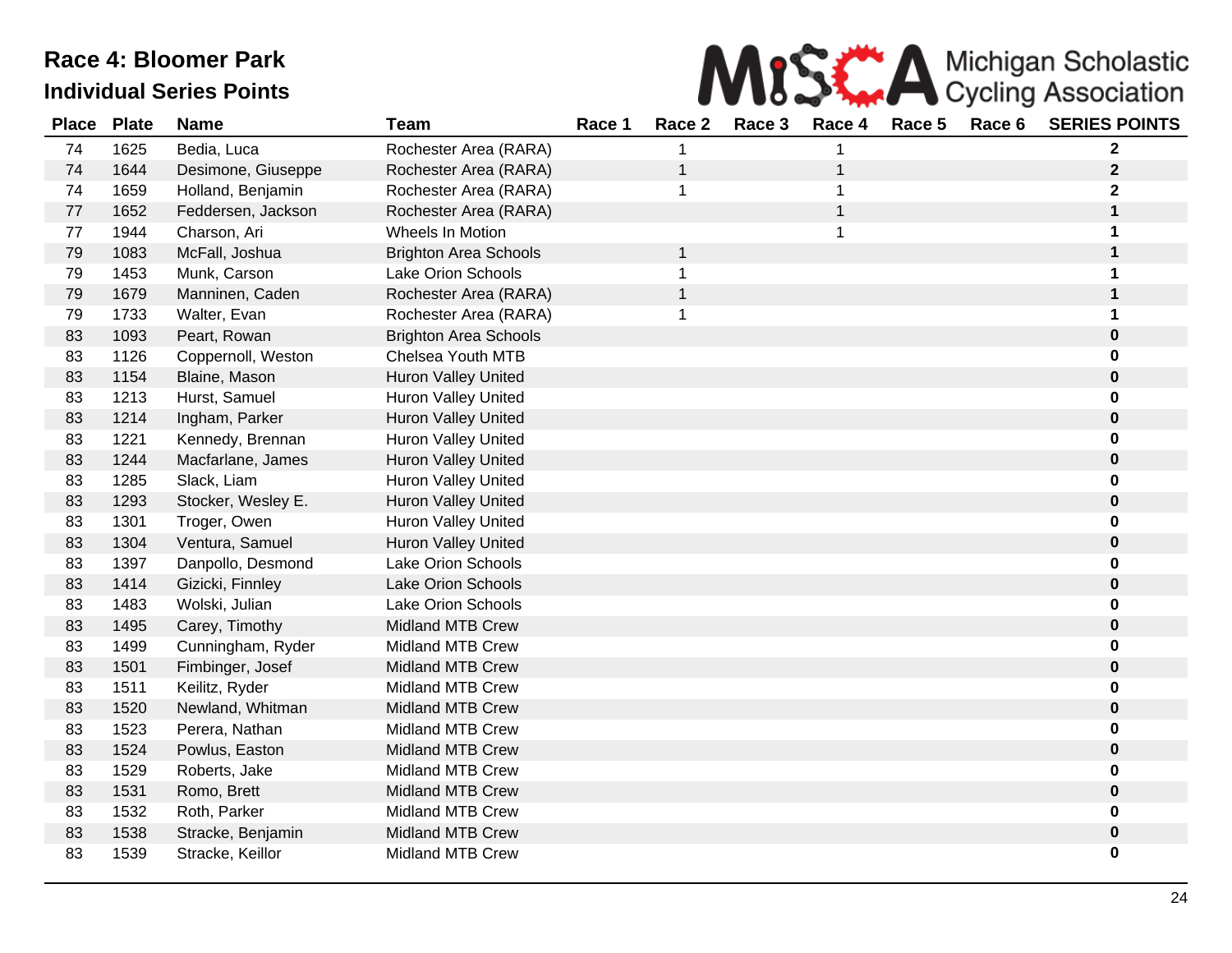

| <b>Place</b>   | <b>Plate</b> | <b>Name</b>                    | <b>Team</b>                  | Race 1 | Race 2 | Race 3 | Race 4 | Race 5 | Race 6 | <b>SERIES POINTS</b> |
|----------------|--------------|--------------------------------|------------------------------|--------|--------|--------|--------|--------|--------|----------------------|
| 83             | 1542         | Tiret, Owen                    | <b>Midland MTB Crew</b>      |        |        |        |        |        |        | $\bf{0}$             |
| 83             | 1590         | Brizendine, Jonas              | Orange Krush                 |        |        |        |        |        |        | 0                    |
| 83             | 1603         | LeMarbe, Travis                | Orange Krush                 |        |        |        |        |        |        | $\pmb{0}$            |
| 83             | 1638         | Dahl, Gabe                     | Rochester Area (RARA)        |        |        |        |        |        |        | 0                    |
| 83             | 1646         | Dolecki, Carson                | Rochester Area (RARA)        |        |        |        |        |        |        | $\pmb{0}$            |
| 83             | 1664         | Kranson, Noah                  | Rochester Area (RARA)        |        |        |        |        |        |        | 0                    |
| 83             | 1717         | Straughen, Evan                | Rochester Area (RARA)        |        |        |        |        |        |        | $\pmb{0}$            |
| 83             | 1719         | Thomas, William                | Rochester Area (RARA)        |        |        |        |        |        |        | 0                    |
| 83             | 1811         | Miska, Owen                    | South Lyon Youth MTB         |        |        |        |        |        |        | $\pmb{0}$            |
| 83             | 1918         | VanBeynen, Crew                | West Michigan Coyotes        |        |        |        |        |        |        | 0                    |
| 83             | 1922         | VanSingel, Colin               | <b>West Michigan Coyotes</b> |        |        |        |        |        |        | 0                    |
| 83             | 1924         | VerHage, Archer                | West Michigan Coyotes        |        |        |        |        |        |        | 0                    |
| 83             | 1927         | Weigel, Levi                   | <b>West Michigan Coyotes</b> |        |        |        |        |        |        | 0                    |
| 83             | 1965         | Jones, Weston                  | Wheels In Motion             |        |        |        |        |        |        | 0                    |
| 83             | 1999         | Schoenherr, Dominic            | <b>Wheels In Motion</b>      |        |        |        |        |        |        | $\mathbf 0$          |
|                |              | <b>Upper Elementary Female</b> |                              |        |        |        |        |        |        |                      |
| $\mathbf{1}$   | 1691         | Opfer, Elsa                    | Rochester Area (RARA)        | 54     | 57     | 45     | 43     |        |        | 199                  |
| $\overline{2}$ | 1158         | Boesch, Lilah                  | Huron Valley United          | 57     | 54     | 41     | 39     |        |        | 191                  |
| 3              | 1884         | Martin, Ava                    | West Michigan Coyotes        | 48     | 48     | 43     | 48     |        |        | 187                  |
| $\overline{4}$ | 1926         | Weaver, Samantha               | <b>West Michigan Coyotes</b> | 60     |        | 60     | 60     |        |        | 180                  |
| 5              | 1867         | Hubbard, Laila                 | West Michigan Coyotes        |        | 60     | 54     | 57     |        |        | 171                  |
| $\,6$          | 1078         | Lutz, Ainsley                  | <b>Brighton Area Schools</b> | 51     | 41     | 39     | 33     |        |        | 164                  |
| $\overline{7}$ | 1432         | LaGest, Hannah                 | Lake Orion Schools           | 45     | 43     | 37     | 37     |        |        | 162                  |
| $\bf 8$        | 1839         | Cherney, Hazel                 | <b>West Michigan Coyotes</b> |        | 51     | 57     | 51     |        |        | 159                  |
| 9              | 1908         | Roberts, Harper                | West Michigan Coyotes        | 39     | 33     | 31     | 29     |        |        | 132                  |
| 10             | 1869         | Hughes, Erin                   | <b>West Michigan Coyotes</b> | 43     | 31     | 30     | 27     |        |        | 131                  |
| 11             | 1237         | Lappin, Parker                 | <b>Huron Valley United</b>   | 41     | 35     |        | 28     |        |        | 104                  |
| 12             | 1842         | Darnell, Landree               | <b>West Michigan Coyotes</b> |        |        | 48     | 54     |        |        | 102                  |
| 13             | 1009         | Janette, Elliette              | <b>Brandon Youth MTB</b>     | 31     | 29     |        | 30     |        |        | 90                   |
| 13             | 1670         | Learman, Cecilia               | Rochester Area (RARA)        |        | 45     |        | 45     |        |        | 90                   |
| 15             | 1624         | Basile, Emma                   | Rochester Area (RARA)        | 29     | 30     | 29     |        |        |        | 88                   |
| 16             | 1562         | Potsander, Analise             | NE Indiana Trailblazers      |        |        | 35     | 41     |        |        | 76                   |
| 16             | 1604         | Manchel, Lucy                  | Orange Krush                 | 26     | 24     | 26     |        |        |        | 76                   |
| 18             | 1284         | Schimetz, Quincy               | Huron Valley United          |        | 39     |        | 35     |        |        | 74                   |
| 19             | 1336         | Fritz, Natalie                 | Independent                  | 30     | 37     |        |        |        |        | 67                   |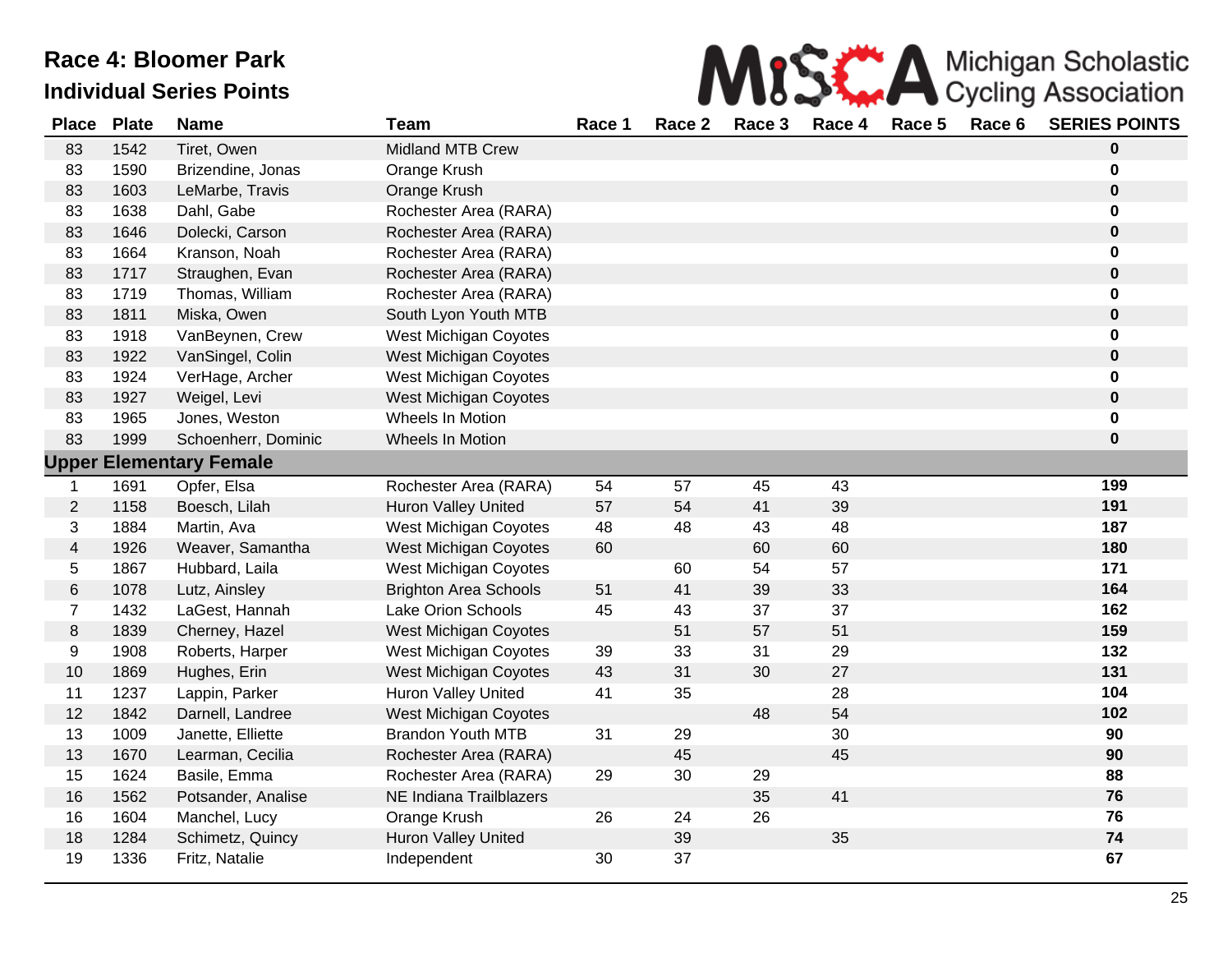

| <b>Place</b> | <b>Plate</b> | <b>Name</b>                  | <b>Team</b>                | Race 1 | Race 2       | Race 3 | Race 4 | Race 5 | Race 6 | <b>SERIES POINTS</b> |
|--------------|--------------|------------------------------|----------------------------|--------|--------------|--------|--------|--------|--------|----------------------|
| 20           | 1253         | Messina, Natalie             | Huron Valley United        | 33     |              |        | 31     |        |        | 64                   |
| 21           | 1874         | Leitow, Olivia               | West Michigan Coyotes      | 35     |              | 27     |        |        |        | 62                   |
| 22           | 1629         | Bommarito, Mia               | Rochester Area (RARA)      |        | 28           |        | 25     |        |        | 53                   |
| 23           | 1150         | Beer, Brooke                 | <b>Huron Valley United</b> |        | 25           |        | 26     |        |        | 51                   |
| 23           | 1821         | Beeck, Elin                  | West Michigan Coyotes      |        |              | 51     |        |        |        | 51                   |
| 25           | 1617         | Weaver, Molly                | Orange Krush               |        |              | 24     | 24     |        |        | 48                   |
| 26           | 1637         | Cuthbertson, Megan           | Rochester Area (RARA)      | 37     | $\mathbf{1}$ |        |        |        |        | 38                   |
| 27           | 1886         | McCaughan, Nevaeh            | West Michigan Coyotes      |        |              | 33     |        |        |        | 33                   |
| 28           | 5004         | Mackmiller, Mekenzie         | Independent                | 28     |              |        |        |        |        | 28                   |
| 28           | 5044         | Hansen, Aspen                | Independent                |        |              | 28     |        |        |        | 28                   |
| 30           | 1217         | Johnson, Josephine           | <b>Huron Valley United</b> | 27     |              |        |        |        |        | 27                   |
| 30           | 1456         | Nye, Allison                 | Lake Orion Schools         |        | 27           |        |        |        |        | 27                   |
| 32           | 1703         | Raza, Zara                   | Rochester Area (RARA)      |        | 26           |        |        |        |        | 26                   |
| 33           | 5053         | Hanson, Addison              | Independent                |        |              | 25     |        |        |        | 25                   |
| 34           | 1003         | Clancy, Braelynn             | <b>Brandon Youth MTB</b>   |        |              |        |        |        |        | $\pmb{0}$            |
| 34           | 1286         | Smith, Caroline              | Huron Valley United        |        |              |        |        |        |        | 0                    |
| 34           | 1313         | Wilson, Layla                | <b>Huron Valley United</b> |        |              |        |        |        |        | $\mathbf 0$          |
| 34           | 1443         | Mermell, Ellie               | <b>Lake Orion Schools</b>  |        |              |        |        |        |        | 0                    |
| 34           | 1486         | Alvesteffer, Zoey            | <b>Midland MTB Crew</b>    |        |              |        |        |        |        | $\mathbf 0$          |
| 34           | 1506         | Guillaudeu, Jason            | <b>Midland MTB Crew</b>    |        |              |        |        |        |        | 0                    |
| 34           | 1512         | King, Madilyne               | <b>Midland MTB Crew</b>    |        |              |        |        |        |        | $\mathbf 0$          |
| 34           | 1544         | Wajer, Eva                   | <b>Midland MTB Crew</b>    |        |              |        |        |        |        | 0                    |
| 34           | 1547         | Wrobel, Hannah               | <b>Midland MTB Crew</b>    |        |              |        |        |        |        | $\mathbf 0$          |
| 34           | 1549         | Yorks, Tinley                | <b>Midland MTB Crew</b>    |        |              |        |        |        |        | 0                    |
| 34           | 1663         | Kranson, Claire              | Rochester Area (RARA)      |        |              |        |        |        |        | $\mathbf 0$          |
| 34           | 1807         | Lewis, Hadley                | South Lyon Youth MTB       |        |              |        |        |        |        | 0                    |
| 34           | 1829         | Braidwood, Charlotte         | West Michigan Coyotes      |        |              |        |        |        |        | $\mathbf 0$          |
| 34           | 1881         | Lukas, Sierra                | West Michigan Coyotes      |        |              |        |        |        |        | 0                    |
| 34           | 1892         | Morden, Mikayla              | West Michigan Coyotes      |        |              |        |        |        |        | $\mathbf 0$          |
| 34           | 1911         | Segerlind, Marina            | West Michigan Coyotes      |        |              |        |        |        |        | 0                    |
| 34           | 1966         | Kelley, Grace                | Wheels In Motion           |        |              |        |        |        |        | $\mathbf 0$          |
| 34           | 1973         | Koss, Penelope               | Wheels In Motion           |        |              |        |        |        |        | 0                    |
| 34           | 1993         | Reyes, Amanda                | Wheels In Motion           |        |              |        |        |        |        | $\mathbf 0$          |
|              |              | <b>Lower Elementary Male</b> |                            |        |              |        |        |        |        |                      |
| $\mathbf 1$  | 1631         | Carnwath, Austin             | Rochester Area (RARA)      | 47     | 50           | 50     | 50     |        |        | 197                  |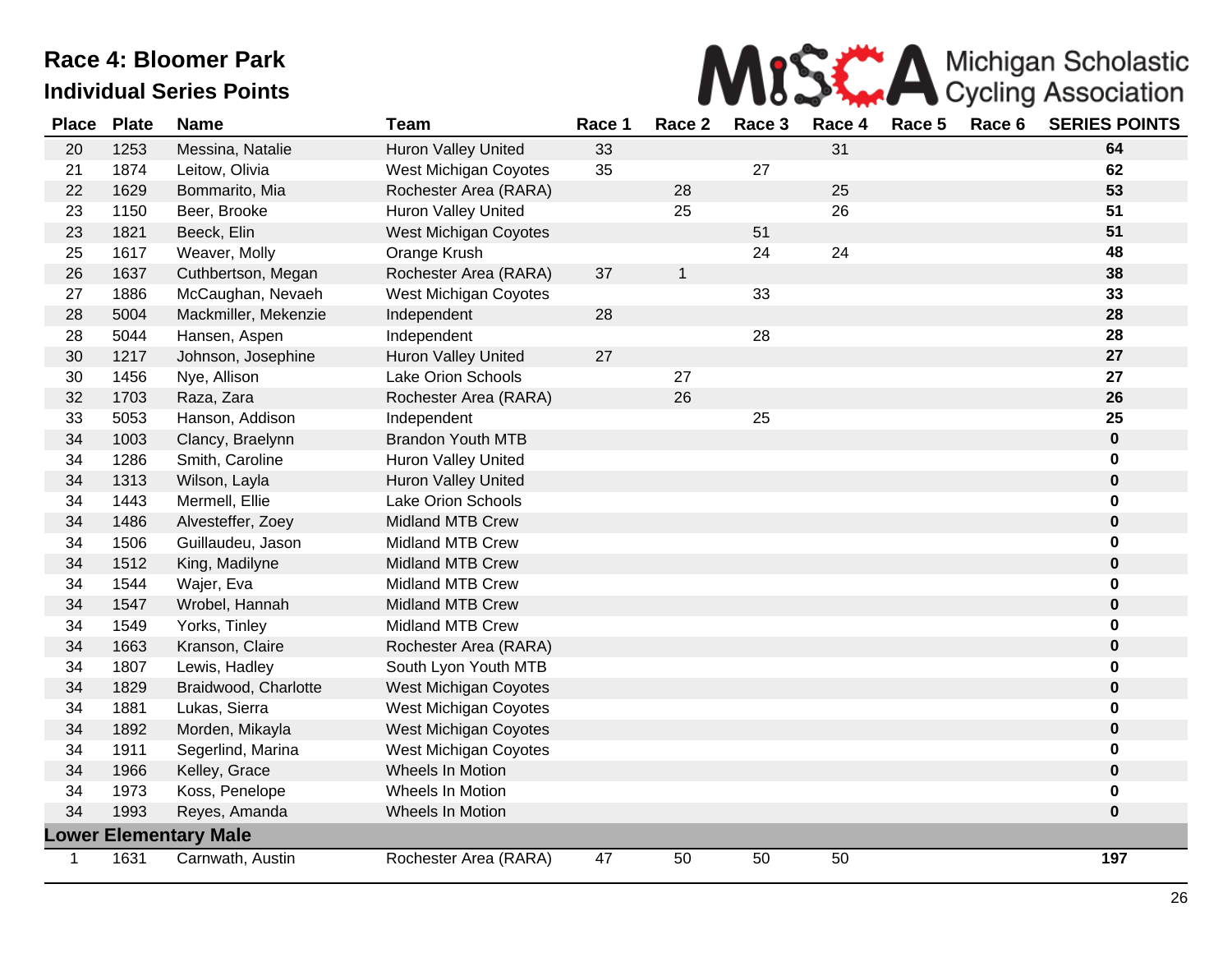

| <b>Place</b>            | <b>Plate</b> | <b>Name</b>             | <b>Team</b>                  | Race 1         | Race 2                  | Race 3         | Race 4         | Race 5 | Race 6 | <b>SERIES POINTS</b> |
|-------------------------|--------------|-------------------------|------------------------------|----------------|-------------------------|----------------|----------------|--------|--------|----------------------|
| $\overline{2}$          | 1682         | Morales-Zozaya, Dante   | Rochester Area (RARA)        | 38             | 41                      | 44             | 47             |        |        | 170                  |
| 3                       | 1676         | Malone, Alexander       | Rochester Area (RARA)        | 29             | 35                      | 41             | 44             |        |        | 149                  |
| $\overline{\mathbf{4}}$ | 1853         | Eves, Owen              | <b>West Michigan Coyotes</b> | 44             | 44                      | 47             | $\mathbf{1}$   |        |        | 136                  |
| 5                       | 1833         | Broughton, James        | West Michigan Coyotes        | 33             | 31                      | 33             | 38             |        |        | 135                  |
| $\,$ 6 $\,$             | 1152         | Bishop, Torsten         | <b>Huron Valley United</b>   | 31             | 33                      | 35             | 35             |        |        | 134                  |
| $\overline{7}$          | 1493         | Brey, Jackson           | <b>Midland MTB Crew</b>      |                | 38                      | 38             | 41             |        |        | 117                  |
| 8                       | 1026         | Beck, Elias             | <b>Brighton Area Schools</b> | 19             | 29                      | 31             | 23             |        |        | 102                  |
| 8                       | 1437         | Lidgey, Ryan            | Lake Orion Schools           | 23             | 21                      | 25             | 33             |        |        | 102                  |
| 10                      | 1723         | Uh, Joshua              | Rochester Area (RARA)        | 27             | 27                      | 16             | 31             |        |        | 101                  |
| 11                      | 1969         | Kennedy, Ronan          | Wheels In Motion             | 41             |                         | 29             | 29             |        |        | 99                   |
| 12                      | 1847         | DeWall, Grant           | <b>West Michigan Coyotes</b> | 50             | 47                      |                | $\mathbf{1}$   |        |        | 98                   |
| 13                      | 1844         | Deras, Jordan           | <b>West Michigan Coyotes</b> | 35             | 25                      | 27             |                |        |        | 87                   |
| 14                      | 1696         | Pokowski, Aiden         | Rochester Area (RARA)        | 17             | $\boldsymbol{9}$        | 21             | 25             |        |        | 72                   |
| 15                      | 5014         | Jansenvangalen, Jackson | Independent                  | 16             | 15                      | 19             | 21             |        |        | 71                   |
| 16                      | 1256         | Moore, Thomas           | Huron Valley United          | 21             | 20                      | 18             | $10$           |        |        | 69                   |
| 17                      | 1059         | Haberkorn, Beckham      | <b>Brighton Area Schools</b> | 6              | 23                      | 23             | 13             |        |        | 65                   |
| 18                      | 1192         | Dobrin, Everett         | <b>Huron Valley United</b>   | 14             | 19                      | 8              | 19             |        |        | 60                   |
| 19                      | 1726         | Veda, Gavin             | Rochester Area (RARA)        | 12             | 12                      | $\overline{7}$ | 27             |        |        | 58                   |
| 20                      | 1178         | Carnaghi, Noah          | Huron Valley United          | 20             | 16                      | $\overline{4}$ | 15             |        |        | 55                   |
| 21                      | 1586         | Baines, Thomas          | Orange Krush                 | 13             | 3                       | 12             | 18             |        |        | 46                   |
| 22                      | 1979         | Langford, Silas         | Wheels In Motion             | $\mathbf{1}$   | 17                      | 15             | $\overline{4}$ |        |        | 37                   |
| 23                      | 1642         | D'Anna, Marcello        | Rochester Area (RARA)        | 11             | 5                       | 9              | 11             |        |        | 36                   |
| 24                      | 1346         | Horn, Oliver            | Independent                  |                | 18                      |                | 17             |        |        | 35                   |
| 24                      | 1873         | Leitow, Evan            | <b>West Michigan Coyotes</b> | 15             |                         | 20             |                |        |        | 35                   |
| 26                      | 1656         | Harper, Logan           | Rochester Area (RARA)        |                | $\overline{7}$          | 17             | $9\,$          |        |        | 33                   |
| 27                      | 1275         | Rodner, Levi            | Huron Valley United          | 18             | $\,6$                   |                | 8              |        |        | 32                   |
| 28                      | 1645         | Dodson, Gavin           | Rochester Area (RARA)        |                | 11                      |                | 20             |        |        | 31                   |
| 29                      | 1062         | Hodder, Evan            | <b>Brighton Area Schools</b> |                | 13                      |                | 16             |        |        | 29                   |
| 30                      | 1347         | Hovey, Maximus          | Independent                  | 10             | 14                      | 3              |                |        |        | 27                   |
| 31                      | 1917         | Tyron, Finneas          | <b>West Michigan Coyotes</b> | 25             |                         |                |                |        |        | 25                   |
| 32                      | 1712         | Seyka, Grayson          | Rochester Area (RARA)        |                | 10                      |                | 12             |        |        | 22                   |
| 33                      | 1722         | Uh, Henry               | Rochester Area (RARA)        | $\overline{2}$ | $\mathbf{1}$            | 11             | $\overline{7}$ |        |        | 21                   |
| 34                      | 1369         | Robinson, Carter        | Independent                  |                | $\overline{\mathbf{4}}$ | 13             |                |        |        | 17                   |
| 35                      | 1671         | Learman, Lucas          | Rochester Area (RARA)        |                | 1                       |                | 14             |        |        | 15                   |
| 36                      | 1290         | Stewart, Adam           | <b>Huron Valley United</b>   |                | $\mathbf{1}$            | 14             |                |        |        | 15                   |
|                         |              |                         |                              |                |                         |                |                |        |        |                      |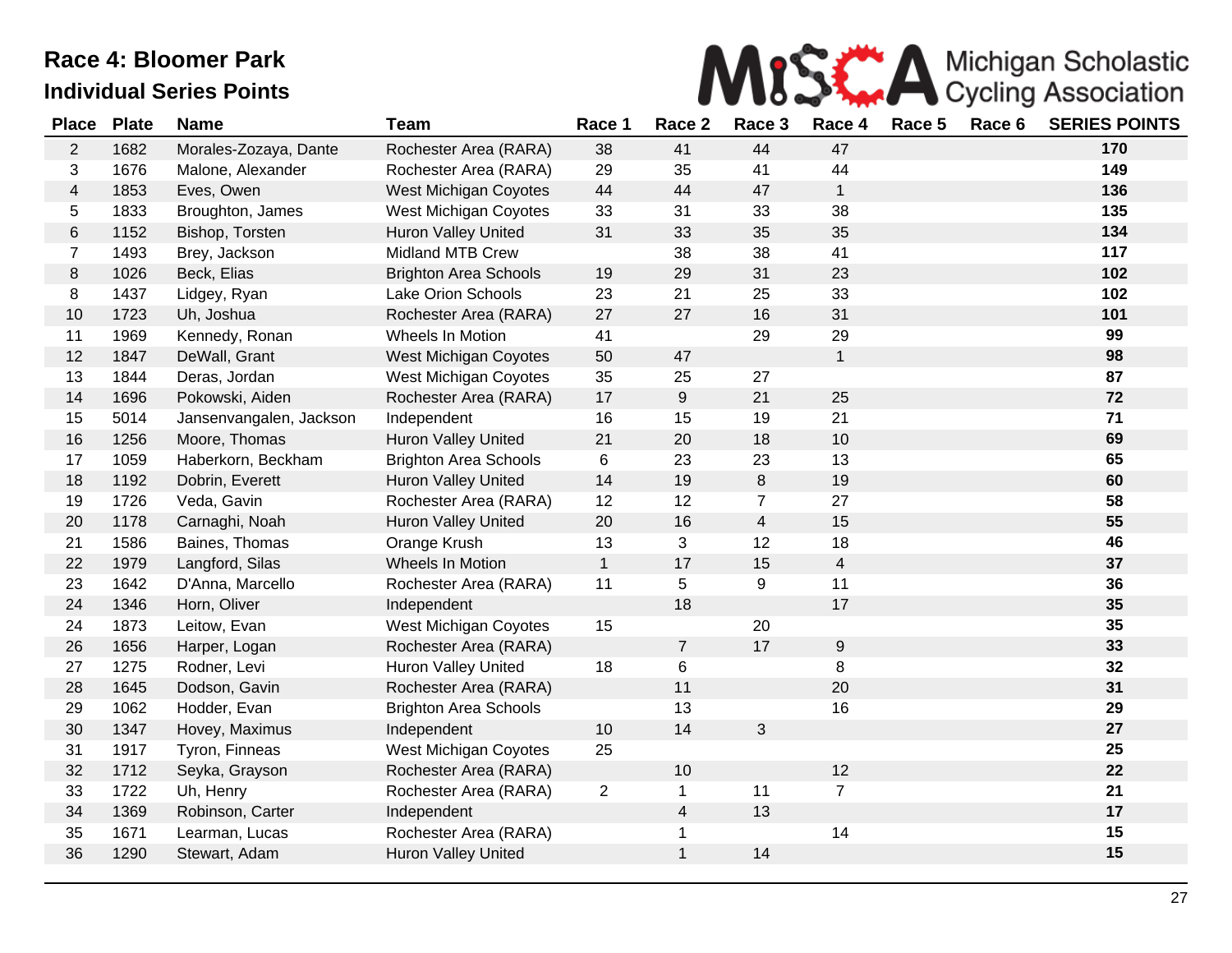

| <b>Place</b> | <b>Plate</b> | <b>Name</b>            | <b>Team</b>                  | Race 1                   | Race 2         | Race 3       | Race 4         | Race 5 | Race 6 | <b>SERIES POINTS</b>    |
|--------------|--------------|------------------------|------------------------------|--------------------------|----------------|--------------|----------------|--------|--------|-------------------------|
| 37           | 1626         | Bedia, Nicolas         | Rochester Area (RARA)        |                          | 8              |              | 6              |        |        | 14                      |
| 38           | 1403         | Florence, Austin       | <b>Lake Orion Schools</b>    | $\overline{7}$           | 1              |              | 3              |        |        | 11                      |
| 38           | 1648         | Dossey, Avery          | Rochester Area (RARA)        | 8                        | 1              | $\mathbf 1$  | 1              |        |        | 11                      |
| 40           | 1835         | Bumstead, Griffin      | <b>West Michigan Coyotes</b> |                          |                | 10           |                |        |        | 10                      |
| 41           | 1876         | Lilly, Isaac           | <b>West Michigan Coyotes</b> | 5                        | $\mathbf 1$    | $\mathbf 1$  | $\overline{2}$ |        |        | 9                       |
| 41           | 5009         | Hohmann-Gold, Chance   | Independent                  | $\boldsymbol{9}$         |                |              |                |        |        | 9                       |
| 43           | 1728         | Vittorini, Cristiano   | Rochester Area (RARA)        |                          | $\overline{2}$ |              | 5              |        |        | 7                       |
| 43           | 1823         | Blaszczyk, Adreian     | <b>West Michigan Coyotes</b> | $\overline{\mathcal{A}}$ | $\mathbf{1}$   | $\sqrt{2}$   |                |        |        | 7                       |
| 45           | 1896         | OByrne, Finn           | <b>West Michigan Coyotes</b> |                          |                | 6            |                |        |        | 6                       |
| 45           | 5008         | Masserant, Giovanni    | Orange Krush                 |                          | $\mathbf 1$    | 5            |                |        |        | 6                       |
| 47           | 1342         | Harville, Owen         | Independent                  | 1                        | 1              | 1            |                |        |        | 4                       |
| 47           | 1464         | Posler, Theodore       | Lake Orion Schools           | $\mathbf{1}$             | $\mathbf{1}$   | $\mathbf{1}$ |                |        |        |                         |
| 47           | 1725         | Veda, Callum           | Rochester Area (RARA)        | $\mathbf{1}$             | 1              | $\mathbf 1$  |                |        |        |                         |
| 47           | 1727         | Veda, Luke             | Rochester Area (RARA)        | $\mathbf{1}$             | $\mathbf{1}$   | $\mathbf{1}$ |                |        |        |                         |
| 47           | 1945         | Coryell, Liam          | Wheels In Motion             | 1                        | 1              | $\mathbf{1}$ |                |        |        |                         |
| 52           | 1338         | Garthoff, Alasdair     | Independent                  | $\mathbf{1}$             | $\mathbf{1}$   |              |                |        |        | 3                       |
| 52           | 1362         | Myers, Hudson          | Independent                  | $\mathbf 1$              | $\mathbf{1}$   |              |                |        |        | 3                       |
| 52           | 1363         | Norgaard, Cole         | Independent                  | 3                        |                |              |                |        |        | 3                       |
| 52           | 1402         | Eastman, Hudson        | <b>Lake Orion Schools</b>    | $\mathbf 1$              | 1              |              | 1              |        |        | 3                       |
| 52           | 1502         | Flanery, Sullivan      | Midland MTB Crew             | $\mathbf{1}$             |                | $\mathbf{1}$ |                |        |        | 3                       |
| 52           | 1840         | Cherney, James         | West Michigan Coyotes        |                          | 1              | $\mathbf{1}$ |                |        |        | 3.                      |
| 52           | 1968         | Kennedy, Makai         | Wheels In Motion             | $\mathbf{1}$             |                | $\mathbf{1}$ |                |        |        | 3                       |
| 52           | 5015         | Jansenvangalen, Edison | Independent                  |                          | 1              | $\mathbf 1$  |                |        |        | 3                       |
| 60           | 1457         | Nye, Wesley            | <b>Lake Orion Schools</b>    |                          | 1              |              |                |        |        | $\mathbf 2$             |
| 60           | 1610         | Smith, Hoyt            | Orange Krush                 |                          | 1              |              |                |        |        | $\overline{\mathbf{2}}$ |
| 60           | 1628         | Bommarito, Leonardo    | Rochester Area (RARA)        |                          | $\mathbf 1$    |              |                |        |        | $\mathbf{2}$            |
| 60           | 1669         | Laporte, Liam          | Rochester Area (RARA)        |                          | 1              |              |                |        |        | $\overline{\mathbf{2}}$ |
| 64           | 1229         | Kollien, Hudson        | <b>Huron Valley United</b>   |                          | $\mathbf{1}$   | $\mathbf{1}$ |                |        |        | $\overline{\mathbf{2}}$ |
| 65           | 1216         | Johnson, Axl           | <b>Huron Valley United</b>   | 1                        |                |              |                |        |        |                         |
| 65           | 1283         | Sargent, Jack          | Huron Valley United          |                          | $\mathbf{1}$   |              |                |        |        |                         |
| 65           | 1341         | Goebelbecker, Henry    | Independent                  |                          | 1              |              |                |        |        |                         |
| 65           | 1382         | Tucker, Matthias       | Independent                  | $\mathbf{1}$             |                |              |                |        |        |                         |
| 65           | 1423         | Johnson, Robert        | Lake Orion Schools           |                          |                |              |                |        |        |                         |
| 65           | 1452         | Munk, Benjamin         | Lake Orion Schools           |                          | $\mathbf 1$    |              |                |        |        |                         |
| 65           | 1497         | Cassidy, Tucker Creek  | <b>Midland MTB Crew</b>      |                          |                | 1            |                |        |        | 1                       |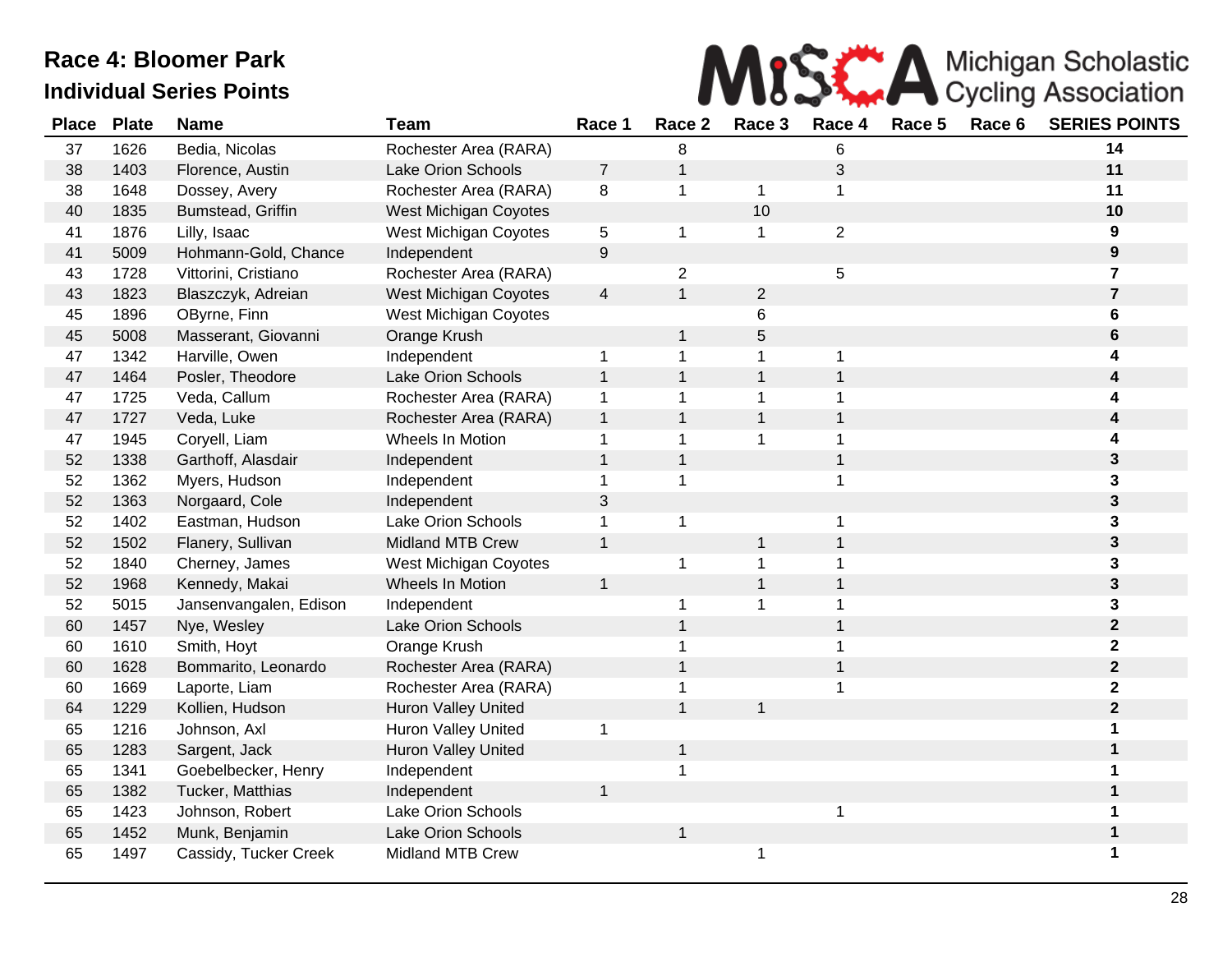

| <b>Place</b> | <b>Plate</b> | <b>Name</b>               | <b>Team</b>                  | Race 1 | Race 2       | Race 3         | Race 4 | Race 5 | Race 6 | <b>SERIES POINTS</b> |
|--------------|--------------|---------------------------|------------------------------|--------|--------------|----------------|--------|--------|--------|----------------------|
| 65           | 1535         | Stewart, Macklin          | <b>Midland MTB Crew</b>      |        | 1            |                |        |        |        | 1                    |
| 65           | 1620         | Abraham, Andrew           | Rochester Area (RARA)        | 1      |              |                |        |        |        |                      |
| 65           | 1621         | Adam, Lorenzo             | Rochester Area (RARA)        |        | $\mathbf{1}$ |                |        |        |        |                      |
| 65           | 1992         | Provost, Asher            | Wheels In Motion             |        |              | -1             |        |        |        | 1                    |
| 65           | 5039         | Kluesner, Garrett         | Independent                  |        |              | $\overline{1}$ |        |        |        |                      |
| 65           | 5045         | Hansen, Brooks            | Independent                  |        |              | $\mathbf 1$    |        |        |        | 1                    |
| 65           | 5060         | Vazquez Gonzalez, Marcelo | Independent                  |        |              |                | 1      |        |        | 1                    |
| 79           | 1060         | Hawkins III, Marc         | <b>Brighton Area Schools</b> |        |              |                |        |        |        | 0                    |
| 79           | 1104         | Roobol, Jensen            | <b>Brighton Area Schools</b> |        |              |                |        |        |        | 0                    |
| 79           | 1174         | Capra, Liam               | <b>Huron Valley United</b>   |        |              |                |        |        |        |                      |
| 79           | 1180         | Carstens, Ronan           | <b>Huron Valley United</b>   |        |              |                |        |        |        | 0                    |
| 79           | 1198         | Ebejer, Caden             | <b>Huron Valley United</b>   |        |              |                |        |        |        | 0                    |
| 79           | 1212         | Hurst, Maxwell            | <b>Huron Valley United</b>   |        |              |                |        |        |        | 0                    |
| 79           | 1222         | Kennedy, Callan           | Huron Valley United          |        |              |                |        |        |        | 0                    |
| 79           | 1251         | Meshkinfam, Liam          | <b>Huron Valley United</b>   |        |              |                |        |        |        | 0                    |
| 79           | 1263         | Ostberg, Sebastian        | Huron Valley United          |        |              |                |        |        |        | 0                    |
| 79           | 1266         | Palumbo, Anthony          | <b>Huron Valley United</b>   |        |              |                |        |        |        | 0                    |
| 79           | 1282         | Sapp, Henry               | Huron Valley United          |        |              |                |        |        |        | 0                    |
| 79           | 1292         | Stocker, Cameron          | <b>Huron Valley United</b>   |        |              |                |        |        |        | 0                    |
| 79           | 1300         | Troger, Daniel            | Huron Valley United          |        |              |                |        |        |        | 0                    |
| 79           | 1308         | Watch, Jackson            | Huron Valley United          |        |              |                |        |        |        | 0                    |
| 79           | 1309         | Watch, Weston             | <b>Huron Valley United</b>   |        |              |                |        |        |        | 0                    |
| 79           | 1325         | Bryant, Joseph            | Independent                  |        |              |                |        |        |        | 0                    |
| 79           | 1367         | Pugno-Mailey, Asher       | Independent                  |        |              |                |        |        |        | 0                    |
| 79           | 1381         | Tucker, Joshua            | Independent                  |        |              |                |        |        |        | 0                    |
| 79           | 1413         | Gizicki, Declan           | Lake Orion Schools           |        |              |                |        |        |        | 0                    |
| 79           | 1458         | Pagot, Lukas              | <b>Lake Orion Schools</b>    |        |              |                |        |        |        | 0                    |
| 79           | 1487         | Balan, Ethan              | <b>Midland MTB Crew</b>      |        |              |                |        |        |        | 0                    |
| 79           | 1496         | Carey, Will               | <b>Midland MTB Crew</b>      |        |              |                |        |        |        | 0                    |
| 79           | 1498         | Cunningham, Gavin         | <b>Midland MTB Crew</b>      |        |              |                |        |        |        | 0                    |
| 79           | 1505         | Guillaudeu, Alexander     | <b>Midland MTB Crew</b>      |        |              |                |        |        |        | 0                    |
| 79           | 1514         | Korinda, Liam             | <b>Midland MTB Crew</b>      |        |              |                |        |        |        | 0                    |
| 79           | 1515         | Lok, Christopher          | <b>Midland MTB Crew</b>      |        |              |                |        |        |        | 0                    |
| 79           | 1519         | Newland, Boden            | <b>Midland MTB Crew</b>      |        |              |                |        |        |        | 0                    |
| 79           | 1525         | Rak-Mehler, Hillel        | <b>Midland MTB Crew</b>      |        |              |                |        |        |        | 0                    |
|              |              |                           |                              |        |              |                |        |        |        |                      |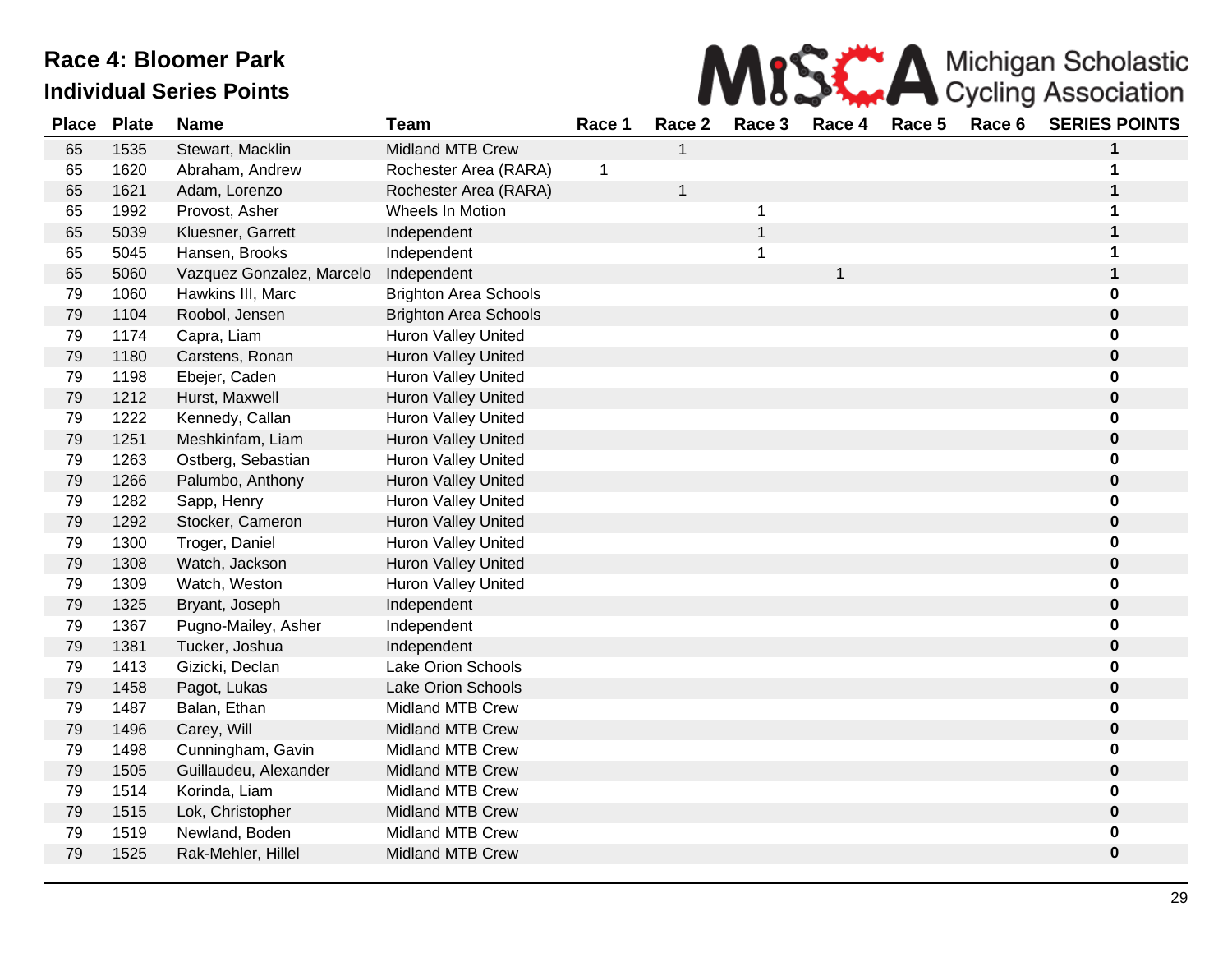| MISS A Michigan Scholastic |
|----------------------------|
|                            |

| <b>Place</b>   | <b>Plate</b> | <b>Name</b>                    | <b>Team</b>                | Race 1 | Race 2 | Race 3 | Race 4 | Race 5 | Race 6 | <b>SERIES POINTS</b> |
|----------------|--------------|--------------------------------|----------------------------|--------|--------|--------|--------|--------|--------|----------------------|
| 79             | 1540         | Syrylo, Elijah                 | Midland MTB Crew           |        |        |        |        |        |        | 0                    |
| 79             | 1545         | Wajer, Evan                    | Midland MTB Crew           |        |        |        |        |        |        | $\pmb{0}$            |
| 79             | 1548         | Yorks, Fisher                  | <b>Midland MTB Crew</b>    |        |        |        |        |        |        | 0                    |
| 79             | 1698         | Pop, Victor                    | Rochester Area (RARA)      |        |        |        |        |        |        | $\mathbf 0$          |
| 79             | 1724         | Uhlar, Graham                  | Rochester Area (RARA)      |        |        |        |        |        |        | 0                    |
| 79             | 1805         | Daniel, Graham                 | South Lyon Youth MTB       |        |        |        |        |        |        | 0                    |
| 79             | 1810         | Miska, James                   | South Lyon Youth MTB       |        |        |        |        |        |        | 0                    |
| 79             | 1841         | Corwin, Cruze                  | West Michigan Coyotes      |        |        |        |        |        |        | 0                    |
| 79             | 1919         | VanBeynen, Elliott             | West Michigan Coyotes      |        |        |        |        |        |        | 0                    |
| 79             | 1963         | Jones, Hudson                  | Wheels In Motion           |        |        |        |        |        |        | $\pmb{0}$            |
| 79             | 1967         | Kelley, Luke                   | Wheels In Motion           |        |        |        |        |        |        | 0                    |
| 79             | 1987         | McLeod, Oliver                 | Wheels In Motion           |        |        |        |        |        |        | $\mathbf 0$          |
| 79             | 1997         | Saintin, Quentin               | Wheels In Motion           |        |        |        |        |        |        | 0                    |
| 79             | 1998         | Schoenherr, Charles            | Wheels In Motion           |        |        |        |        |        |        | $\pmb{0}$            |
| 79             | 2002         | Stark, Taavo                   | Wheels In Motion           |        |        |        |        |        |        | 0                    |
| 79             | 2007         | Wozniak, Cameron               | Wheels In Motion           |        |        |        |        |        |        | 0                    |
| 79             | 5038         | Weaver, Sawyer                 | Independent                |        |        |        |        |        |        | 0                    |
|                |              | <b>Lower Elementary Female</b> |                            |        |        |        |        |        |        |                      |
| $\mathbf{1}$   | 1391         | Babicheva, Julia               | Lake Orion Schools         | 50     | 47     | 47     | 47     |        |        | 191                  |
| $\overline{2}$ | 1484         | Zoschnick, Amelia              | Lake Orion Schools         | 47     | 44     | 44     | 44     |        |        | 179                  |
| 3              | 1187         | Colegrove, Khloe               | Huron Valley United        | 33     | 41     | 41     | 41     |        |        | 156                  |
| 4              | 1305         | Vogel, Emerson                 | Huron Valley United        |        | 50     | 50     | 50     |        |        | 150                  |
| 5              | 1202         | Hartman, Josie                 | <b>Huron Valley United</b> | 35     | 38     | 35     | 38     |        |        | 146                  |
| 6              | 1193         | Dobrin, Vivian                 | Huron Valley United        | 41     | 35     | 38     | 31     |        |        | 145                  |
| $\overline{7}$ | 1241         | Luttenbacher, Madelyn          | <b>Huron Valley United</b> | 44     | 20     | 29     | 33     |        |        | 126                  |
| 8              | 1156         | Blazic, Ava                    | <b>Huron Valley United</b> | 38     | 31     | 25     | 21     |        |        | 115                  |
| 9              | 1440         | Lucia, Rileigh                 | Lake Orion Schools         | 29     | 23     | 31     | 25     |        |        | 108                  |
| 10             | 1386         | Agnetti, Ellis                 | Lake Orion Schools         | 25     | 27     | 27     | 20     |        |        | 99                   |
| 11             | 1148         | Adams, Vivian                  | <b>Huron Valley United</b> | 31     | 33     | 33     |        |        |        | 97                   |
| 12             | 1438         | Lucia, Adelyn                  | Lake Orion Schools         | 27     | 21     | 21     | 27     |        |        | 96                   |
| 13             | 1162         | Boyd, Alexandria               | Huron Valley United        | 19     | 14     | 19     | 29     |        |        | 81                   |
| 14             | 1431         | LaGest, Avery                  | Lake Orion Schools         | 23     | 18     | 20     | 17     |        |        | 78                   |
| 15             | 1410         | Francese, Marla                | Lake Orion Schools         |        | 25     | 23     | 23     |        |        | $71$                 |
| 16             | 1425         | Keilman, Harlie                | Lake Orion Schools         | 16     | 19     | 16     | 14     |        |        | 65                   |
| 17             | 1711         | Seyka, Adeline                 | Rochester Area (RARA)      |        | 29     |        | 35     |        |        | 64                   |
|                |              |                                |                            |        |        |        |        |        |        |                      |